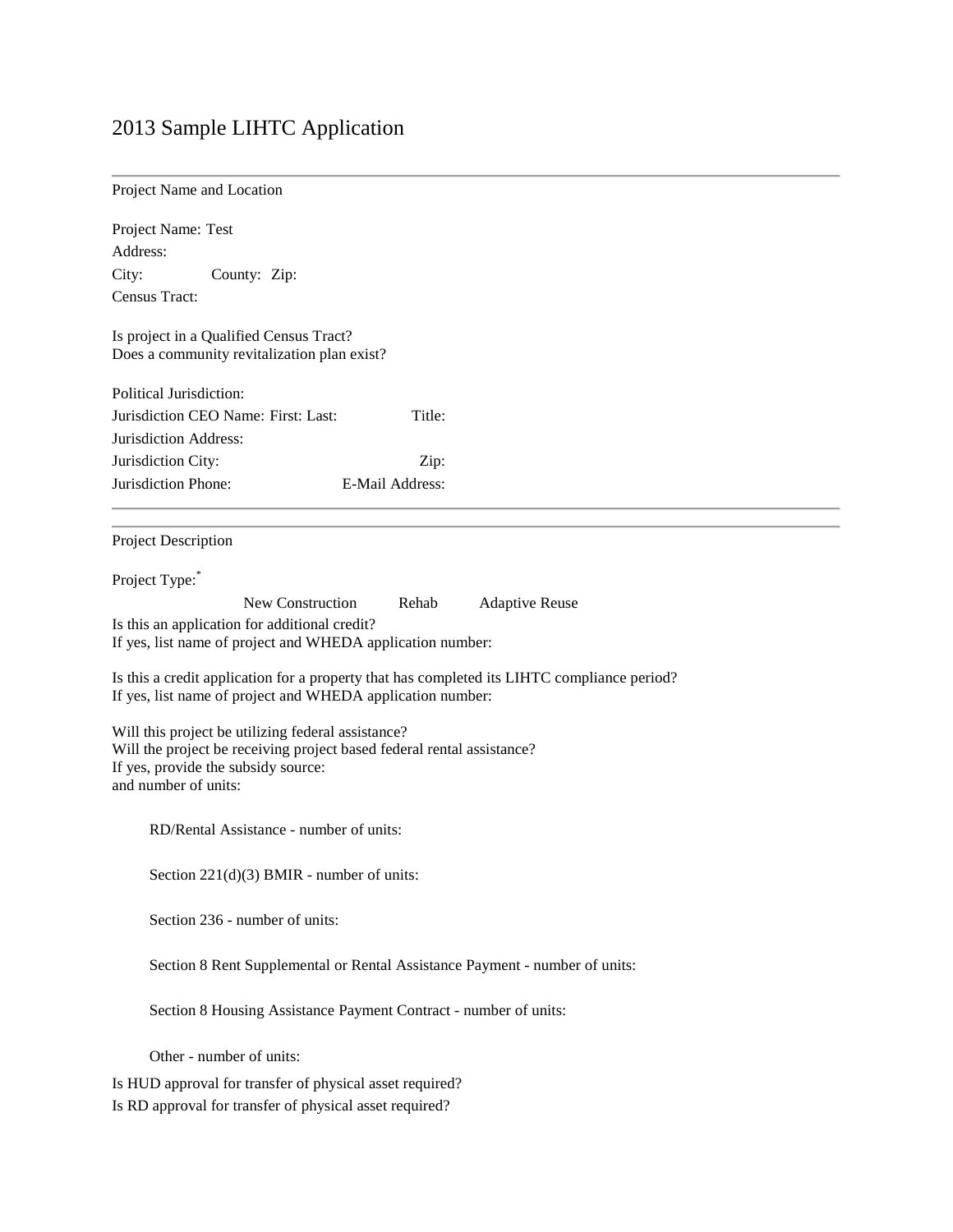Is WHEDA approval for transfer of physical asset required?

| <b>Targeting of units</b>   |                                          |
|-----------------------------|------------------------------------------|
| Family - number of units:   | RCAC - number of units:                  |
| Elderly - number of units:  | Supportive Housing - number of units:    |
| Homeless - number of units: | Single Room Occupancy - number of units: |

#### **Credit Request**

Guidance on Set-Aside Selection

Nonprofit Set-Aside: Please see requirements in **Appendix B**. See description in the QAP.

Rural Set-Aside: See description in the QAP.

Supportive Housing Set-Aside: See description in the QAP.

Preservation Set-Aside: Limited to preservation of existing housing developments subsidized with federal assistance as defined in the QAP.

Set Aside:

Credit percentage applied for:  $4\%$  9% Federal financing? Type of federal financing

Disaster Credits:

# **Minimum Set-Aside Requirements (Select only one):**\*

At least **20%** of the rental residential units in this project will be rent-restricted and occupied by individuals whose income is **50%** or less of area median income as adjusted by family size and published annually by HUD.

At least **40%** of the rental residential units in this project will be rent-restricted and occupied by individuals whose income is **60%** or less of area median income as adjusted by family size and published annually by HUD.

## **HOME Funds (do NOT check if HOME funds are not being applied for):**

At least **40%** of the qualified units are occupied by households with incomes at or below **50%** of median income.

| <b>Project Description</b> |                                        |                         |                                            |  |
|----------------------------|----------------------------------------|-------------------------|--------------------------------------------|--|
| Apartment<br>Type:         | Elevator Building - number of stories: |                         | Non-elevator Building - number of stories: |  |
|                            | Row house/town house                   |                         | Detached two-family (duplex)               |  |
|                            | Detached single-family                 |                         | Other:                                     |  |
| Construction<br>Type:      | Slab on grade                          | <b>Partial Basement</b> |                                            |  |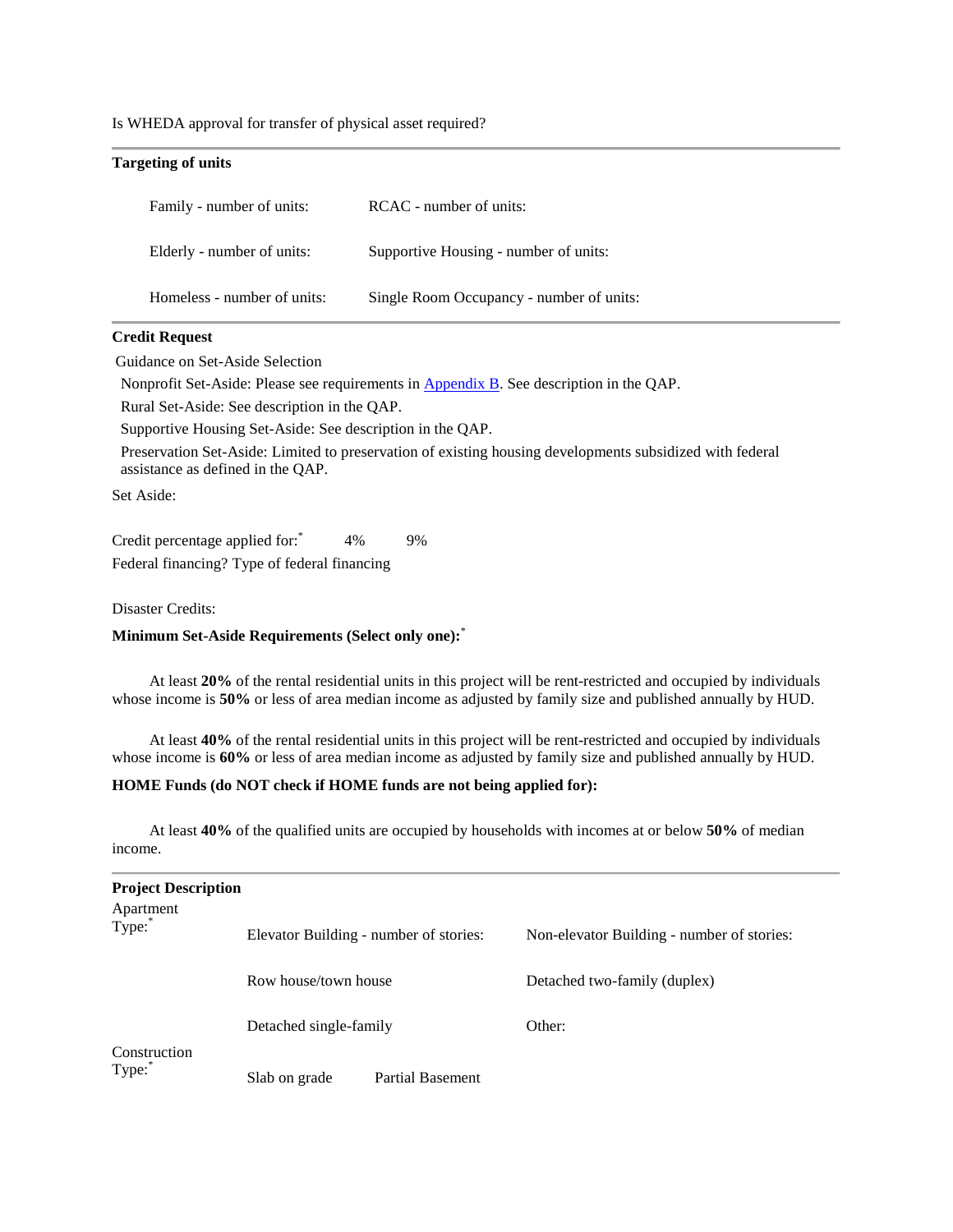Crawl space Full Basement Ownership Type:\* Rental Rental Targeted For Eventual Resident Ownership A plan must be submitted incorporating an exit strategy including how units will be marketed and sold to the eventual resident owner as well as detailing the provision of services including home ownership education, training and down payment assistance.

#### Applicant Information

#### **Primary Applicant/Developer**

| Name:                    |
|--------------------------|
| Address:                 |
| City:                    |
| Primary Contact:         |
| Telephone:               |
| Alt Phone:               |
| $\text{Fax}:$            |
| Email Address:           |
| Is there a Co-Applicant? |

State: Zip: First: Last: Title:

Note: Co-Developer must sign the application. Co-Developer is expected to own an interest in the controlling entity (managing member or general partner) for the project, materially participate in the development of the project, and make financial guarantees to the investor. If these test are not met, the entity should be listed as "consultant" under Project Team.

> State: Zip: First: Last: Title:

#### **Co-Applicant/Developer**

| Name:            |  |
|------------------|--|
| Address:         |  |
| City:            |  |
| Primary Contact: |  |
| Telephone:       |  |
| Alt Phone:       |  |
| Fax:             |  |

Email Address:

#### **Addtional Information**

Do any unsatisfied judgements exist against the applicant(s)/developer(s), its principals, or any related party? Has any party related to this application been party to any litigation, including real estate foreclosure or bankruptcy within the past 7 years?

Do any environmental issues or administrative proceedings exist that would adversely affect the ability to timely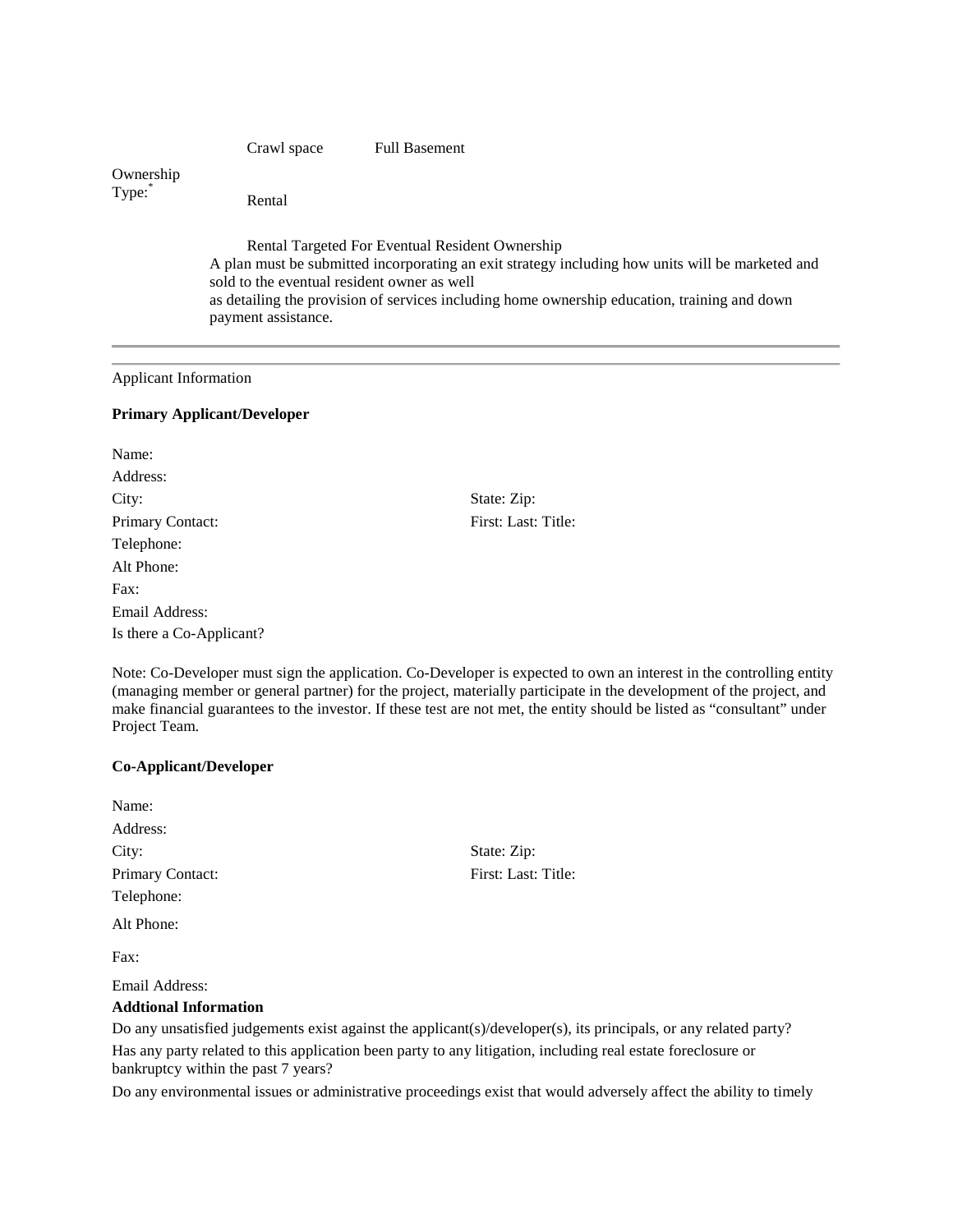proceed?

Explanation (if the answer to any of the three previous questions was yes). If necessary, attach additional documentation

#### Site Description

Total Site Acreage: Total Buildable Acreage: If buildable acreage is less than total acreage, please explain: Identify utilities and services currently available (and with adequate capacity) for this site:

| Storm Sewer                                             | Water | <b>Sanitary Sewer</b> | Electric | Gas |
|---------------------------------------------------------|-------|-----------------------|----------|-----|
| Is the demolition of any buildings required or planned? |       |                       |          |     |
| If yes, please describe:                                |       |                       |          |     |
| Are existing buildings on the site currently occupied?  |       |                       |          |     |
| If yes:                                                 |       |                       |          |     |
| (a) Briefly describe the situation:                     |       |                       |          |     |
| (b) Will tenant displacement be temporary?              |       |                       |          |     |
| (c) Will tenant displacement be permanent?              |       |                       |          |     |
| Describe relocation plan and assistance:                |       |                       |          |     |

Legal Description of Property:

#### Site Control

Does an identity of interest (direct or indirect) exist between the owner/principal or ownership entity with the option/contract for purchase of the property and the seller of the property?

If yes, specify the relationship:

Does the owner have fee simple ownership of the property (site/buildings)?

If yes provide: Purchase Date: Purchase Price:

If no:

(a) Enter the current expiration date of the option/contract to purchase:

(b) Enter Purchase Price:

# **Development Estimated Schedule**

Date first building is to be placed in service: Date last building is to be placed in service:

# **Adaptive Re-use or Rehabilitation Projects Only**

Rehabilitation expenditures allocable to low-income units: Adjusted building basis:

| Acquisition of Existing Buildings (Adaptive Re-use or Rehabilitation Projects Only) |
|-------------------------------------------------------------------------------------|
| How many buildings will be acquired for the development?                            |
| Are all of the buildings currently under site control for the development?          |
| Buildings                                                                           |
|                                                                                     |

| Address | Type of Control | <b>Expiration Date</b> | Number of | <b>Acquistion Cost</b> |
|---------|-----------------|------------------------|-----------|------------------------|
|---------|-----------------|------------------------|-----------|------------------------|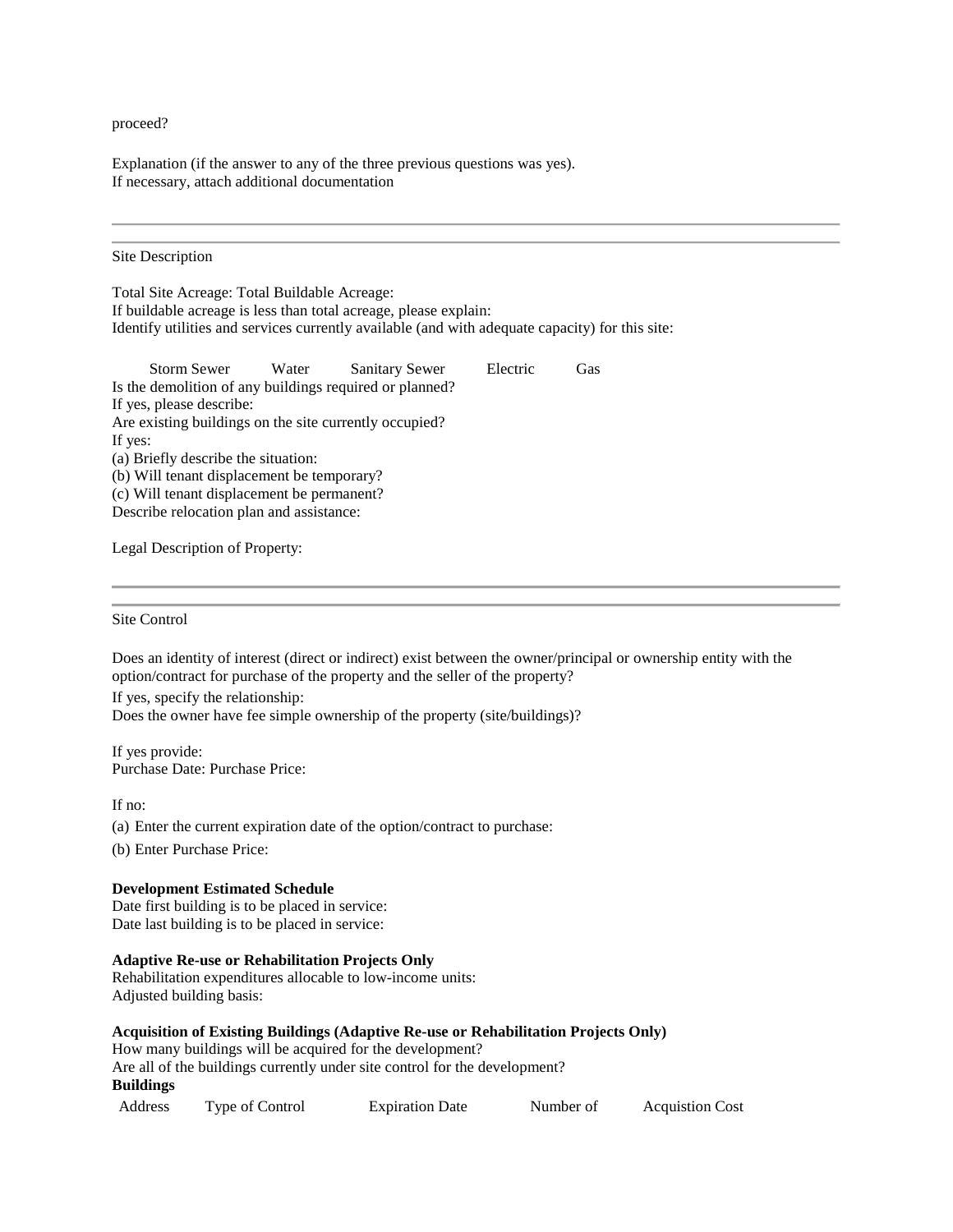of Control Document

Units of Building

Zoning

Present zoning classification of the site: Is mutifamily use permitted? Are variances, special or conditional use permits or any other item requiring a public hearing needed to develop this proposal?

If yes, have the hearings been completed and permits been obtained? If yes, specify permit or variance required and date obtained. If no, describe permits/variances required and schedule for obtaining them: Are there any existing conditions of historical significance located on the project site that will require Wisconsin State Historical Society office review?

If yes, describe below: Are there any existing conditions of environmental significance located on the project site?

If yes, describe below:

Ownership Entity

Owner Name: C/O: Address: City: State: Zip: Federal Tax ID Number of Ownership Entity: Entity Type: Entity Status: Ownership Contact Person: First Name: Last Name:

**List all general partners, members, and principals. Specify nonprofit, corporate, general partners, or members. Click [Add] to add additional partners, members, and principals.**

| <b>Entity/Principal Name:</b> |            |                            |
|-------------------------------|------------|----------------------------|
| First Name:                   | Last Name: | Entity/Principal Function: |
| Address:                      |            |                            |
| City:                         | State:     | Zip:                       |
| Phone:                        | Fax:       |                            |
| EMail:                        | Nonprofit: | TaxID                      |
| <b>Ownership Percentage:</b>  |            |                            |
|                               |            |                            |

Project Team

Provide contact information for development team members below: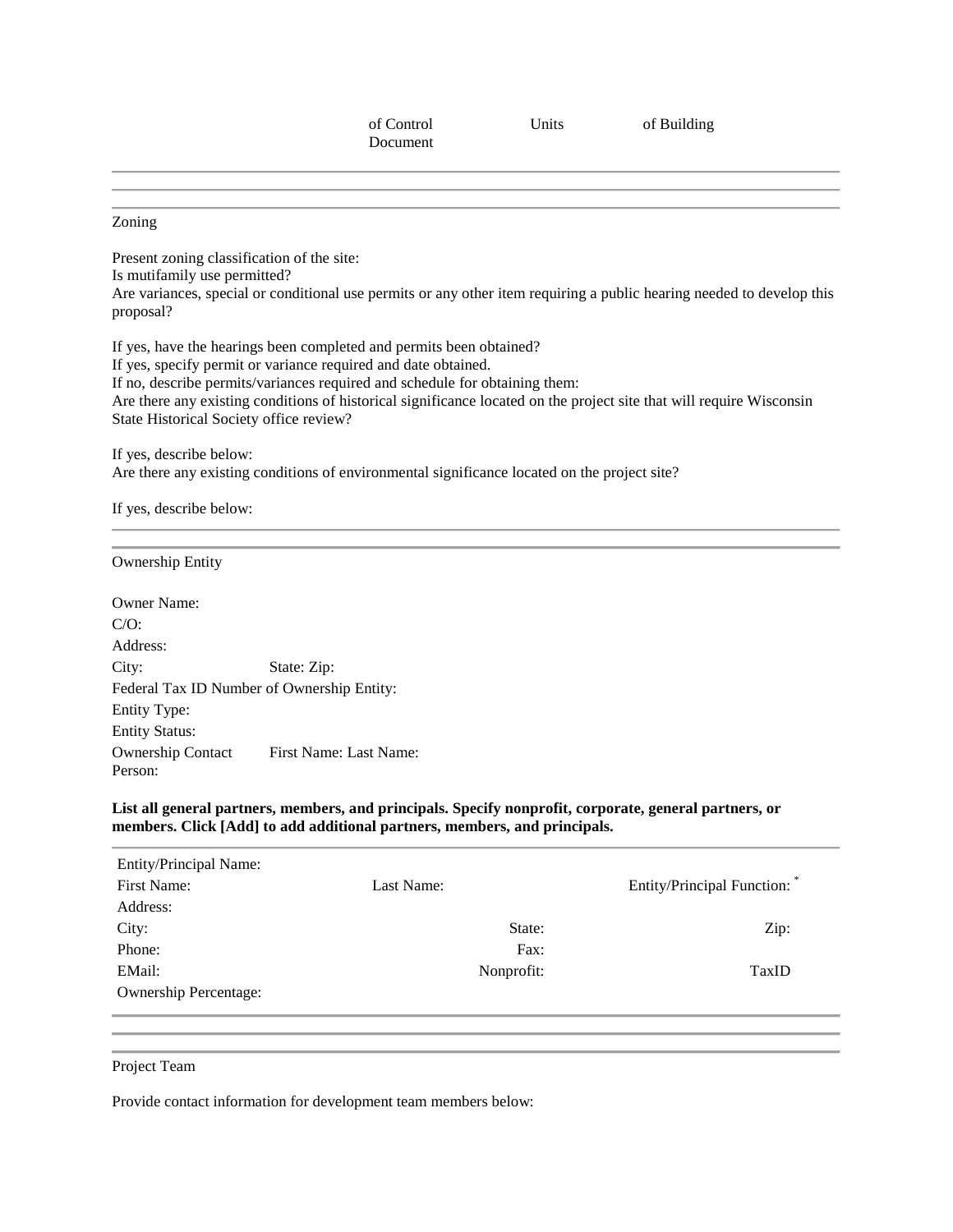# **Management Agent** Identity of Interest?

Company: Address: City: State: Zip: Phone Email: Contact Name: First: Last:

Is there a Consultant/Application Preparer?

|                             |             | <b>Consultant/Application Preparer (if different from developer)</b> | Identity of Interest? |  |
|-----------------------------|-------------|----------------------------------------------------------------------|-----------------------|--|
| Company:                    |             |                                                                      |                       |  |
| Address:                    |             |                                                                      |                       |  |
| City:                       | State: Zip: |                                                                      |                       |  |
| Phone                       | Email:      |                                                                      |                       |  |
| <b>Contact Name: First:</b> | Last:       |                                                                      |                       |  |
|                             |             |                                                                      |                       |  |

| <b>General Contractor</b> |             | Identity of Interest? |
|---------------------------|-------------|-----------------------|
| Company:                  |             |                       |
| Address:                  |             |                       |
| City:                     | State: Zip: |                       |
| Phone                     | Email:      |                       |
| Contact Name: First:      | Last:       |                       |
|                           |             |                       |

# **Equity Investor/Syndicator** Identity of Interest

| Percentage of Interest: |              |  |
|-------------------------|--------------|--|
| Company:                |              |  |
| Address:                |              |  |
| City:                   | State: Zip:  |  |
| Phone                   | Email:       |  |
| <b>Contact Name:</b>    | First: Last: |  |
|                         |              |  |

Is there a Design Architect?

# **Design Architect** Identity of Interest?

| Company:             |             |  |
|----------------------|-------------|--|
| Address:             |             |  |
| City:                | State: Zip: |  |
| Phone                | Email:      |  |
| Contact Name: First: | - Last:     |  |

Is there a Supervisory Architect?

**Supervisory Architect** Identity of Interest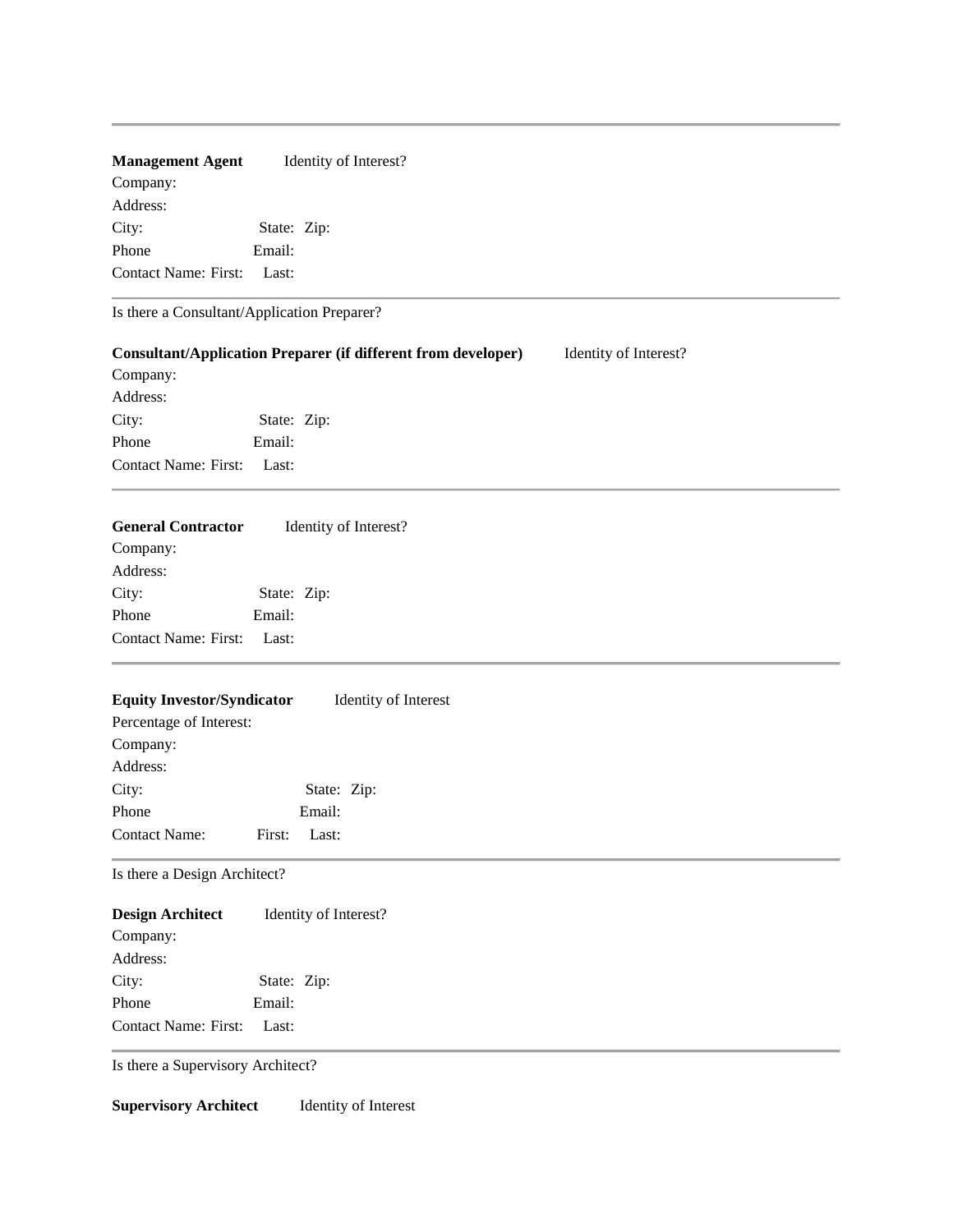Company: Address: City: State: Zip: Phone Email: Contact Name: First: Last:

| <b>Attorney</b>             | Identity of Interest |  |  |  |  |  |
|-----------------------------|----------------------|--|--|--|--|--|
| Company:                    |                      |  |  |  |  |  |
| Address:                    |                      |  |  |  |  |  |
| City:                       | State: Zip:          |  |  |  |  |  |
| Phone                       | Email:               |  |  |  |  |  |
| <b>Contact Name: First:</b> | Last:                |  |  |  |  |  |

Project and Unit Amenities

Please provide a detailed description of the proposed project:

Site Amenities (check all that apply):

|         | Community Bldg - Sq Ft: |             |                       |        | Community Room - Sq Ft:            |      |                              |         |                       |
|---------|-------------------------|-------------|-----------------------|--------|------------------------------------|------|------------------------------|---------|-----------------------|
|         | Garages                 |             | Number: Rent          |        |                                    |      |                              |         |                       |
| Parking | Surface                 |             | Number: Rent          |        |                                    |      |                              |         |                       |
| Parking | Underground             |             | Number: Rent          |        |                                    |      |                              |         |                       |
|         | Laundry Rm              |             | <b>Screened Porch</b> |        | Resident<br><b>Computer Center</b> |      | Exam Rm                      |         | Reading<br>Rm/Library |
| Rm      | Game/Craft              |             | Exercise Rm           | Rm     | Media Center                       |      | Beauty<br>Salon/Barber       | Lodging | Guest                 |
|         | Chapel                  |             | Picnic Area           |        | <b>Garden Plots</b>                | Thru | <b>Covered Drive</b>         |         | Pool                  |
|         | Car Care Area           |             | Playground            | Office | <b>Onsite Leasing</b>              |      | <b>Storage Units</b>         |         | Gazebos               |
| Trails  | Walking                 | <b>Bldg</b> | Security Locked       |        | Community<br>Dining Rm             |      | Therapeutic<br>Whirlpool Tub | Patio   | Community             |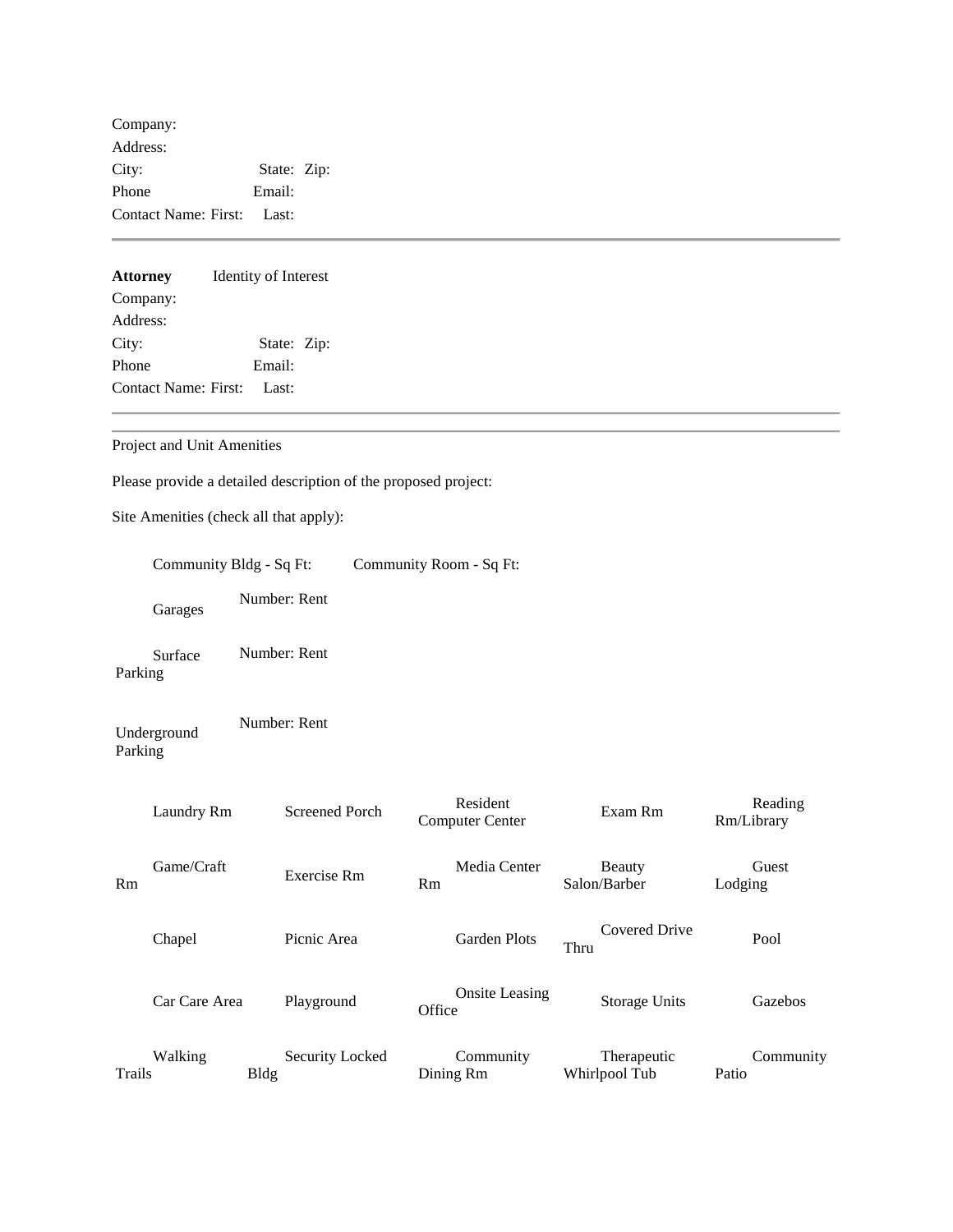Trash Disposal Chutes 24 Hour On-site Resident Manager

Description of On-site Services and Activities: Describe Differences in Low-income & Market-rate Unit Amenities:

Interior Apartment Amenities (check all that apply):

| Range/Oven       | Range Hood      | Dishwasher |              | Disposal        | Refrigerator         | Exterior<br>Storage |
|------------------|-----------------|------------|--------------|-----------------|----------------------|---------------------|
| Washer/Dryer     | W/D<br>Hookups  | Pantry     | fans         | Ceiling         | Walk-in<br>closets   | Drapes              |
| Mini-blinds      | Patio/Balcony   | Microwave  |              | <b>Sunrooms</b> | <b>Front Porches</b> |                     |
| Flooring:        | Vinyl<br>Carpet | Wood       | Ceramic Tile |                 | Other                |                     |
| Heating/Cooling: | <b>Gas Heat</b> | Heat Pump  |              | Electric Pump   | Electric Heat        | Central Air         |
| Window $A/C$     | $A/C$ Sleeve    |            |              |                 |                      |                     |

Unit Mix

#### **Low Income Units**

Low income rents shall be the lower of market rents as determined by the market study, proposed LIHTC set-aside rents, or the current HAP/RAP or other subsidy program rents applicable to the project

| Total                                     |             | Home Mgr Monthly | <b>Utility</b> | **Total            | Rent |
|-------------------------------------------|-------------|------------------|----------------|--------------------|------|
| Type $\#$ BRs Net Sq. Ft. $\#$ Units CMI% | Units Units | Rent             | Allowance      | Housing Exp. Limit |      |
|                                           |             |                  |                |                    |      |

Project will use National Non-Metropolitan Rent Limits Extend Rent Limit

|      | Utilities included in rents:                 |            | Water/Sewer |                    | Electric | Gas     | Other | <b>Contract Number</b> |
|------|----------------------------------------------|------------|-------------|--------------------|----------|---------|-------|------------------------|
|      | <b>Manager Units treated as common space</b> |            |             |                    |          |         |       |                        |
| Type | # BRs                                        | Net Sq.Ft. |             | Total<br># Units   | Rent     | Monthly |       |                        |
|      | Utilities included in rents:                 |            | Water/Sewer | Electric           |          | Gas     | Other |                        |
|      | <b>Market Rate Units</b>                     |            |             |                    |          |         |       |                        |
| Type | # BRs                                        | Net Sq.Ft. |             | Total<br>$#$ Units | Rent     | Monthly |       |                        |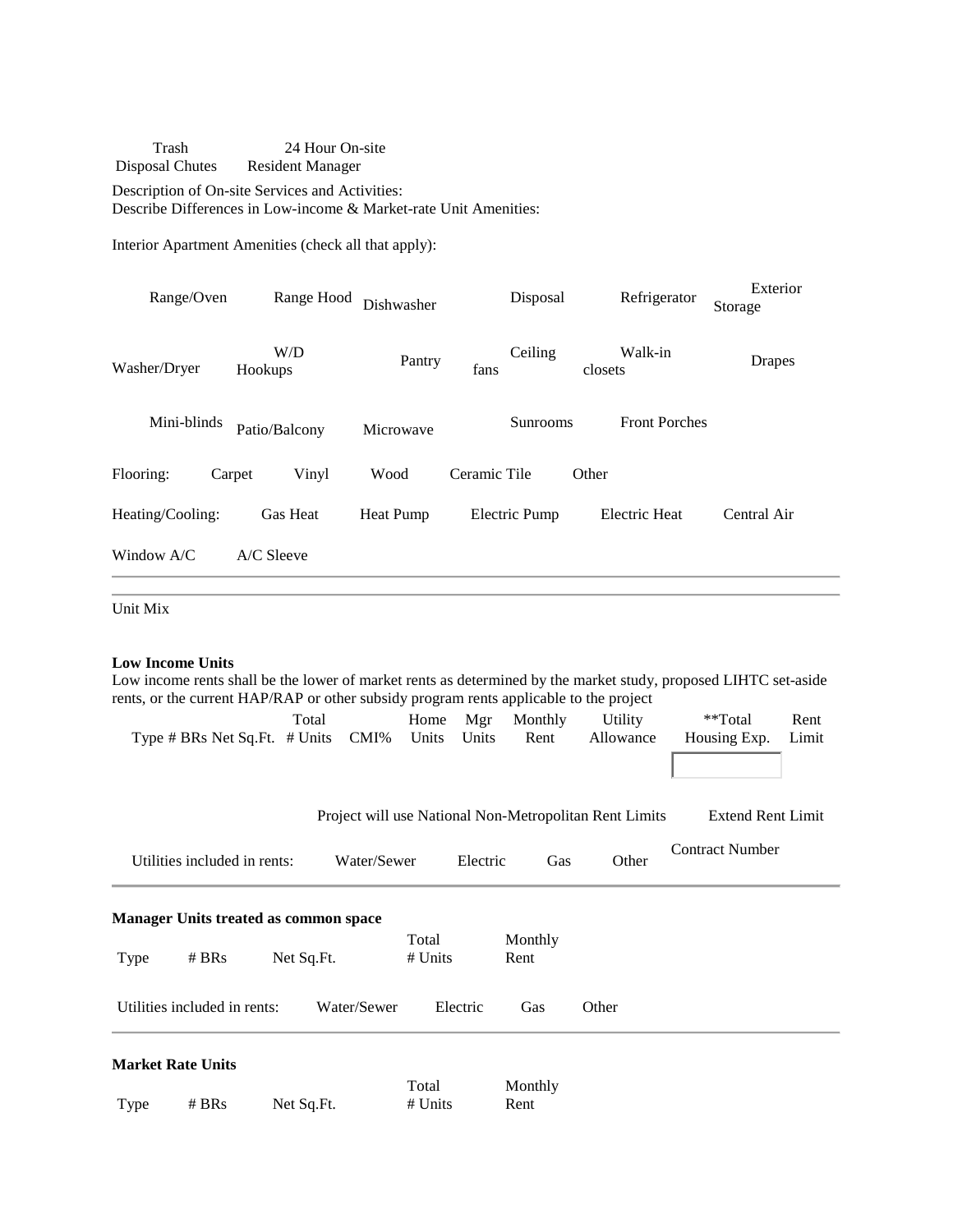| Utilities included in rents: |                  | Water/Sewer    | Electric                       |              | Gas                 | Other |
|------------------------------|------------------|----------------|--------------------------------|--------------|---------------------|-------|
| Statistics                   |                  |                |                                |              |                     |       |
|                              |                  |                |                                |              |                     |       |
|                              |                  |                | All Home Manager Gross Monthly |              |                     |       |
|                              |                  | Units Units    |                                |              | Units Rental Income |       |
| <b>Low Income</b>            |                  |                |                                |              |                     |       |
|                              | 30% CMI 0        | $\overline{0}$ | $\mathbf{0}$                   | $\theta$     |                     |       |
|                              | 40% CMI 0        | $\overline{0}$ | $\theta$                       | $\theta$     |                     |       |
|                              | 50% CMI 0        | $\theta$       | $\mathbf{0}$                   | $\mathbf{0}$ |                     |       |
|                              | 60% CMI 0        | $\overline{0}$ | $\mathbf{0}$                   | $\mathbf{0}$ |                     |       |
| Low Income Totals            |                  |                |                                |              |                     |       |
| <b>Common Space</b>          |                  |                |                                |              |                     |       |
|                              | Manager Units 0  |                | $\Omega$                       | $\mathbf{0}$ |                     |       |
| <b>Market Rate</b>           | $\boldsymbol{0}$ |                |                                | $\mathbf{0}$ |                     |       |
| <b>Totals</b>                | $\mathbf{0}$     | $\overline{0}$ | $\mathbf{0}$                   | $\theta$     |                     |       |

Proposed number of residential buildings: Maximum number of stories in building(s):

Project Includes:

Elevators - Number of Elevators:

Accessory Building(s)

Commercial Facilities

Other Facilities

Square Footage Information Gross Floor Square Footage: Residential Sq.Ft. (All Heated Areas): Commercial/Retail Square Footage: Remarks concerning Unit Mix:

#### Funding Sources

**Note on Permanent Rate:** WHEDA requires applicants use the following permanent loan interest rate methodology for all LOLA Initial Applications:

**A. Competitive Applications:** Use WHEDA's Tax Credit Financing rate published on WHEDA.com on the day prior to application submittal.

**B. Noncompetitive Applications:** Use WHEDA's Tax-Exempt Financing rate published on WHEDA.com the week prior to application submission, with a 30-year amortization.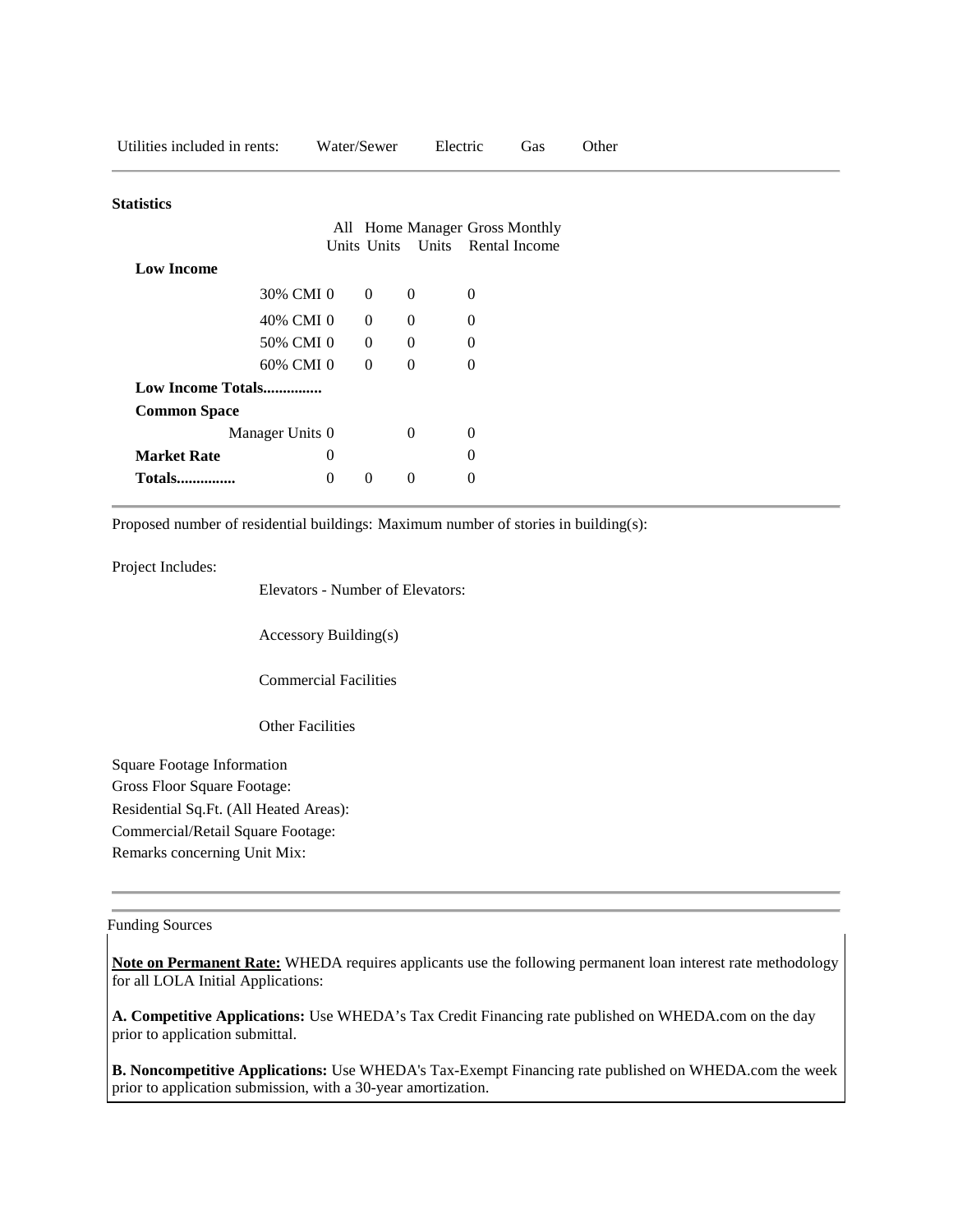**C.** Applicant may use other terms if a term-specific, executed financing commitment accompanies the Application.

| $\overline{0}$ |  |  |  |
|----------------|--|--|--|
|                |  |  |  |
|                |  |  |  |

Source of Funds Amount Rate Term (monthly) Construction Loan - Lender name

Bridge Loan - Lender name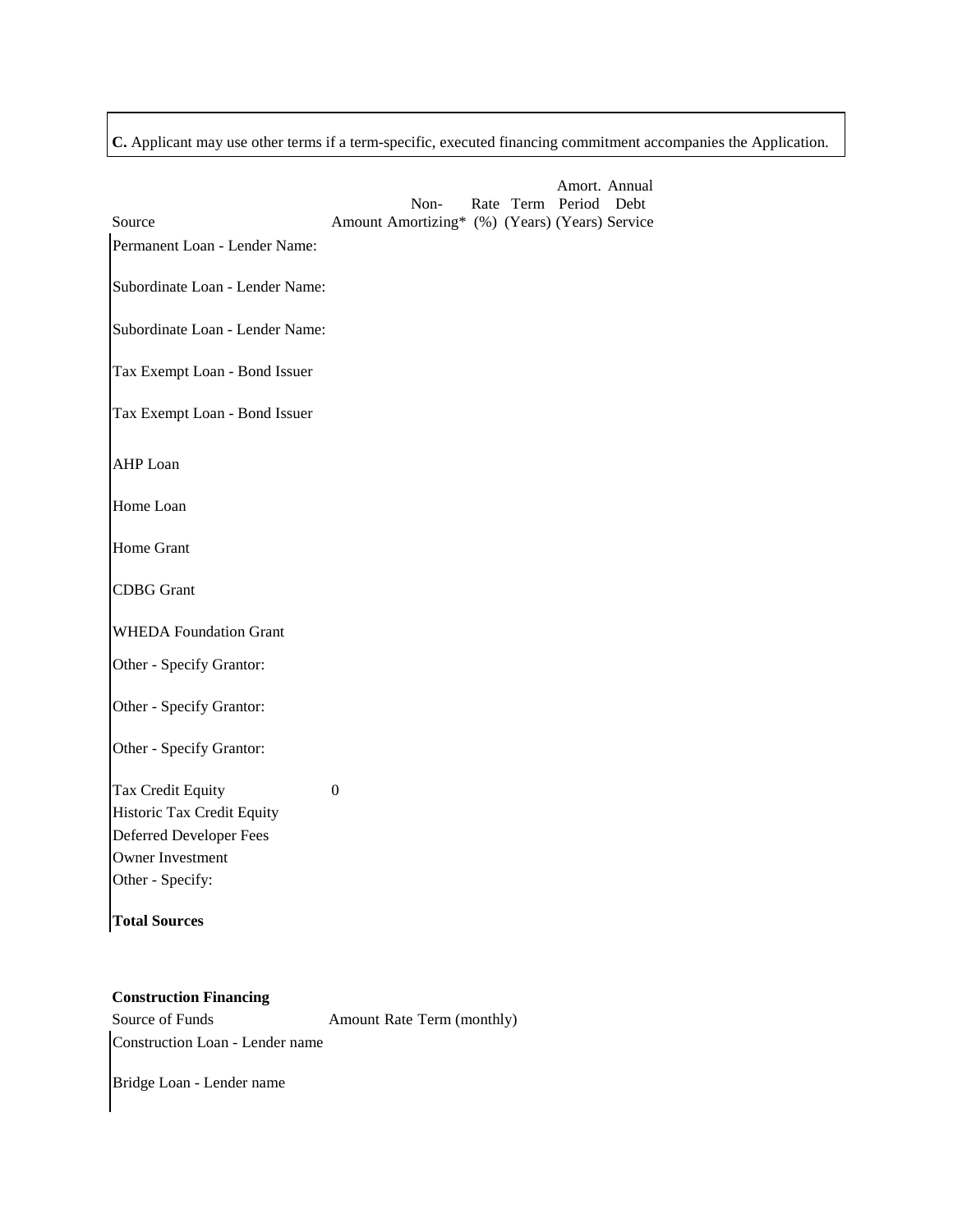Tax Credit Equity **Total:**

\* "Non-amortizing" indicates that the loan does not have a fixed annual debt service (i.e., the loan is subject to available cash flow). Do not check the Non-Amortizing box if this is "must pay" debt service.

Estimated pricing on sale of Federal Tax Credits:

Remarks concerning Project Funding Sources: *(Please be sure to include the name of the funding source(s))*

Project Costs and Credit Calculation

| <b>Cost Element</b>                                | <b>ESTIMATED</b>  | <b>Eligible Basis</b> |                |
|----------------------------------------------------|-------------------|-----------------------|----------------|
|                                                    | <b>TOTAL COST</b> | 30% PV                | 70% PV         |
| A. Purchase Buildings and Land                     |                   |                       |                |
| Land                                               |                   |                       |                |
| Purchase of Buildings                              |                   |                       |                |
| Demolition                                         |                   |                       |                |
| Other Buildings a                                  |                   |                       |                |
| <b>SUBTOTAL:</b> Purchase Buildings and Land 0     |                   | $\mathbf{0}$          | $\overline{0}$ |
| <b>B. Site Work</b>                                |                   |                       |                |
| Site Work                                          |                   |                       |                |
| Off Site Work                                      |                   |                       |                |
| Landscaping                                        |                   |                       |                |
| Other Site Work                                    |                   |                       |                |
| <b>SUBTOTAL: Site Work</b>                         | $\mathbf{0}$      | $\overline{0}$        | $\mathbf 0$    |
| <b>C. New Construction/Rehabilitation</b>          |                   |                       |                |
| <b>Construction of New Buildings</b>               |                   |                       |                |
| Rehabilitation                                     |                   |                       |                |
| Accessory Buildings (Garage, storage, etc)         |                   |                       |                |
| Personal Property                                  |                   |                       |                |
| <b>General Requirements</b>                        |                   |                       |                |
| <b>Contractor Overhead</b>                         |                   |                       |                |
| <b>Contractor Profit</b>                           |                   |                       |                |
| <b>Construction Supervision</b>                    |                   |                       |                |
| Other New Const                                    |                   |                       |                |
| <b>SUBTOTAL:</b> New Construction/Rehabilitation 0 |                   | $\overline{0}$        | $\mathbf{0}$   |
| D. Contingency                                     |                   |                       |                |
| <b>Construction Contingency</b>                    |                   |                       |                |
| Other Contingend                                   |                   |                       |                |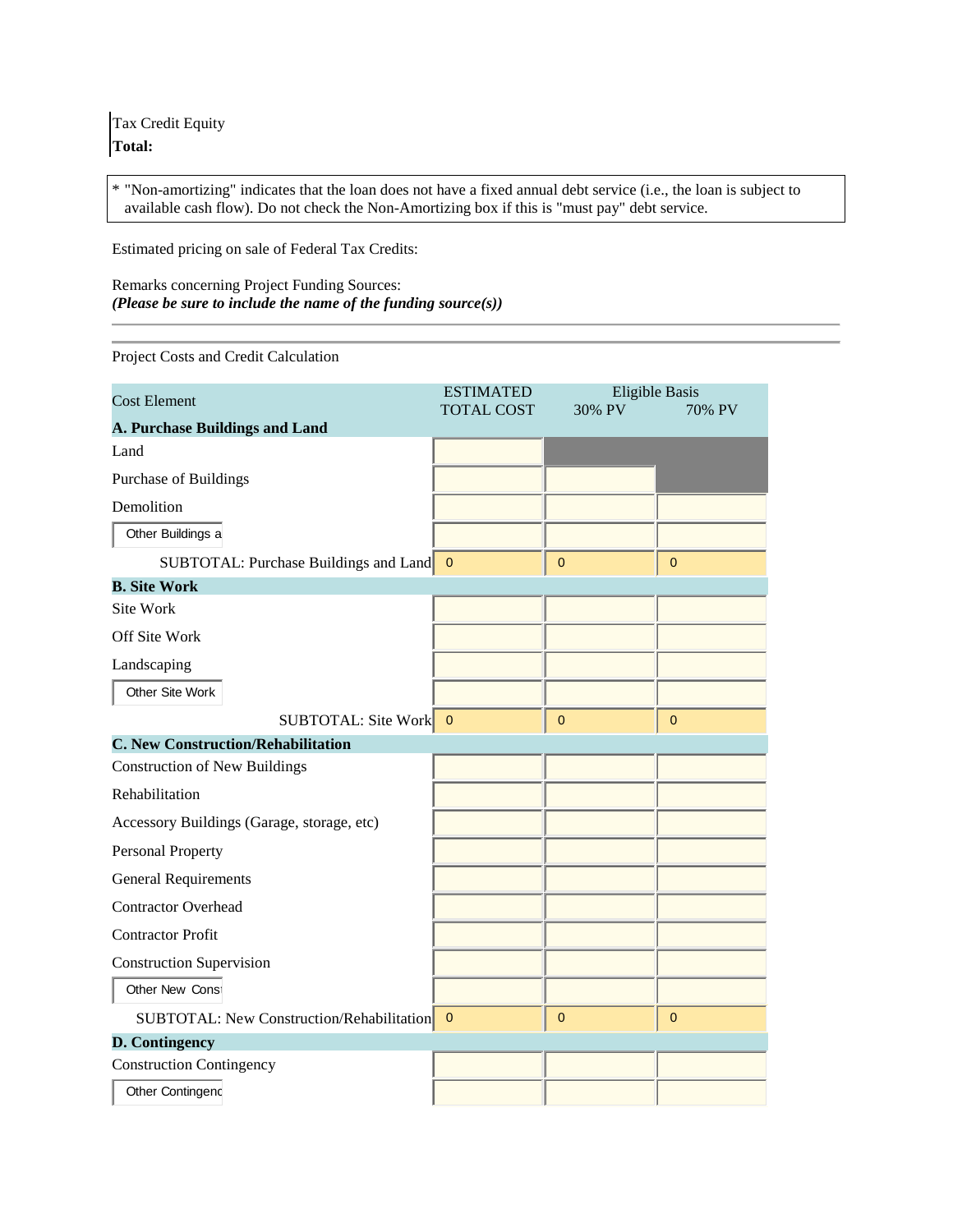| SUBTOTAL: Contingency                           | $\overline{\phantom{0}}$ | $\overline{0}$ | $\mathbf 0$ |
|-------------------------------------------------|--------------------------|----------------|-------------|
| <b>Construction Cost Subtotal</b>               | $\mathbf{0}$             | 0              | $\mathbf 0$ |
| <b>E. Architectural and Engineering</b>         |                          |                |             |
| Architect's Fee - Design                        |                          |                |             |
| Architect's Fee - Inspection/Supervision        |                          |                |             |
| <b>Engineering Costs</b>                        |                          |                |             |
| <b>Other Achitectura</b>                        |                          |                |             |
| SUBTOTAL: Architectural and Engineering 0       |                          | 0              | $\mathbf 0$ |
| <b>F. Interim/Construction Costs</b>            |                          |                |             |
| <b>Construction Insurance</b>                   |                          |                |             |
| <b>Construction Loan Interest</b>               |                          |                |             |
| Construction Loan Origination Fee - Non WHEDA   |                          |                |             |
| Construction Loan Origination Fee - WHEDA       |                          |                |             |
| <b>Construction Loan Credit Enhancement/LOC</b> |                          |                |             |
| <b>Construction Period Real Estate Taxes</b>    |                          |                |             |
| Water, Sewer and Impact Fees                    |                          |                |             |
| Other Interim/Con                               |                          |                |             |
| SUBTOTAL: Interim/Construction Costs 0          |                          | $\mathbf{0}$   | $\mathbf 0$ |
| <b>G. Financing Fees and Expenses</b>           |                          |                |             |
|                                                 |                          |                |             |
| Cost of Bond Issuance                           |                          |                |             |
| Permanent Loan Origination Fee - Non WHEDA      |                          |                |             |
| Permanent Loan Origination Fee - WHEDA          |                          |                |             |
| Permanent Loan Credit Enhancement               |                          |                |             |
| Other Financing F                               |                          |                |             |
| <b>SUBTOTAL: Financing Fees and Expenses</b> 0  |                          | $\mathbf{0}$   | 0           |
| <b>H. Miscellaneous Costs</b>                   |                          |                |             |
| Property Appraisal                              |                          |                |             |
| Market Study                                    |                          |                |             |
| <b>Environmental Report</b>                     |                          |                |             |
| Survey                                          |                          |                |             |
| Rent-Up Marketing                               |                          |                |             |
| Tax Credit Application Fees                     |                          |                |             |
| Tax Credit Compliance Fee                       |                          |                |             |
| Tax Credit Allocation Fee                       |                          |                |             |
| <b>Cost Certification/Accounting Fees</b>       |                          |                |             |
| Title and Recording                             |                          |                |             |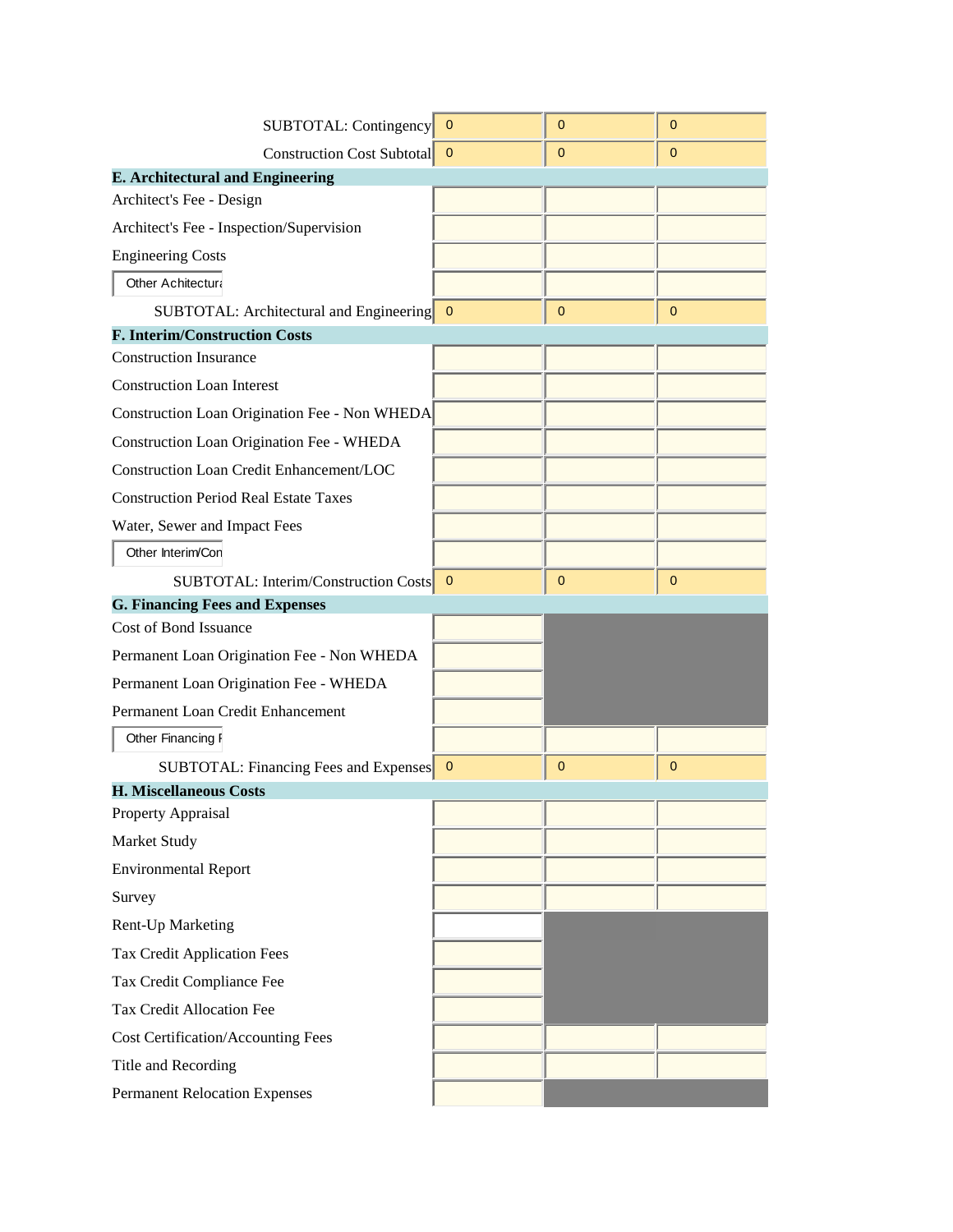| <b>Temporary Relocation Expenses</b>    |                |              |              |
|-----------------------------------------|----------------|--------------|--------------|
| Furnishings and Equipment               |                |              |              |
| <b>Capital Needs Assessment Report</b>  |                |              |              |
| Legal Fees - Miscellaneous              |                |              |              |
| Legal Fees - Real Estate                |                |              |              |
| Other Miscellanou                       |                |              |              |
| SUBTOTAL: Soft Costs 0                  |                | 0            | $\mathbf 0$  |
| <b>I. Syndication Costs</b>             |                |              |              |
| Bridge Loan Fees and Expenses           |                |              |              |
| Organizational (Partnership)            |                |              |              |
| Tax Opinion                             |                |              |              |
| Other Syndication                       |                |              |              |
| SUBTOTAL: Syndication Costs 0           |                |              |              |
| <b>J. Developer's Fees</b>              |                |              |              |
| Developer's Fee - Received              |                |              |              |
| Developer's Fee - Deferred              |                |              |              |
| Developer Overhead                      |                |              |              |
| Consultants                             |                |              |              |
| Other Developer's                       |                |              |              |
| SUBTOTAL: Developer's Fees 0            |                | $\mathbf{0}$ | $\mathbf 0$  |
| <b>K. Reserves</b>                      |                |              |              |
| Rent-Up Reserve                         |                |              |              |
| <b>Operating Reserve</b>                |                |              |              |
| Replacement Reserve                     |                |              |              |
| <b>Capital Needs Reserve</b>            |                |              |              |
| Debt Service Reserve                    |                |              |              |
| <b>Escrows</b>                          |                |              |              |
| <b>Other Reserves</b>                   |                |              |              |
| <b>SUBTOTAL: Reserves</b>               | $\overline{0}$ |              |              |
| <b>Intermediate Costs</b>               | $\mathbf{0}$   | $\mathbf{0}$ | $\mathbf 0$  |
| <b>Total Development Costs</b>          | $\mathbf{0}$   | 0            | $\mathbf{0}$ |
| Less Federal Financing                  |                |              |              |
| Less Nonqualified Nonrecourse Financing |                |              |              |
| Less Historic Tax Credit Residential    |                |              |              |
| Less                                    |                |              |              |
| Other                                   |                |              |              |
| <b>Total Eligible Basis</b>             |                | $\mathbf{0}$ | $\pmb{0}$    |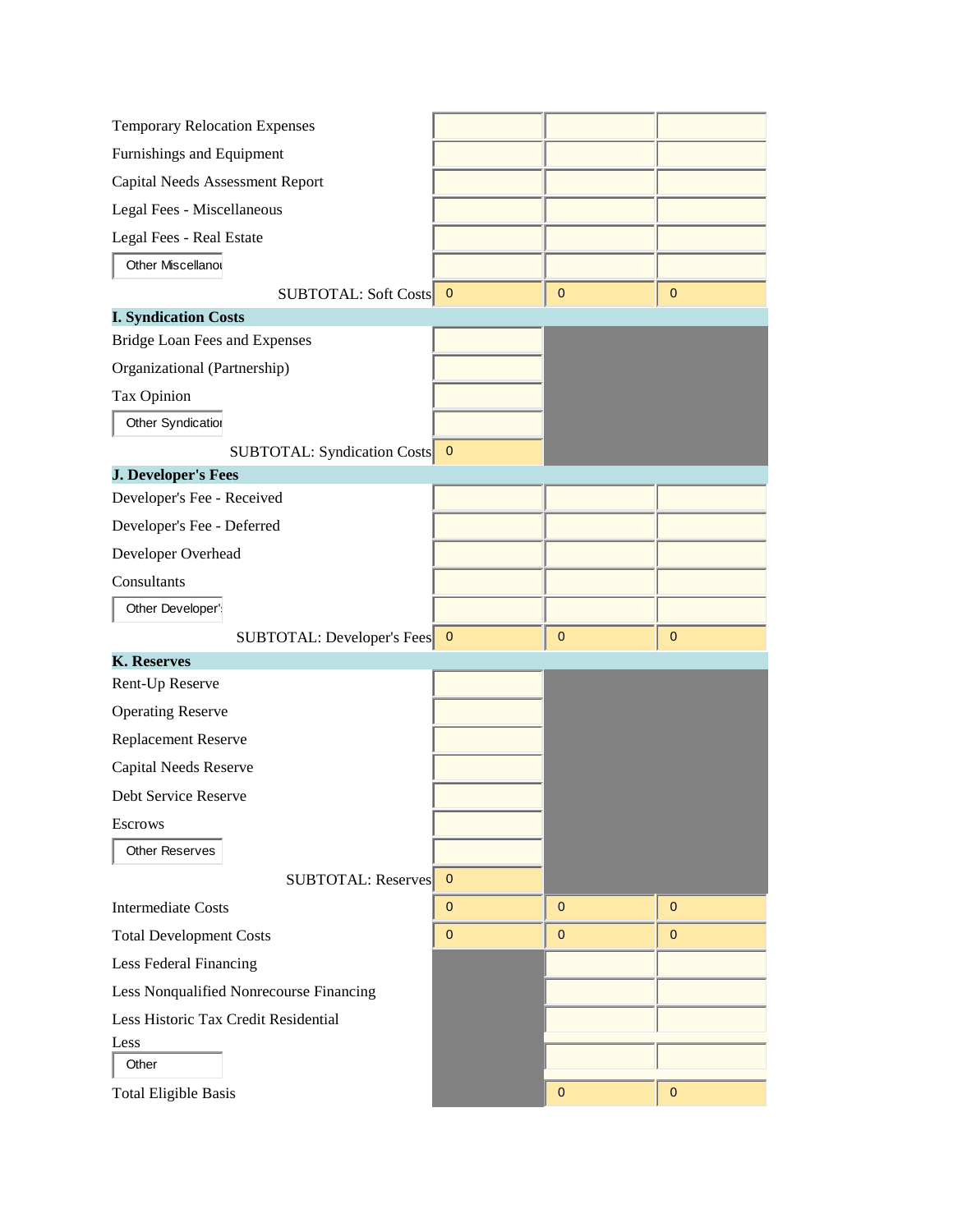| Adjustment for QCT                           |             |              |              |
|----------------------------------------------|-------------|--------------|--------------|
| Deduction from QCT Adjustment                |             |              |              |
| <b>DDA/HFA Boost</b>                         |             |              |              |
| Deduction from DDA/HFA Boost                 |             |              |              |
| <b>Applicable Fraction</b>                   |             | 0%           | 0%           |
| <b>Total Qualified Basis</b>                 |             | $\mathbf{0}$ | $\mathbf{0}$ |
| Tax Credit Percentage Rate                   |             | 0%           | $0\%$        |
| Federal Tax Credits at Estimated Rate        |             | $\mathbf{0}$ | $\pmb{0}$    |
| Total Federal Tax Credits at Estimated Rate  | $\mathbf 0$ |              |              |
| Previous Year's Allocation                   |             |              |              |
| Federal Tax Credits Requested                | $\pmb{0}$   |              |              |
| <b>Credit Calculation Using Equity Gap</b>   |             |              |              |
| <b>Total Project Costs</b>                   | $\mathbf 0$ |              |              |
| Less:                                        |             |              |              |
| Loans                                        |             |              |              |
| Grants                                       |             |              |              |
| Historic Rehab Credits                       |             |              |              |
| Other                                        |             |              |              |
| <b>Total Sources of Funds</b>                | $\mathbf 0$ |              |              |
| <b>Total Equity Gap</b>                      | $\mathbf 0$ |              |              |
| Minimum Credit Value                         |             |              |              |
| Investor Ownership %                         | $0\%$       |              |              |
| Tax Credit Allowed by Equity Gap Calculation |             |              |              |
| <b>Credit Calculated by:</b>                 |             |              |              |
| Eligible Basis Calculation                   | $\mathbf 0$ |              |              |
| <b>Equity Gap Calculation</b>                | 0           |              |              |
| Other Adjustment                             |             |              |              |
| Credit Amount                                | $\mathbf 0$ |              |              |
| Disaster Credit Amount                       |             |              |              |
| Per-Capita Credit Amount                     |             |              |              |

Remarks concerning Project Costs and Credit Calculation:

\* Other Adjustment - Developments may be subject to a reduction in credit by the equity gap calculation.

1.Architectural fees in eligible basis (including both design and supervision) are limited to \$3,000 per unit (\$3,500 per unit for historic rehabilitation).

2.Construction supervision, consultant fees, developer fees and developer overhead are limited to a combined 15% of total development costs for new developments with 24 units or less and to 12% for those with more than 24 units. Those same fees are subject to greater restrictions for the acquisition portion of acquisition/rehab projects. See [Developer Fee Policy.](https://www.wheda.com/uploadedFiles/Website/Wheda_Products/LIHTC/LIHTC_Appendices/Appx%20J_13.pdf)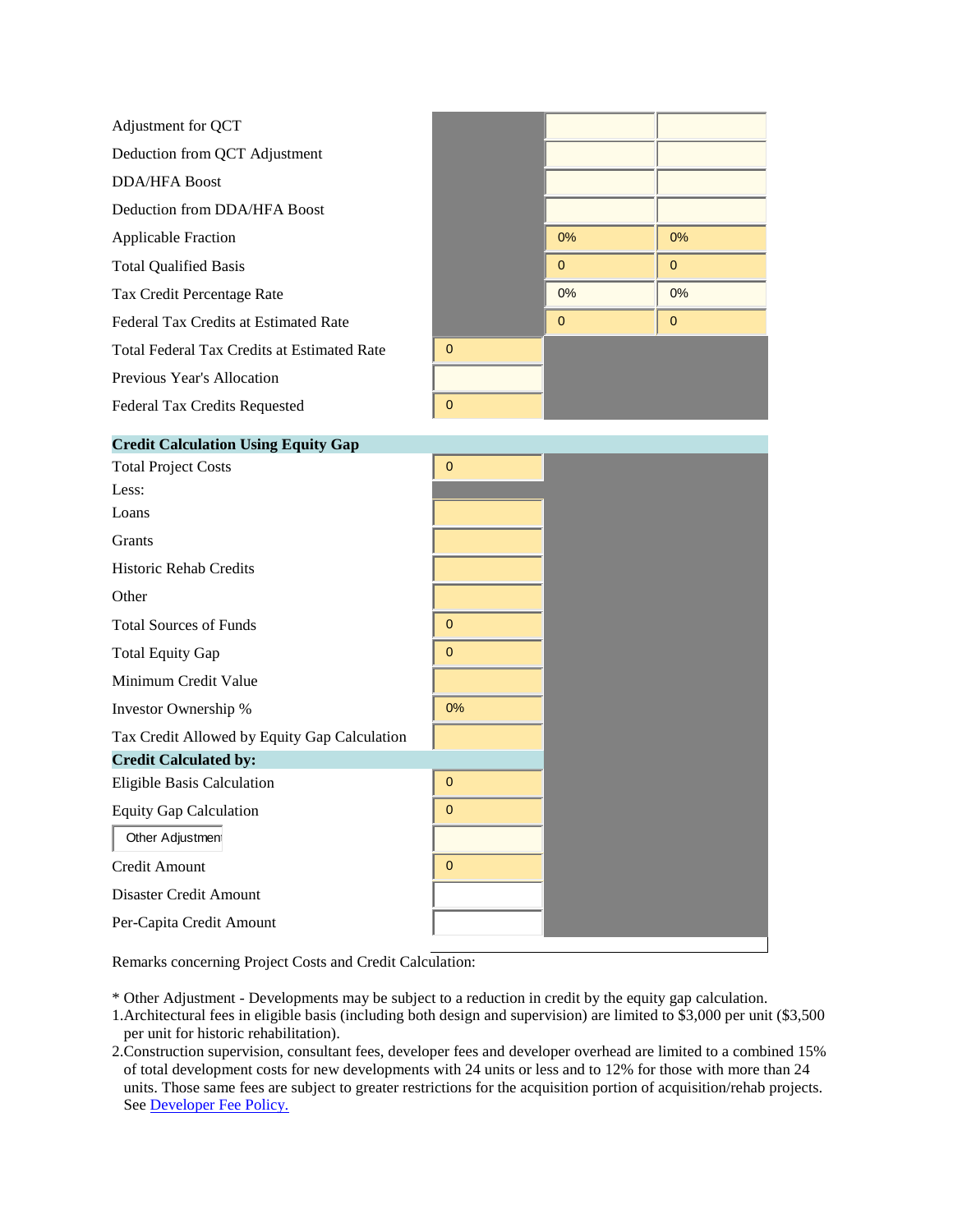- 3.If the construction lender and permanent lender are same entity, the construction loan origination fee is not allowed in eligible basis.
- 4.General requirements, contractor overhead and contractor profit are limited to 14% in aggregate.
- 5.An amenity for which there will be an additional fee for the resident (parking, for example) must have its corresponding capital cost excluded from Eligible Basis on the Credit Calculation page, and on the project's Cost Certification. For those applications in which the costs of underground parking are removed from eligible basis, a minimum of \$7,500 per underground space should be removed from eligible basis. Use minimum \$2,000 per space for above ground covered parking.

See Instructions for calculation methodology.

Projected Operating Costs

| <b>Project Operations (Year One)</b> |              |
|--------------------------------------|--------------|
| <b>I. Rent Expense</b>               |              |
| <b>Conventions and Meetings</b>      |              |
| <b>Management Consultants</b>        |              |
| Advertising/Marketing Expense        |              |
| Subtotal: Rent Expense               | $\mathbf{0}$ |
| <b>II. Administrative Expenses</b>   |              |
| <b>Office Salaries</b>               |              |
| <b>Office Expenses</b>               |              |
| Office or Model Apartment Rent       |              |
| Management Fee - Residential Rents   |              |
| Management Fee - Commercial Rents    |              |
| Management Fee - Misc Income         |              |
| Manager/Superintendent Salaries      |              |
| Administrative Rent-free Unit        |              |
| Legal Expenses - Project Only        |              |
| Auditing Expenses - Project Only     |              |
| Bookkeeping Fees/Accounting Services |              |
| <b>Bad Debt Expense</b>              |              |
| Misc Administrative Expenses         |              |
| Subtotal: Administrative Expenses    | $\mathbf{0}$ |
| <b>III. Utilities Expenses</b>       |              |
| Fuel Oil                             |              |
| Electricity (Light & Misc. Power)    |              |
| Water                                |              |
| Gas                                  |              |
| Sewer                                |              |
| Owner-paid unit amenities            |              |
| Subtotal: Utilities Expenses         | 0            |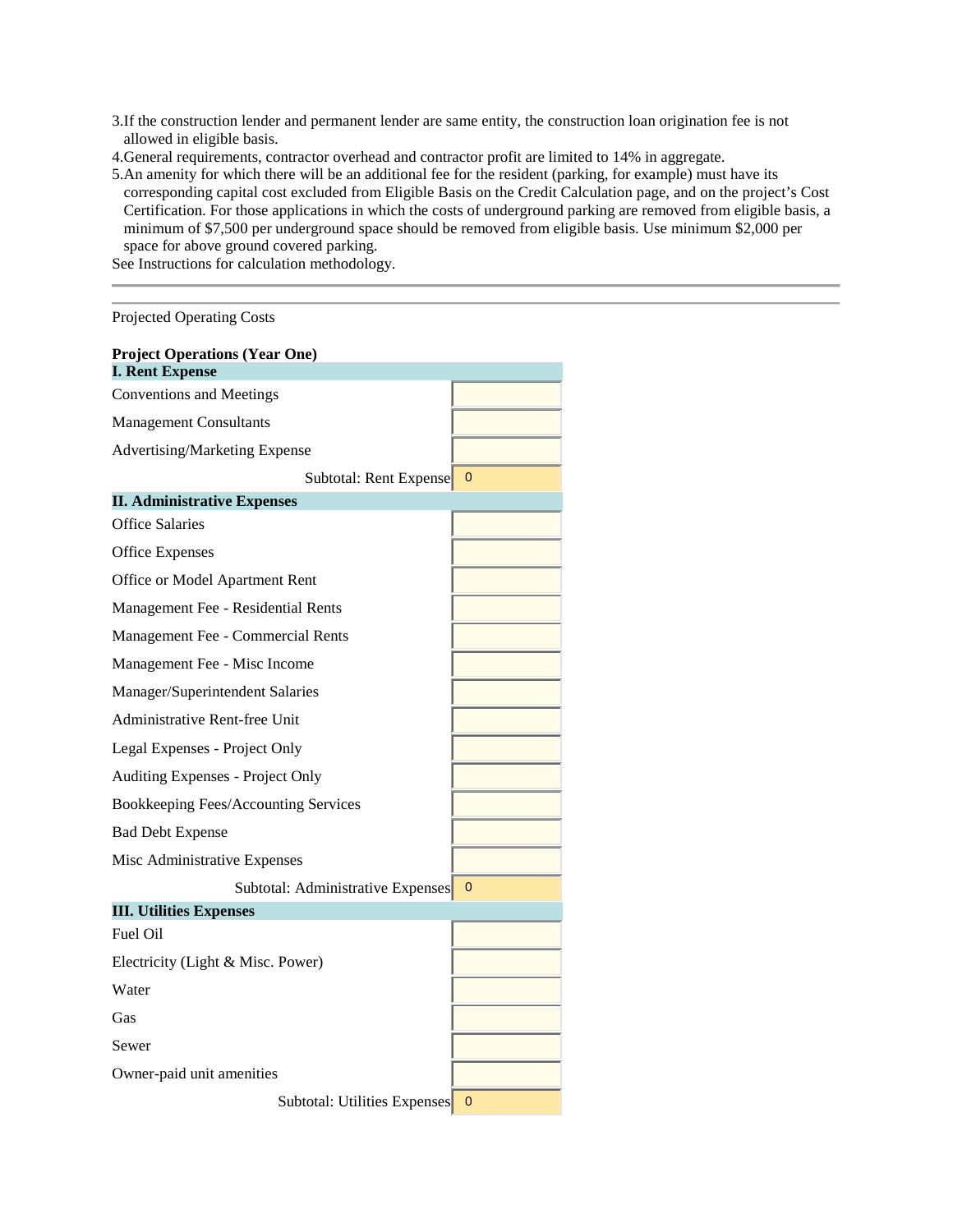| <b>IV. Operating &amp; Maintenance Expenses</b>     |   |
|-----------------------------------------------------|---|
| Payroll                                             |   |
| Supplies                                            |   |
| Contracts                                           |   |
| Operating and Maintenance Rent Free Unit            |   |
| Garbage and Trash Removal                           |   |
| Security Payroll/Contract (incl taxes and benefits) |   |
| Security Rent Free Unit                             |   |
| Heating/Cooling Repairs & Maintenance               |   |
| Snow Removal                                        |   |
| Vehicle/Maintenance Equipment Operation & Repairs   |   |
| Miscellaneous Operating & Maintenance Expense       |   |
| Subtotal: Operating 0                               |   |
| <b>V. Taxes and Insurance</b>                       |   |
| Real Estate & Personal Property Taxes               |   |
| Payroll Taxes - Project Share                       |   |
| Property and Liability Insurance (Hazard)           |   |
| <b>Fidelity Bond Insurance</b>                      |   |
| Workmens Compensation                               |   |
| Health Insurance and Other Employee Benefits        |   |
| Misc Taxes, Licenses, Permits, and Insurance        |   |
| Subtotal: Taxes and Insurance                       | 0 |
| <b>VI. Total Service Expense</b>                    |   |
| <b>Dietary Salaries</b>                             |   |
| Dietary Purchased Serv                              |   |
| Food                                                |   |
| <b>Registerd Nurse Salary</b>                       |   |
| Housekeeping Salary                                 |   |
| Housekeeping Supply                                 |   |
| Other Housekeeping                                  |   |
| Housekeeping Purchased Serv                         |   |
| <b>Medical Supplies</b>                             |   |
| <b>Medical Purchased Serv</b>                       |   |
| Laundry/Linen                                       |   |
| <b>Laundry Salaries</b>                             |   |
| <b>Laundry Purchased Serv</b>                       |   |
| <b>Laundry Supplies</b>                             |   |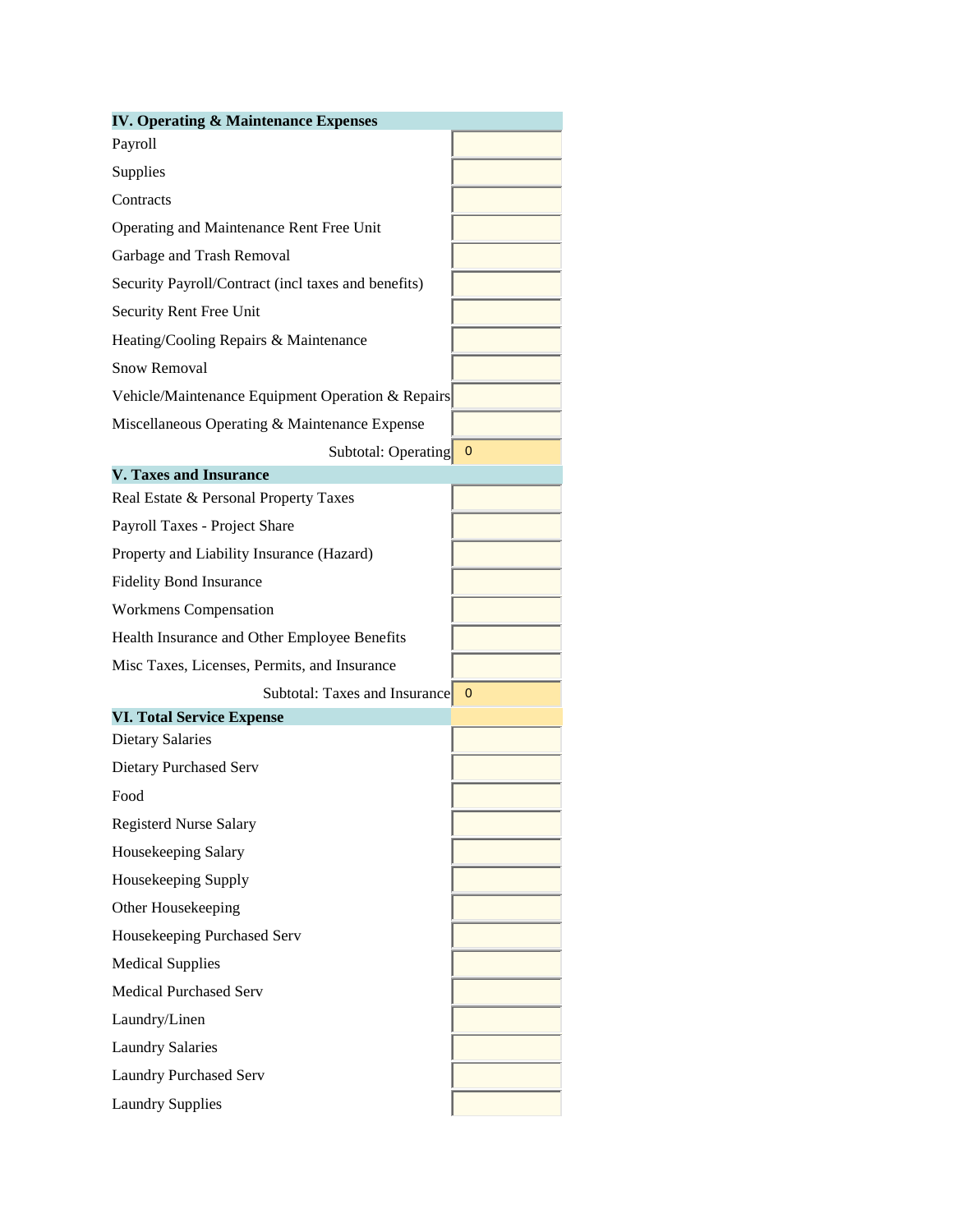| <b>Medical Records Salary</b>      |                         |
|------------------------------------|-------------------------|
| <b>Medical Records Supply</b>      |                         |
| Med Records Purchased Srv          |                         |
| Recreation/Rehab                   |                         |
| <b>Activities Supplies</b>         |                         |
| <b>Activities Purchased Serv</b>   |                         |
| <b>Rehab Salaries</b>              |                         |
| <b>Rehab Supplies</b>              |                         |
| <b>Rehab Purchased Serv</b>        |                         |
| Other Support Serv                 |                         |
| Subtotal: Service Expense          | $\overline{\mathbf{0}}$ |
|                                    |                         |
| <b>Tax Credit Monitoring Fees</b>  |                         |
| <b>Annual Replacement Reserves</b> |                         |
| <b>Total Operating Expenses</b>    | $\mathbf 0$             |
| <b>Total Units</b>                 |                         |
| <b>Per Unit Per Month</b>          |                         |
|                                    |                         |

Remarks concerning Projected Operating Costs:

| 0%                                               |
|--------------------------------------------------|
| 0%                                               |
|                                                  |
|                                                  |
|                                                  |
|                                                  |
|                                                  |
|                                                  |
| Total Gross Income Potential at 100% Occupancy 0 |
| $\mathbf{0}$                                     |
| $\mathbf{0}$                                     |
|                                                  |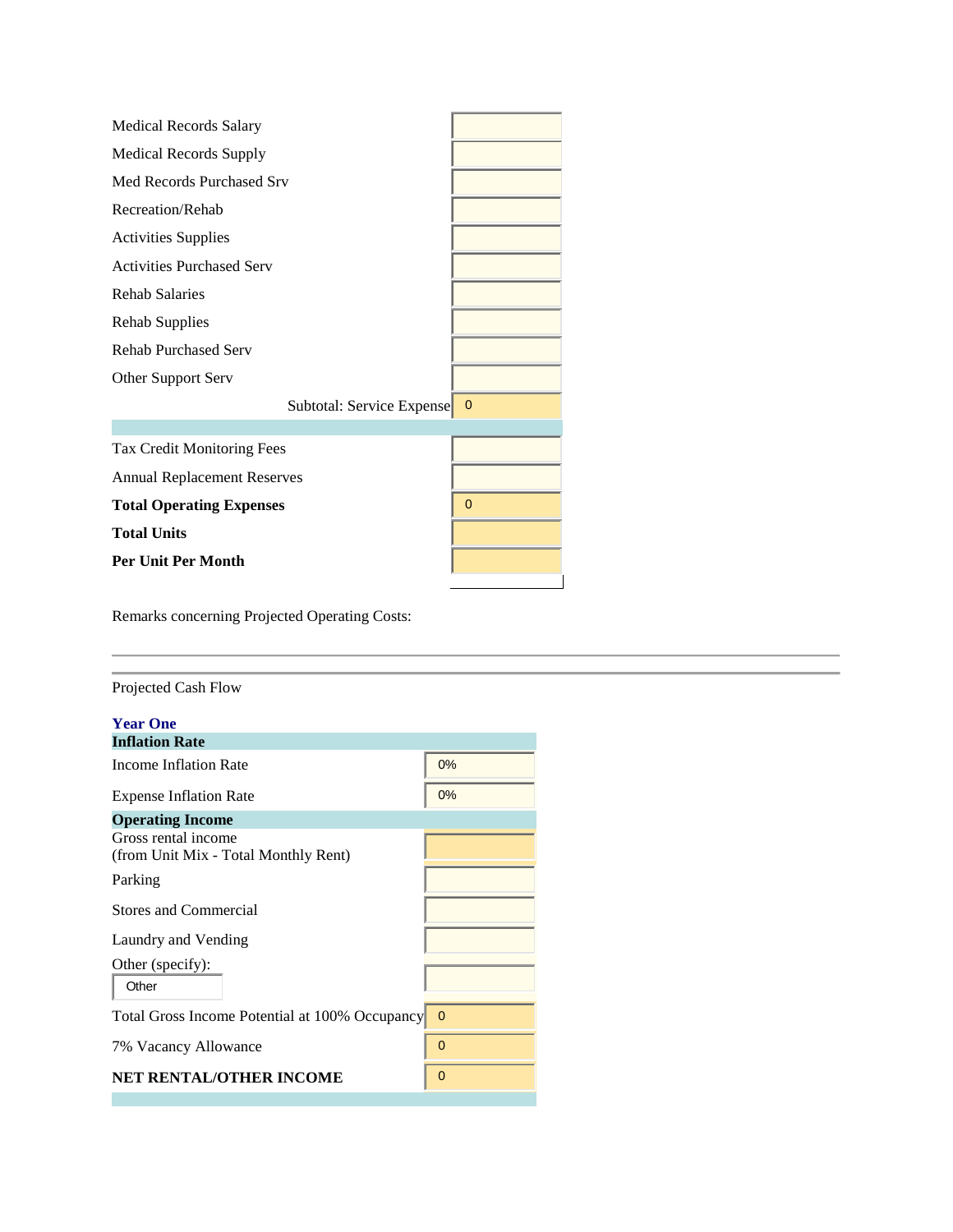| <b>TOTAL OPERATING EXPENSES</b><br>(from Projected Operating Costs)<br><b>NET OPERATING INCOME</b> |  |
|----------------------------------------------------------------------------------------------------|--|
| <b>DEBT SERVICE</b><br>(from Funding Sources Loans)                                                |  |
| <b>NET CASH FLOW</b><br><b>DEBT COVERAGE RATIO</b><br>(Minimum of $1.15$ )                         |  |

Include and calculate other estimated non-rental income sources below:

# **20-Year Cash Flow**

| Year                  | $\mathbf 1$ | $\sqrt{2}$ | $\mathfrak{Z}$ | $\overline{4}$ | $\sqrt{5}$ | $\sqrt{6}$ | $\boldsymbol{7}$ | $\,8\,$ | $\overline{9}$ | $10\,$ |
|-----------------------|-------------|------------|----------------|----------------|------------|------------|------------------|---------|----------------|--------|
| Net<br>Rental/Other   |             |            |                |                |            |            |                  |         |                |        |
| Income                |             |            |                |                |            |            |                  |         |                |        |
| Total                 |             |            |                |                |            |            |                  |         |                |        |
| Operating<br>Expenses |             |            |                |                |            |            |                  |         |                |        |
| Debt Service          |             |            |                |                |            |            |                  |         |                |        |
| Net Cash<br>Flow      |             |            |                |                |            |            |                  |         |                |        |
| Debt                  |             |            |                |                |            |            |                  |         |                |        |
| Coverage<br>Ratio     |             |            |                |                |            |            |                  |         |                |        |
| Year                  | 11          | 12         | 13             | 14             | 15         | 16         | 17               | 18      | 19             | $20\,$ |
|                       |             |            |                |                |            |            |                  |         |                |        |
| Net                   |             |            |                |                |            |            |                  |         |                |        |
| Rental/Other          |             |            |                |                |            |            |                  |         |                |        |
| Income                |             |            |                |                |            |            |                  |         |                |        |
| Total                 |             |            |                |                |            |            |                  |         |                |        |
| Operating<br>Expenses |             |            |                |                |            |            |                  |         |                |        |
| Debt Service          |             |            |                |                |            |            |                  |         |                |        |
| Net Cash<br>Flow      |             |            |                |                |            |            |                  |         |                |        |
| Debt<br>Coverage      |             |            |                |                |            |            |                  |         |                |        |

Developments should maintain Debt Coverage Ratio of minimum 1.15 through year 15.

# **Calculations:**

- 1. "Debt Service" is the sum of "regular/amortized loan debt service + non-amortizing annual service" as entered by user from Funding Sources section.
- 2. "Net Cash Flow" is "Net Rental/Other Income" minus "Total Operating Expenses" minus "Debt Service".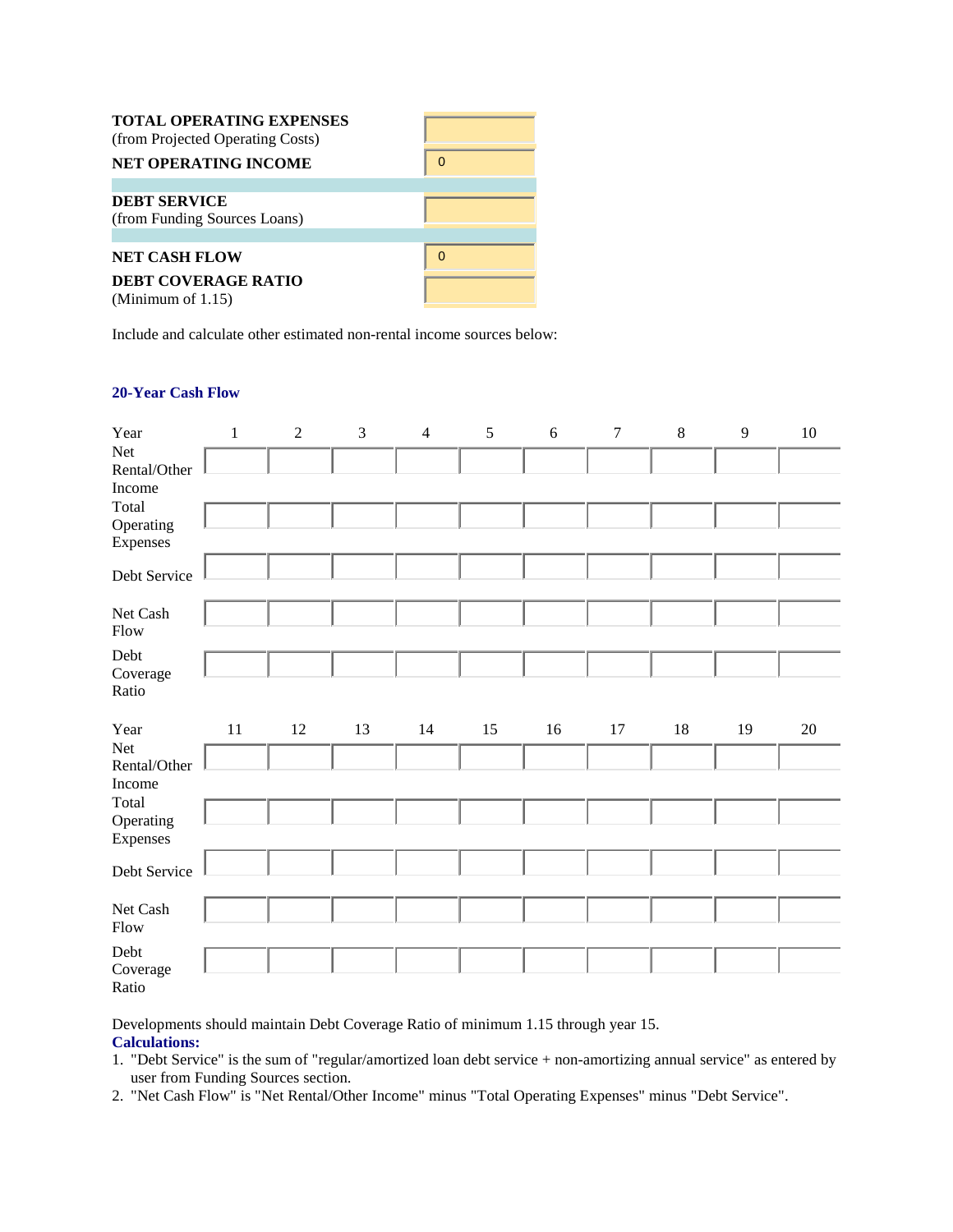3. "Debt Coverage Ratio" is ("Net Rental/Other Income" minus "Total Operating Expenses") divided by "Debt Service".

Financial Feasibility Threshold Test

WHEDA will evaluate the financial feasibility of all LIHTC Applications. Feasibility is determined by taking into account a variety of factors including: projected operating expenses, replacement reserves, rents and other income, vacancy assumptions, debt service and expected equity proceeds.

Developments submitted with operating expenses, operating reserves, replacement reserves and/or a debt coverage ratio outside the prescribed ranges, without documentation, will be considered infeasible.

|                                                                                                                                                                                                                                          | Value outside of expected range<br>please enter explanation. | Note:                             |
|------------------------------------------------------------------------------------------------------------------------------------------------------------------------------------------------------------------------------------------|--------------------------------------------------------------|-----------------------------------|
| <b>PUPM Operating Expenses &amp; Replacement</b><br><b>Reserves</b>                                                                                                                                                                      | \$0.00                                                       | Per Unit Per Month<br><b>Note</b> |
| Expected Range: Elderly - \$365 to \$450<br>Expected Range: Family/Other - \$400 to \$500<br>Expected Range: Single Family Homes/Duplex - \$450 to \$525                                                                                 |                                                              |                                   |
|                                                                                                                                                                                                                                          | Value outside of expected range<br>please enter explanation. | Note:                             |
| Debt Coverage Ratio: Primary "Must Pay" Debt 0.000                                                                                                                                                                                       |                                                              | Debt Ratio Note                   |
| Expected Range: 1.175 to 1.40<br>Expected Range for Tax-Exempt Applications: 1.10 to 1.40<br>Expected Range for Supportive Housing and/or Elderly Assisted Living if any<br>Service Income helps support Net Cash Flow: 1.20 to 1.40     |                                                              |                                   |
|                                                                                                                                                                                                                                          | Value outside of expected range<br>please enter explanation. | Note:                             |
| <b>Operating Reserve</b>                                                                                                                                                                                                                 | 0.00                                                         | <b>Operating Reserve</b>          |
| Expected Value: 6.0 months or more                                                                                                                                                                                                       |                                                              | <b>Note</b>                       |
|                                                                                                                                                                                                                                          | Value outside of expected range<br>please enter explanation. | Note:                             |
| <b>Annual Per-Unit Replacement Reserves</b>                                                                                                                                                                                              | \$0.00                                                       | <b>Annual Reserves Note</b>       |
| Expected Value: New Construction, Elderly - \$250 or more<br>Expected Value: New Construction, Family - \$300 or more<br>Expected Value: Acquisition/Rehab - \$300 or more<br>Expected Value: Single Family Homes/Duplex - \$400 or more |                                                              |                                   |

WHEDA reserves the right to reject competitive applications not maintaining a minimum 1.175 debt service coverage ratio through year 15 (1.10 for noncompetitive applications) OR reduce Credit requests/allocations at Review One, Two or Three based on either an "equity gap" model or an initial debt service coverage exceeding 1.40.

WHEDA reserves the right to reduce Credit requests or allocations at any stage of the application process per Section 42 of the Code. Any reduction of Credit will be based on WHEDA's evaluation of debt and equity available and necessary for development feasibility.

#### **Special Instructions on all Supportive Housing or Elderly Assisted Living Developments:**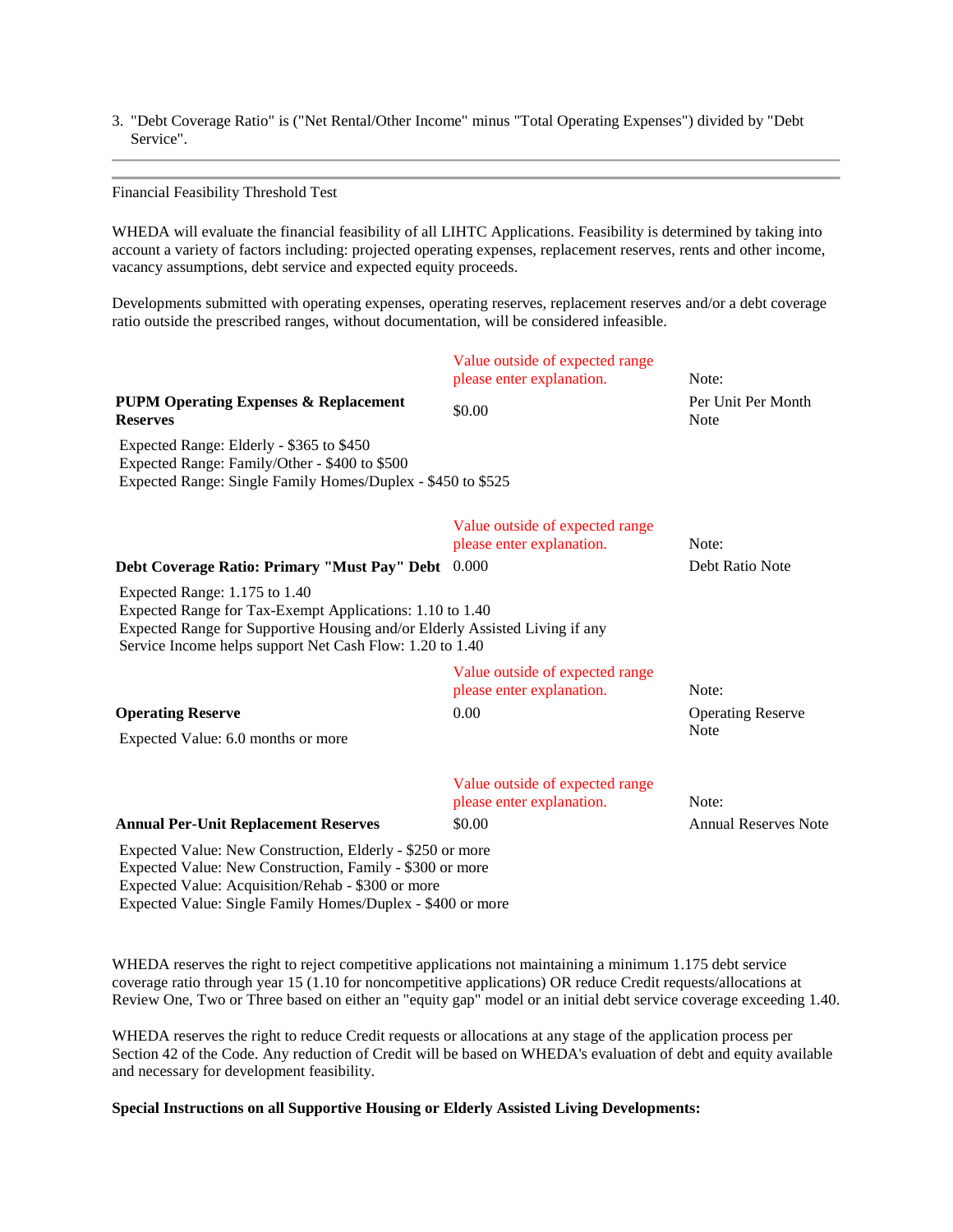Applicant MUST provide along with the application:

- 1. separate proforma detailing the service expenses and income of the project, and
- 2. supporting documentation describing the assumptions used for service pricing, service expenses and service demand by the residents.

Remarks concerning Financial Feasibility Test:

Instructions/Scoring Summary

## **2013 SELF-SCORING EXHIBIT**

Calculate Applicant Scores for your development on this Exhibit. You must proactively choose or decline participation in each scoring category. **Points will not be awarded if not requested, or if the required documentation for a category is not submitted, is insufficient, or is in an unacceptable form. Applicants must commit via written agreements to actions supporting points awarded in scoring categories. Once a development has executed a Reservation of Credit, no changes to the development score will be allowed.**

WHEDA will determine final point scores after reviewing information provided by applicant. **If two or more applicants receive the same score, the application with the highest percentage of units set aside at 30% and 40% of county median income will be ranked the highest. A secondary tiebreaker, if needed, will rank applications by lowest cost per unit.**

**All developments in the Preservation Set-Aside must score at least 140 points to be eligible for Credit.**  Points ending in a fraction will be rounded down. WHEDA reserves the right to change this threshold as it deems appropriate.

**Unless otherwise noted, for scattered site developments, two-thirds of the sites must meet the scoring category criteria to receive points.**

| <b>Scoring Categories</b>                | 2013<br>Points | Applicant<br>Score |  |
|------------------------------------------|----------------|--------------------|--|
| 1. Lower-Income Areas                    | 5              |                    |  |
| 1. Energy Efficiency and Sustainability  | 48             |                    |  |
| 3. Community Notification and Support    | 8              |                    |  |
| 4. Mixed-Income Incentive                | 15             |                    |  |
| <b>5. Serves Large Families</b>          | 18             |                    |  |
| <b>6. Serves Lowest-Income Residents</b> | 80             |                    |  |
| 7. Supportive Housing                    | 25             |                    |  |
| 8. Elderly Assisted Living-RCACs         | 18             | 0                  |  |
| 9. Rehab/Neighborhood Stabilization      | 30             |                    |  |
| 10. Universal Design                     | 23             |                    |  |
| 11. Financial Participation              | 25             |                    |  |
| 12. Ownership Characteristics            | 6              |                    |  |
| 13. Eventual Resident Ownership          | 3              |                    |  |
| 14. Development Team                     | 50             |                    |  |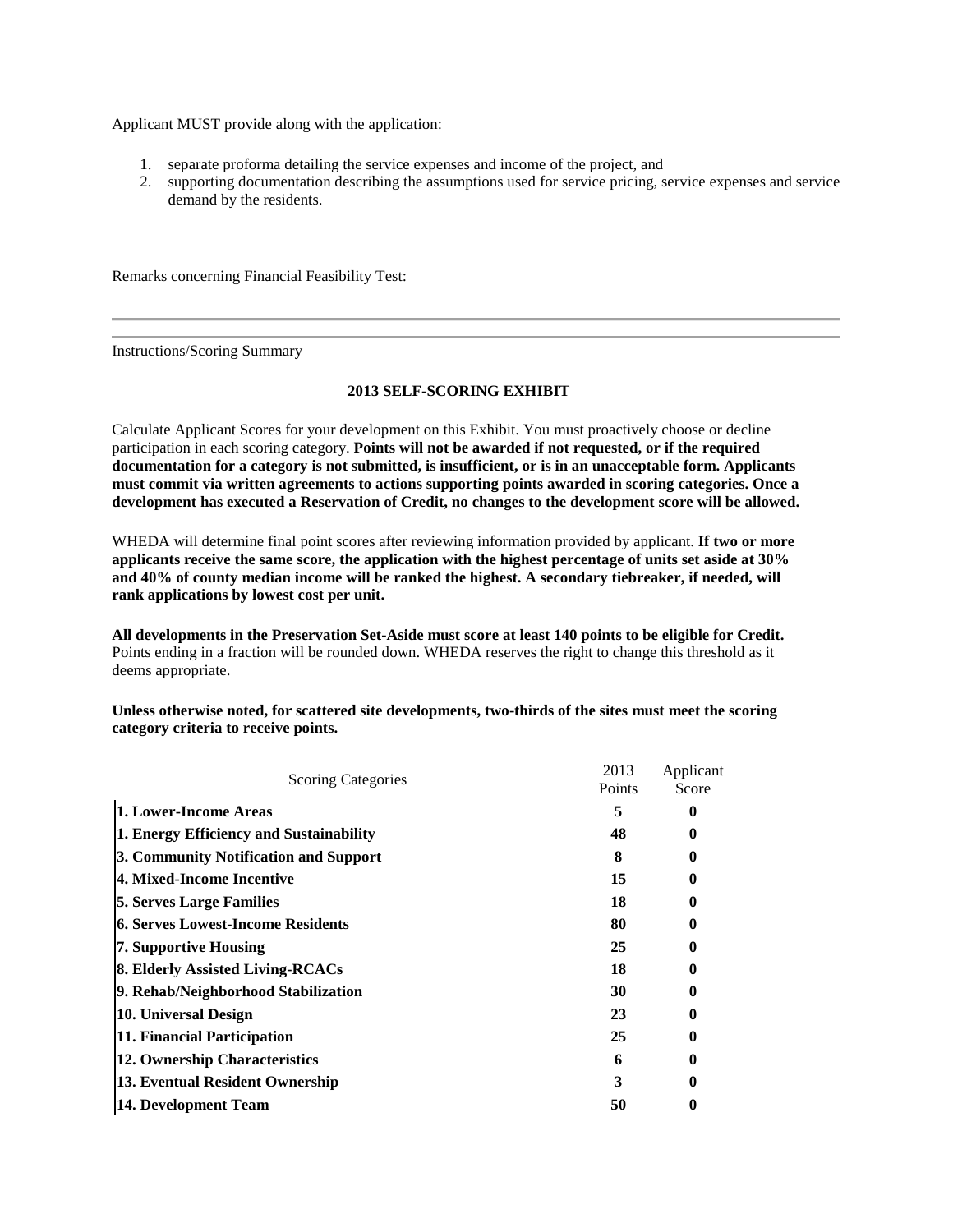| <b>15. Readiness to Proceed</b>             | 15  |  |
|---------------------------------------------|-----|--|
| 16. Credit Usage                            | 40  |  |
| 17. Debt Coverage Ratio                     | h   |  |
| 18. Employment Centers and High Needs Areas | 30  |  |
| <b>Scoring Total</b>                        | 445 |  |
|                                             |     |  |

1. Lower-Income Areas

Do you wish to claim points for this scoring category?

# **Eligible Locations:**

- Developments located in a qualified census tract (see  $\Delta$ *ppendix E*), and in which the development contributes to a community revitalization or redevelopment plan. **Attach a map of the census tract showing the project location and a copy of the plan.**
- Developments on federally designated tribal lands. These applications do not need to submit a community revitalization or redevelopment plan, but must attach a map of tribal land showing the project location.

Maximum 5 Points Total Points:0

2. Energy Efficiency and Sustainability

Do you wish to claim points for this scoring category?

## **Points will be awarded to developments which promote long term energy efficiency and sustainability through thoughtful design and development location.**

| Check<br>Points<br><b>Box</b> |    | Description                                                                                                                                                                                                                                                                                                                                                                                                |        |
|-------------------------------|----|------------------------------------------------------------------------------------------------------------------------------------------------------------------------------------------------------------------------------------------------------------------------------------------------------------------------------------------------------------------------------------------------------------|--------|
|                               |    | <b>Wisconsin Green Built Home Certification</b><br>Points will be awarded to developments certifying they will be/have been built according<br>to the Wisconsin Green Built Home Standard.<br>Architect certification showing intent is required with initial application. Wisconsin<br>Green Built Home certification will be required prior to release of 8609.<br><b>Select the intended WGBH Score</b> |        |
|                               | 25 | Check WGBH Score                                                                                                                                                                                                                                                                                                                                                                                           | Points |
|                               |    | <b>Box</b><br>Greater than 150                                                                                                                                                                                                                                                                                                                                                                             | 25     |
|                               |    | $120 - 149$                                                                                                                                                                                                                                                                                                                                                                                                | 15     |
|                               |    | $75 - 119$                                                                                                                                                                                                                                                                                                                                                                                                 | 10     |
|                               | 3  | <b>Focus on Energy Consultation</b><br>Submit a letter from Focus on Energy, stating that the applicant has met, in person with<br>Focus on Energy staff to review this proposed development for possible energy savings                                                                                                                                                                                   |        |

ideas. **OR** provide evidence tha[t Focus on Energy](http://www.focusonenergy.com/) has conducted a no-cost energy audit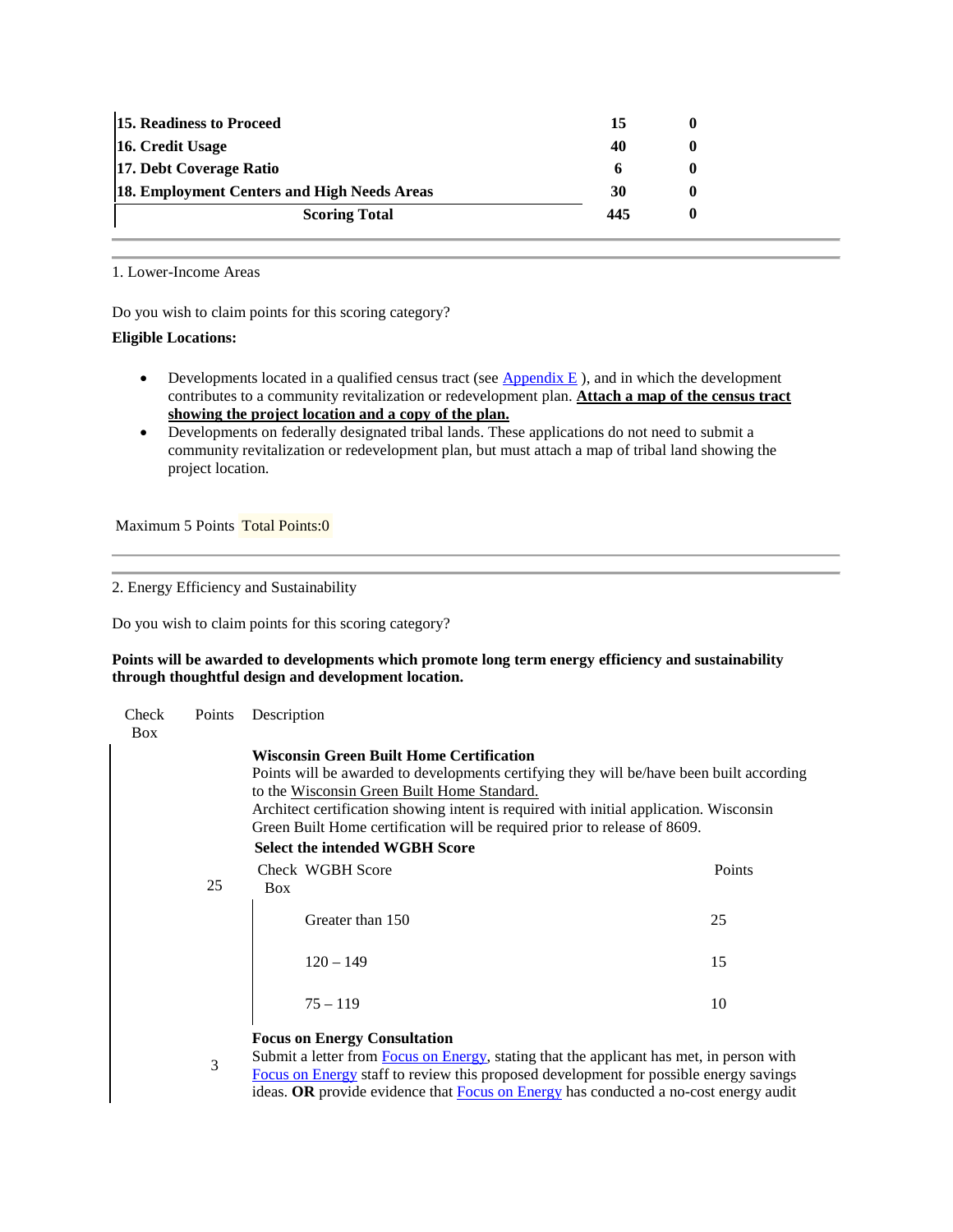for an existing multifamily building.

| 15 | <b>Strong Linkages</b> WHEDA is committed to housing which provides the best possible<br>linkages for residents, and which potentially reduce resident transportation costs. Find<br>"Walkscore" value by visiting Walkscore.com and typing in the project address. Enter<br>the Walkscore below. For scattered sites, enter the two lowest address scores:<br>Walkscore Walkscore (for Scattered site) Points Calculated |
|----|---------------------------------------------------------------------------------------------------------------------------------------------------------------------------------------------------------------------------------------------------------------------------------------------------------------------------------------------------------------------------------------------------------------------------|
|    | Print the Walkscore page and submit your calculation with initial application. Walkscore<br>Point Calculation = Multiply Walkscore by .15, round down to the next whole number.                                                                                                                                                                                                                                           |
| 5  | <b>Public Transportation</b><br>Points will be awarded to developments located no more than two tenths $(0.2)$ of a mile<br>from a regularly scheduled bus stop $OR$ other designated public transit stops, hub, or<br>stations. Provide corroborating information with initial application.                                                                                                                              |

Maximum Points: 48 Total Points: 0

# 3. Community Notification and Support

Do you wish to claim points for this scoring category?

| Check<br>Box                 |                | Points Description                                                                                                                                                                                                                                                                                                                                                                                                                                                                                                                                                                                                                                                                                                                                                                         |
|------------------------------|----------------|--------------------------------------------------------------------------------------------------------------------------------------------------------------------------------------------------------------------------------------------------------------------------------------------------------------------------------------------------------------------------------------------------------------------------------------------------------------------------------------------------------------------------------------------------------------------------------------------------------------------------------------------------------------------------------------------------------------------------------------------------------------------------------------------|
|                              | $\overline{2}$ | <b>Local Notification:</b><br>Submit a Local Official Notification form executed by a local elected official, or a local non-<br>elected official from the planning department (or local equivalent). This document signifies<br>local notification, and does not represent local approval or support. Applicants should follow<br>local approval processes conditioned by local planning and zoning priorities.                                                                                                                                                                                                                                                                                                                                                                           |
|                              |                | <b>Maximum 2 points.</b>                                                                                                                                                                                                                                                                                                                                                                                                                                                                                                                                                                                                                                                                                                                                                                   |
| $#$ of<br>Support<br>Letters | 6              | <b>Community Support:</b><br>Two (2) points for each letter of support from local non-elected municipal officials, local<br>elected public officials other than individuals signing Local Notification Form, local<br>housing-related neighborhood groups, local housing authorities, or major employers.<br>The letter(s) must not be neutral and must clearly demonstrate favorable support.<br>The letter(s) must not be from multiple individuals from the same entity/organization.<br>The letters(s) must not be from an official from a different jurisdiction.<br>The letter(s) from major employers must match criteria in the Employment Center and High<br>Need Areas scoring category.<br>The letter(s) must be received by WHEDA no later than the application deadline date. |
|                              |                | Maximum 6 points.                                                                                                                                                                                                                                                                                                                                                                                                                                                                                                                                                                                                                                                                                                                                                                          |
|                              |                | Maximum Points: 8 Total Points: 0                                                                                                                                                                                                                                                                                                                                                                                                                                                                                                                                                                                                                                                                                                                                                          |

4. Mixed-Income Incentive

Do you wish to claim points for this scoring category?

Percentage of market-rate units in development. Score 1.00 (one) point for every percentage point of marketrate units in the development as a whole, up to 15 points.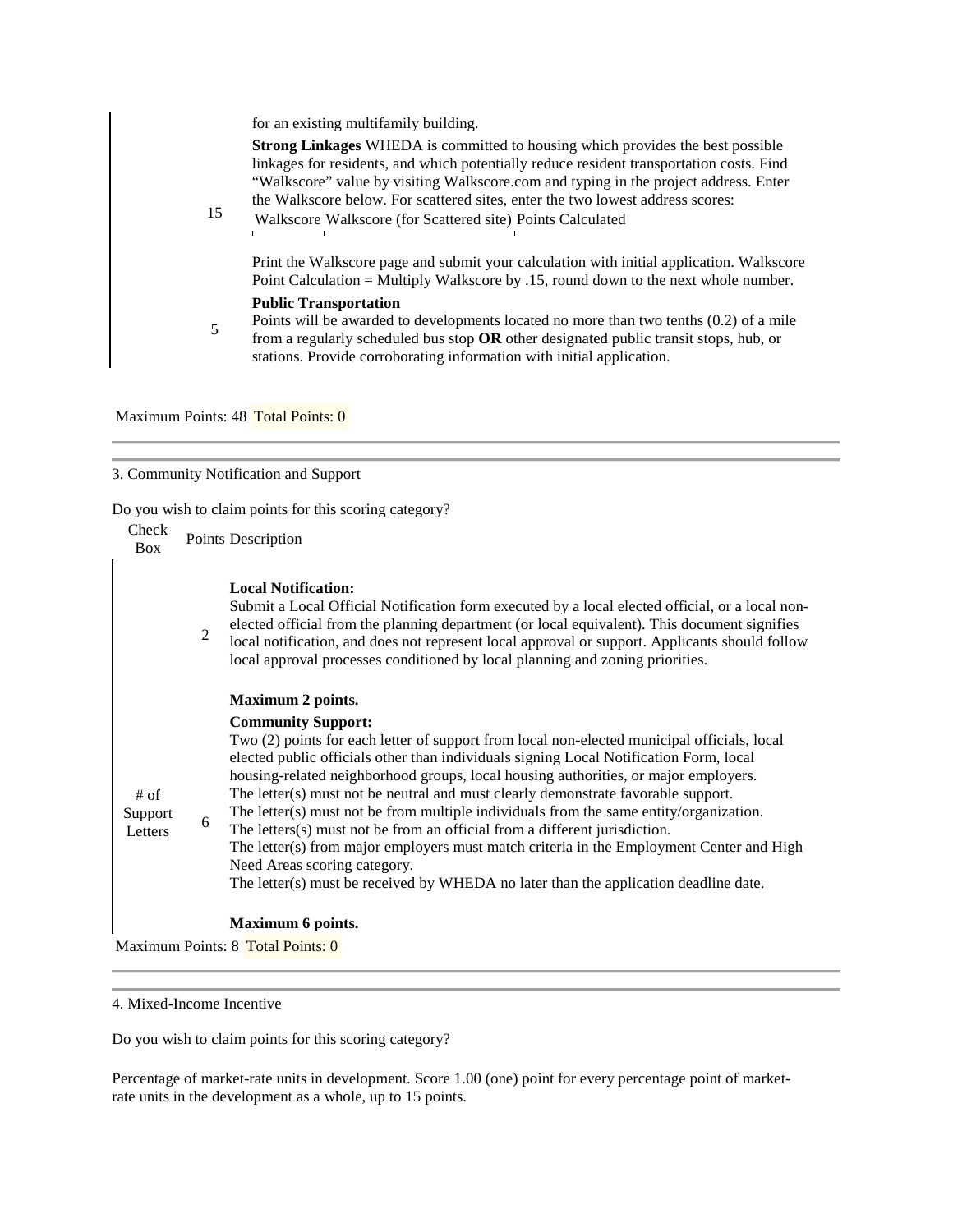| <b>Number of Market Rate Units</b> |            |               |
|------------------------------------|------------|---------------|
| <b>Total Units</b>                 | $\prime =$ | $\frac{0}{0}$ |
| Multiplied by 1.00                 | $X 1.00 =$ | <b>Points</b> |

Example – Eight (8) market rate units divided by 60 total units =  $13.33\%$ .13.33 x 1.00 = 13.33 rounded down to 13 points.

Note: Applicants with scattered site developments should consult with their tax or legal counsel before selecting points in this category. See IRS Code Section 42(g)(7).

Applicants applying in the Supportive Housing Set-Aside are prohibited from scoring points in this category. Applicants applying in the Preservation Set-Aside are prohibited from scoring points in this category unless designed to accommodate an existing 'over-income' person. Provide documentation with initial application.

Maximum 15 Points Total Points: 0

5. Serves Large Families

Do you wish to claim points for this scoring category?

Divide the number of three-bedroom (or larger) low-income Family units by total number of low-income units.

New construction/adaptive reuse units must be 50% CMI or below to claim points. The market study and the LIHTC application must clearly identify the development as "Family" to claim points.

**Three-Bedroom (or Larger) Low-Income Units** 0 **Total low-income units /** 0 = 0 **%**

| Percentage | Points |
|------------|--------|
| 10-15%     | 10     |
| 16-20%     | 12     |
| 21-25%     | 14     |
| 26-100%    | 18     |

Maximum 18 Points Total Points: 0

6. Serves Lowest-Income Residents

Do you wish to claim points for this scoring category?

WHEDA will award points to developments with a minimum percentage of units reserved for households with incomes at 50% or less of county median income. The market study must show there is a sufficient market for the target population.

#### **Points will not be awarded in this category for developments applying in the Preservation Set-aside, or**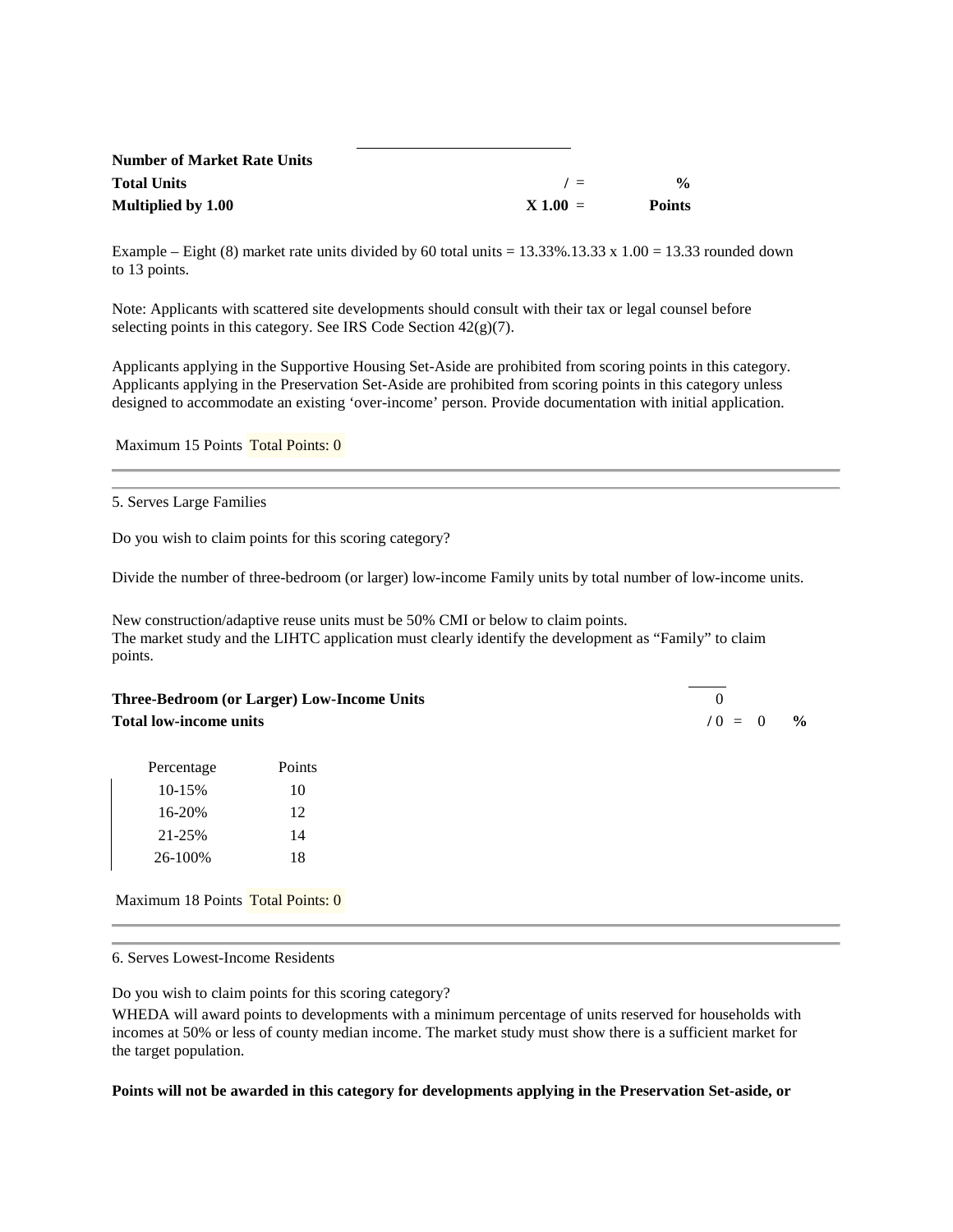**for developments with federal operating or rental subsidies, or developments with federal financing unless they clearly result in the creation of new low-income units. In addition, points are not awarded for units with dedicated, project-based vouchers or certificates\*. Tax-exempt bond-financed developments are allowed to score points. Projects using HOME funds that results in the addition of new low-income units are also allowed to score points.**

\*Developments scoring points in Category 7, Supportive Housing, may use committed project based vouchers or other rental subsidies as "50% CMI equivalents" for the 70 Point calculation below.

#### **A. 70 Point Calculation**

| <b>Total Units for</b><br><b>Development</b> |                          |                                                      |                                  |                 |
|----------------------------------------------|--------------------------|------------------------------------------------------|----------------------------------|-----------------|
| <b>CMI Set-Aside</b><br>Percentage           | Number of<br>Units @ CMI | Percentage of Total,<br>(Must equal or<br>exceed 5%) | Multiply<br>Percent by<br>Factor | Total<br>Points |
|                                              | 50%                      | $\frac{0}{0}$                                        | $X 1.00=$                        |                 |
|                                              | 40%                      | $\frac{0}{0}$                                        | $X$ 1.25=                        |                 |
| 30% or Lower                                 |                          | $\frac{0}{0}$                                        | $X$ 1.50=                        |                 |

#### **B. 10 Bonus Points**

Check Points Description Box

10 The application includes 6 or more 30% CMI Units.

## **Note to Applicants: The unit mix stated in the Application, and the unit mix for which points are taken above, will be reflected in the eventual Land Use Restriction Agreement for the property.**

Maximum 80 Points Total Points: 0

7. Supportive Housing

Do you wish to claim points for this scoring category?

Points will be awarded to developments intending to provide support services to veterans, individuals and families who are homeless, at risk of homelessness and/or have disabilities and who require access to supportive services to maintain housing.

**Important Note:** WHEDA hopes to be selected in a HUD Section 811 Demonstration Program in which state housing finance agencies can allocate Project Rental Assistance Contracts (PRAC) to help provide rental assistance to qualifying LIHTC projects. No more than 25% of the units in these qualifying projects may be targeted to people with disabilities (this is Option A described below). If selected by HUD, WHEDA may offer 811 PRAC to projects applying under Option A. Applicants should be aware that tenants eligible for Section 811 units are anticipated to be those with a disability and 1)Those eligible persons currently residing in institutions or nursing homes, who may also qualify for the "Money Follows the Person" program. Or 2) Those eligible persons who may be at risk of institutionalization, who currently live in substandard housing or who are not living where or with whom they choose.

Applicants applying under the Supportive Housing Set Aside (Option B) will not be eligible for Section 811 PRAC.

WHEDA will provide additional guidance should Section 811/PRAC assistance become available.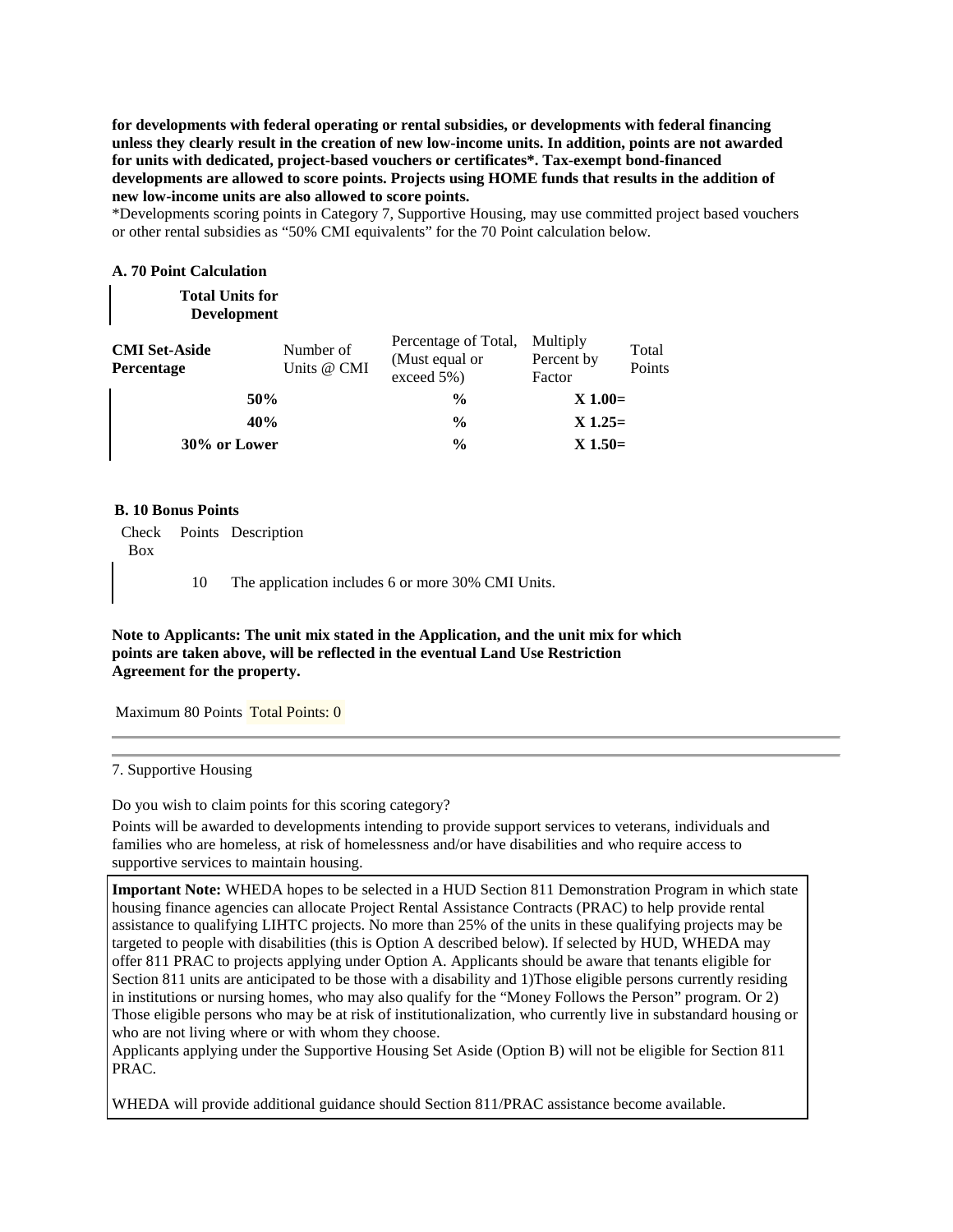Check Points Description

|    | These points encourage service delivery in an integrated setting (e.g. 25% or less of        |
|----|----------------------------------------------------------------------------------------------|
|    | residents are expected to require services). To secure points in this category the applicant |
|    | may not apply in the Supportive Housing Set Aside. Development and application must          |
|    | meet below Criteria 1 through 4 AND encourage service delivery in an integrated              |
| 15 | environment. Score 0.60 point for every percentage of supportive housing in the              |
|    | development as a whole. Maximum of 15 points                                                 |
|    | Number of Supportive Units Total Units Percentage of Supportive Housing Points               |
|    |                                                                                              |
|    | These points encourage service delivery in a development where the majority of               |
|    | residents are expected to require services. To secure these points, an application must      |
| 25 | apply in the Supportive Housing Set Aside. Development and application meet below            |
|    | Criteria 1 through 4 AND intend to offer supportive services to a minimum of 50% of          |
|    | the development units.                                                                       |

Please describe primary target population you intend to serve below.

# 1. **Rent Level or Assistance.**

#### **Option A.**

Provide any combination of 30% CMI LIHTC units and rental subsidy assistance. If rental subsidies, applicant must submit any firm commitments for the targeted number of units.

Example: A 24 unit development under Option A with 3 units of either 30% LIHTC units or rental assistance, or both, would score 7.0 points.  $(3/24 = 12.5\% \times 0.60 = 7.5)$ .

Examples of allowable rental assistance include: Project-based Section 8 HAP or vouchers, operating subsidy, or capitalized operating fund or other rental subsidy assistance provided by a public housing authority or other government entity.

# **Option B.**

Provide rental subsidy assistance. Applicant must submit any firm commitments of rental subsidy assistance for the targeted number of units.

Example: A 24 unit development under Option B must demonstrate rental assistance commitments for 12 units minimum.

Examples of allowable rental assistance include: Project-based Section 8 vouchers, operating subsidy, or capitalized operating fund or other rental subsidy assistance provided by a public housing authority or other government agency.

# 2. **Support Service Provider**.

Provide to WHEDA documentation indicating experience, mission and capacity of Service Provider(s) for the target population. Complete and attach a [Relevant Experience and Certification Service Provider](http://www.wheda.com/root/uploadedFiles/Website/Wheda_Products/LIHTC/LIHTC_Appendices/Dev%20Team%20Exp%20Forms_13.pdf) sheet. Note: All Service Providers described must be a 501©(3) non-profit or tax exempt organization with a minimum of five years experience in that field.

# 3. **Service Plan.**

Provide to WHEDA a Memorandum of Understanding executed by both the applicant and anticipated Service Provider detailing:

- how the services will enhance independent living success and promote the dignity of residents
- the services that will be offered
- how the services will be funded
- a marketing plan to insure the target population can be attracted to the development
- how residents will be connected with a service provider if services are not provided by the owner
- 4. **County agency, Managed Care Organization, or other major service funder support.**

Provide to WHEDA a letter of support from the appropriate county agency or Managed Care Organization (in FamilyCare counties) or other major service funder where the development will be located indicated that:

• The proposed development and the Service Plan has been reviewed;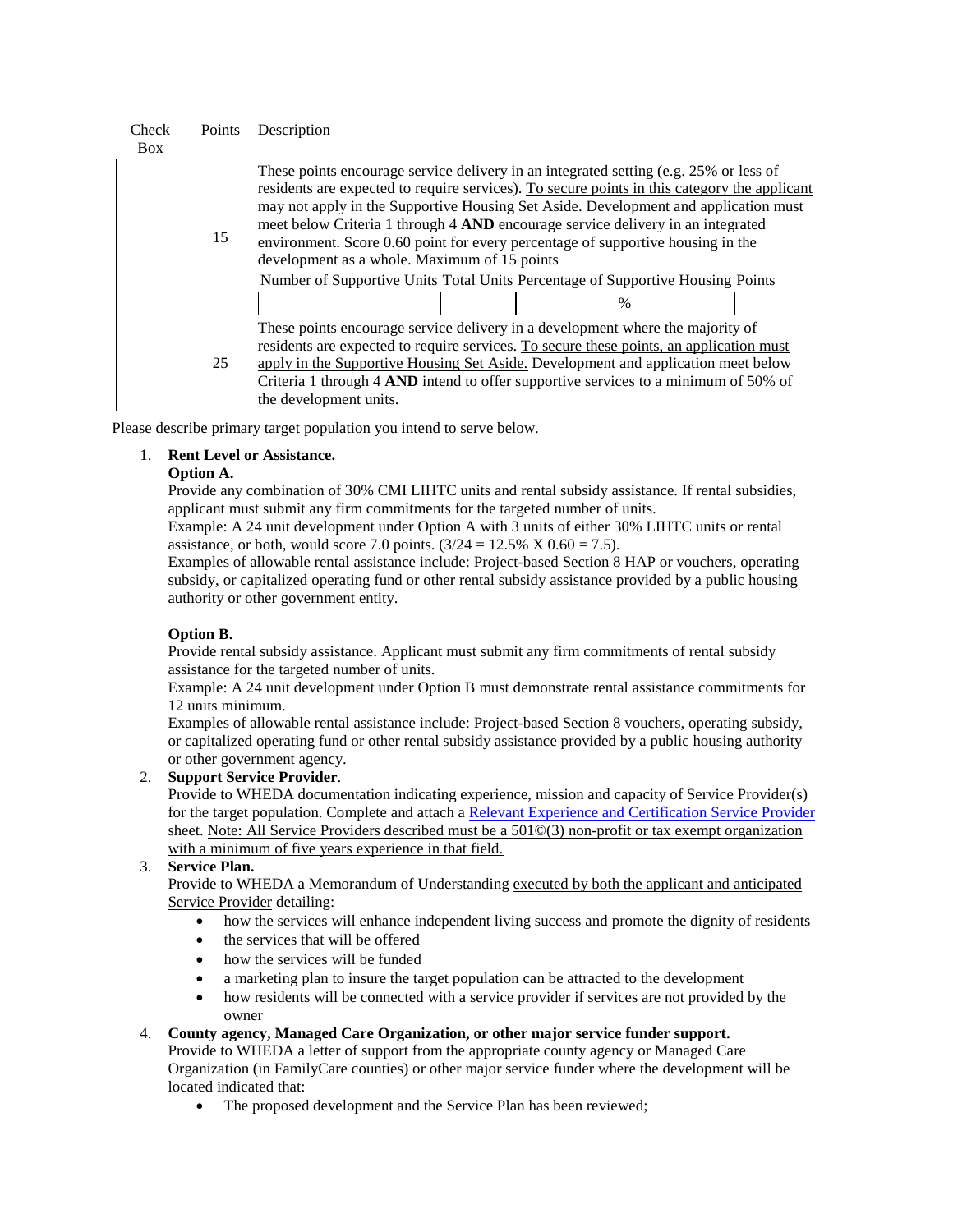- The agency or organization feels there is a need for the supportive housing units, and that the housing and service and marketing plan is consistent with State or local plans and policies;
- The agency or organization currently provides or will provide funding for services to residents that meet its eligibility criteria;
- The agency or organization does (or does not) have experience with the proposed service provider and, if it does have experience with the service provider, a description of that experience.

Maximum Points: 25 Total Points: 0

8. Elderly Assisted Living-RCACs

Do you wish to claim points for this scoring category?

Points will be awarded to developments intending to provide supportive services to elderly persons in a certified Residential Care Apartment Complex (RCAC).

In order to score points in this category the applicant must demonstrate to WHEDA's satisfaction the following:

- 1. **Support Service Provider**. Provide to WHEDA documentation indicating experience, mission, and capacity of Service Provider(s) for the target population. Complete and attach a *Relevant Experience and Certification Service Provider* sheet. (see [www.wheda.com](http://www.wheda.com/) for form). Note: All Service Providers must demonstrate a minimum of five years experience in the field.
- 2. **Service Plan**. Provide to WHEDA a Service Plan executed by both the applicant and anticipated Service Provider detailing:
	- o How the services will enhance independent living success and promote the dignity of residents
	- o the services that will be offered
	-
	- o how the services will be funded a marketing plan to insure the target population can be attracted to the development
	- o how residents will be connected with a service provider if services are not provided by the owner
- 3. **Design Features**. Include with initial application architect's certification this development will be built according to the requirements in Wisconsin Statute 50, HFS 89.
- 4. **Market Demand**. The market study submitted must specifically support a sufficient market for and demand by the target population. WHEDA's Market Study Guidelines for RCACs must be followed.
- 5. **County agency and/or Care Management Organization Support**. Provide to WHEDA a letter of support from the appropriate county agency or Care Management Organization (in Family Care counties) where the development will be located indicating that:
	-
	- o the proposed development and the Service Plan has been reviewed; the agency or organization feels there is a need is for the RCAC, and that the housing and service plan is consistent with State or local plans and policies;
	- o the agency or organization currently provides or will provide funding for services to residents that meet its eligibility criteria;
	- o the agency or organization does (or does not) have experience with the proposed service provider and, if it does have experience with the service provider, a description of that experience.
- 6. Licensed CBRFs and Adult Family Homes are not eligible for credit.

Check Points Description

Box

<sup>18</sup> Check the box if the development and application meets all of the above criteria and intends to offer supportive services to the elderly in a certified (State of Wisconsin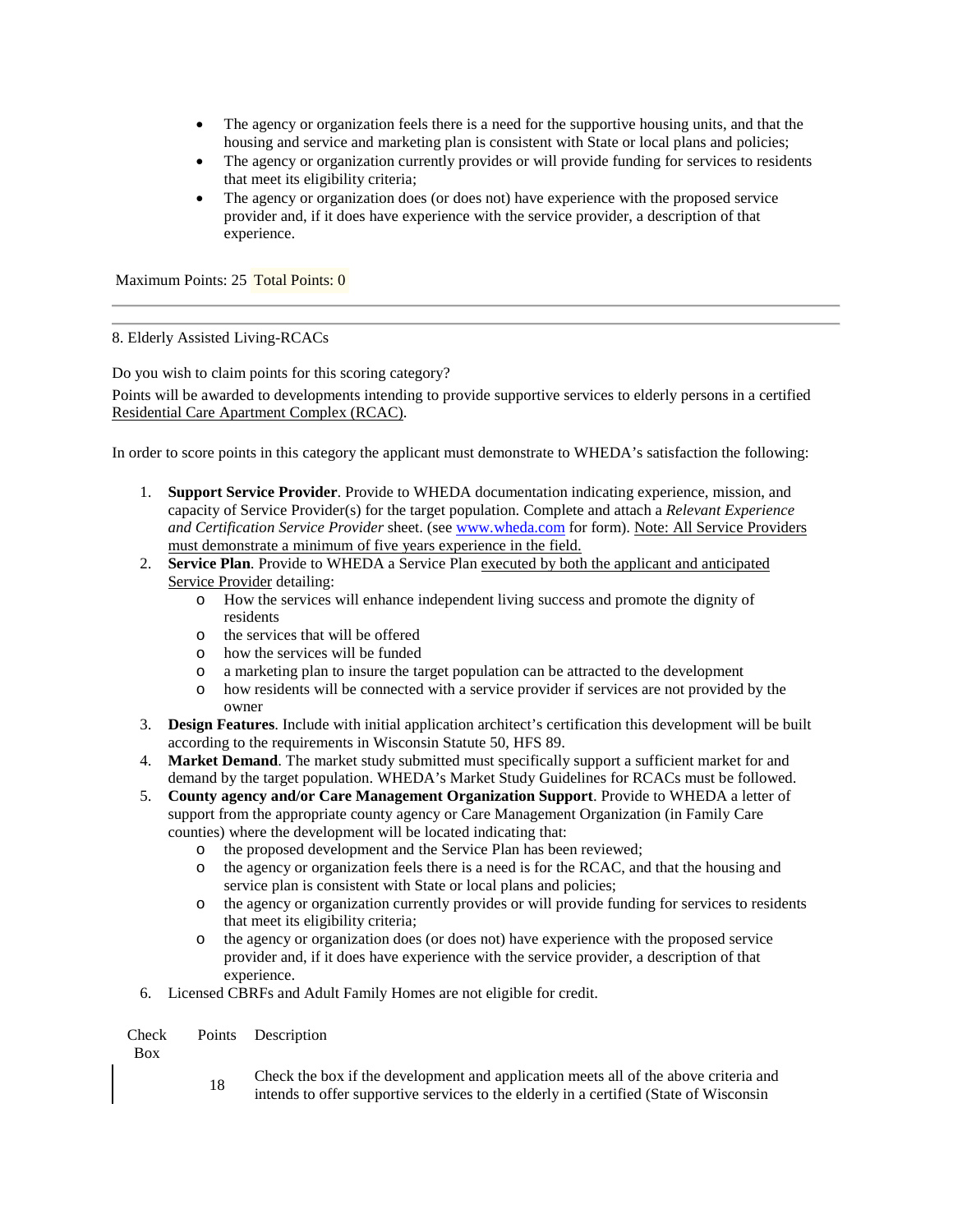Administrative Code HFS 89) RCAC in at least 50% of the total development units.

Maximum Points: 18 Total Points: 0

#### 9. Rehab/Neighborhood Stabilization

Do you wish to claim points for this scoring category?

30 points will be awarded to applications which propose acquisition and rehab of existing single family, duplex or four-plex housing as part of a targeted, city-supported plan to stabilize neighborhoods due to vacant properties and/or foreclosure, or existing tribal housing.

## **Requirements:**

- City or tribal support letter including 1) description of overall neighborhood plan, 2) details of financial support and 3) support for proposed property clustering.
- Minimum 24 units.
- Minimum \$25,000 per unit of hard cost rehab.
- New Construction allowed only if sponsor will be demolishing and replacing like housing (no additional units). Such new construction limited to 25% of total units.
- An application's aggregate occupied units shall be automatically assumed by WHEDA to have a maximum 85% applicable fraction (i.e. assumed to have 15% over-income households) unless the applicant provides rent rolls, certifications, or other information sufficient for WHEDA to determine that a higher applicable fraction will not result in the displacement of current residents. Aggregate unoccupied units may be assumed to be 100% income qualifying.
- Applications must demonstrate a year one proforma rent increase of no more than five percent (5%) for any occupied rental units. Provide current rent schedule and explanation.
- Must show property clustering no greater than approximately one mile radius for non-tribal locations. Proposed clustering must be supported by city/tribal letter.
- Must show financial support minimum 5% of total development cost by the local government and/or private institutions or foundations.
- Unit mix may include duplexes or four-plexes, but not less than 50% of the total units must be single family homes.
- Application Operating Expenses must reflect annual Replacement Reserve deposit of \$400/unit minimum.

Reminder: Applicants should provide a plan addressing any proposed temporary relocation or any proposed permanent relocation of residents. The plan should meet the standards established by the federal Uniform Relocation Act (URA). WHEDA prohibits permanent displacement of residents, including those whose incomes are known to, or are estimated to, exceed tax credit maximums. WHEDA may require the reduction of applicable fractions in tax credit awards to avoid displacement of existing residents.

Maximum 30 Points Total Points:0

10. Universal Design

Do you wish to claim points for this scoring category?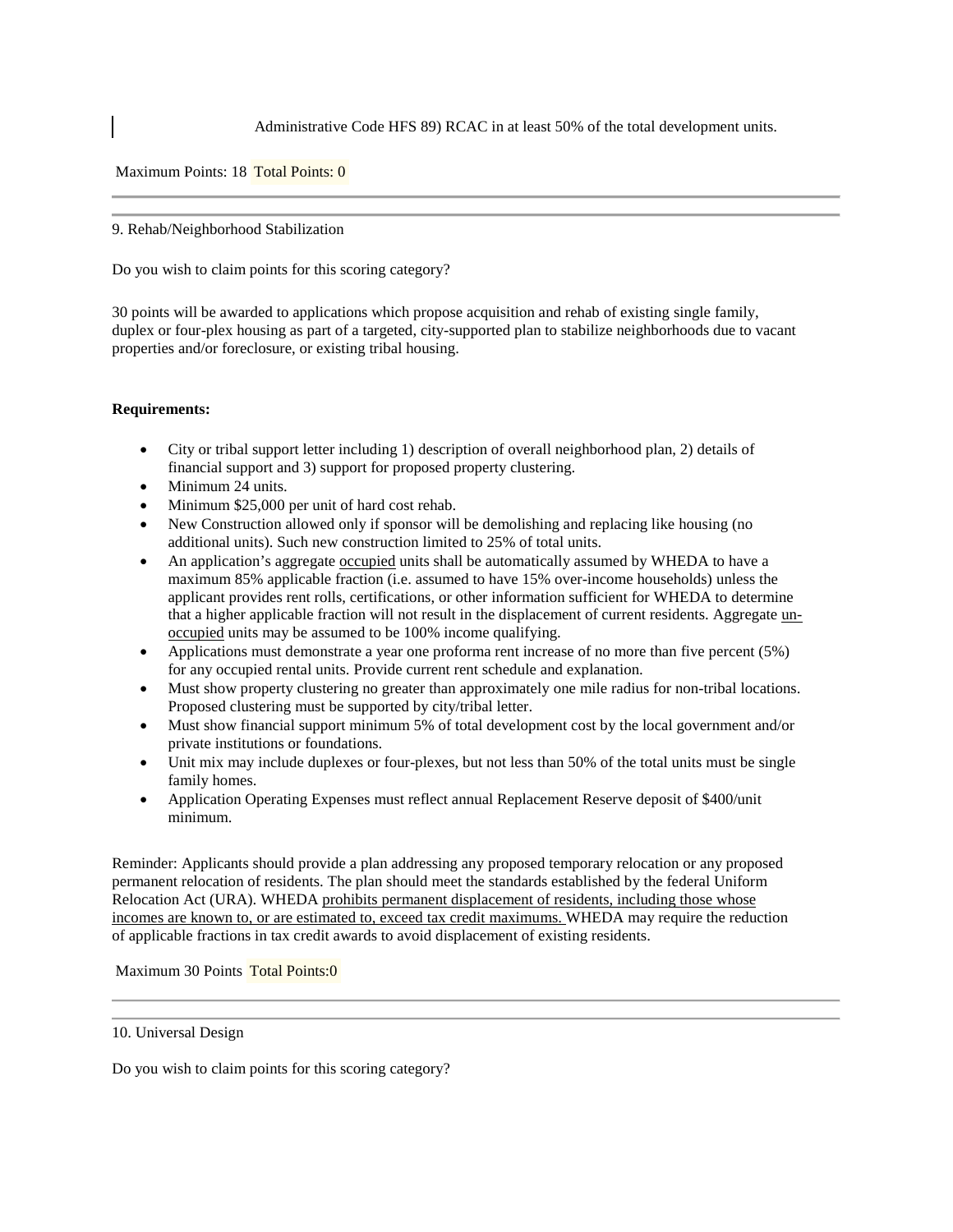Developments offering architectural features that increase accessibility will broaden the market for many units. All items must be specified and certified by an architect and attached to the initial application. Unless noted otherwise, references to section numbers are from ICC/ANSI A117.1 – 2003 edition. "Building Code" refers to the current 2006 edition of the International Building Code with Wisconsin's amendments."ADAAG" refers to the ADA Accessibility Guidelines for Buildings and Facilities.

# **Common Area Features. In scattered site developments, feature must be included in a minimum of two-thirds of sites. Check box next to all that apply.**

**Check Points** Box Points Feature

**Hand rails:** In elderly housing, install handrails on both sides of common hallways at all wall sections 4'-0" or more in length uninterrupted by door or window openings. Handrails shall meet the

- 3 requirements of Sections 505.4 through 505.9. Cottage style, townhouse, duplex and single family style are not eligible for handrail points.
- **Automatic Door Openers:** Provide automatic door openers at main accessible entrances to all main buildings, including entrances from accessible parking areas, per Section 404.3.

**Accessible Signage:** Provide accessible signage for all common rooms and dwelling unit entries with

- 2 visual characters per Section 703.2 and Braille characters per Section 703.4. If possible, unit entry signage shall be mounted 60" maximum above the floor to the top of the signage and located on the wall adjacent to the latch side of the door.
- **Accessible Public Bathroom:** Provide accessible public bathroom adjacent to public gathering area. This common area toilet shall have clearances that meet the requirements of Section 604.3.

# **Unit Features. Minimum of 20% of units. Check box next to all that apply.**

| <b>Check Points</b> | Feature                                                                                                                                                                                                                                                                                                                                                                                                                                                       |
|---------------------|---------------------------------------------------------------------------------------------------------------------------------------------------------------------------------------------------------------------------------------------------------------------------------------------------------------------------------------------------------------------------------------------------------------------------------------------------------------|
| <b>Box</b><br>3     | Provide a circular or T-shaped turning space per Section 304 in kitchen(s) and accessible floor level<br>bathroom(s). Turning space shall be outside the door swing in bathrooms unless a 30" x 48" clear<br>floor space is provided within the room beyond the arc of the door swing. Sinks/vanities shall meet all<br>requirements of Section 1003.12.4 including a height of 34" maximum above the floor with a clear<br>floor space for forward approach. |
| 3                   | Provide standard roll-in type shower compartment per Section $608.2.2$ . A two inch $(2")$ maximum<br>raised curb is acceptable. Minimum 10% of units. Multi-story units will not receive these points unless<br>A) a sample floor plan is submitted to show this feature is located on a accessible floor level, and B) at<br>least one bedroom is located on this accessible level floor.                                                                   |
| 2                   | On accessible floor levels, all closet doors shall have a clear floor space of 30" x 48" minimum to<br>allow either forward or parallel approach by wheelchair. Doors to closets that are more than 18" in<br>depth shall provide at least 32" nominal clear opening.                                                                                                                                                                                         |
| 2                   | Bottom edge of mirror at all accessible floor level bathroom sink/vanities to be 40" maximum above<br>the floor. If medicine cabinet is provided in addition to a mirror, then bottom edge shelf on the cabinet<br>to be 44" maximum above the floor.                                                                                                                                                                                                         |
| $\overline{3}$      | All interior doors intended for user passage shall comply with Section 1003.5, which includes<br>maneuvering clearances, thresholds, clear width, level hardware, etc.                                                                                                                                                                                                                                                                                        |
| 3                   | Garbage disposal switch, range hood controls, and electrical receptacles shall meet the requirements of<br>Section 309. At each section of counter top uninterrupted by a sink or appliance, if one accessible<br>electrical receptacle is provided then other non-accessible receptacles may also be provided.                                                                                                                                               |
| 3                   | Provide minimum of one accessible work surface that meets all requirements of Section 1003.12.3<br>including top of counter at 34" above the floor, minimum 36" wide, and a clear floor space for forward<br>approach.                                                                                                                                                                                                                                        |
|                     |                                                                                                                                                                                                                                                                                                                                                                                                                                                               |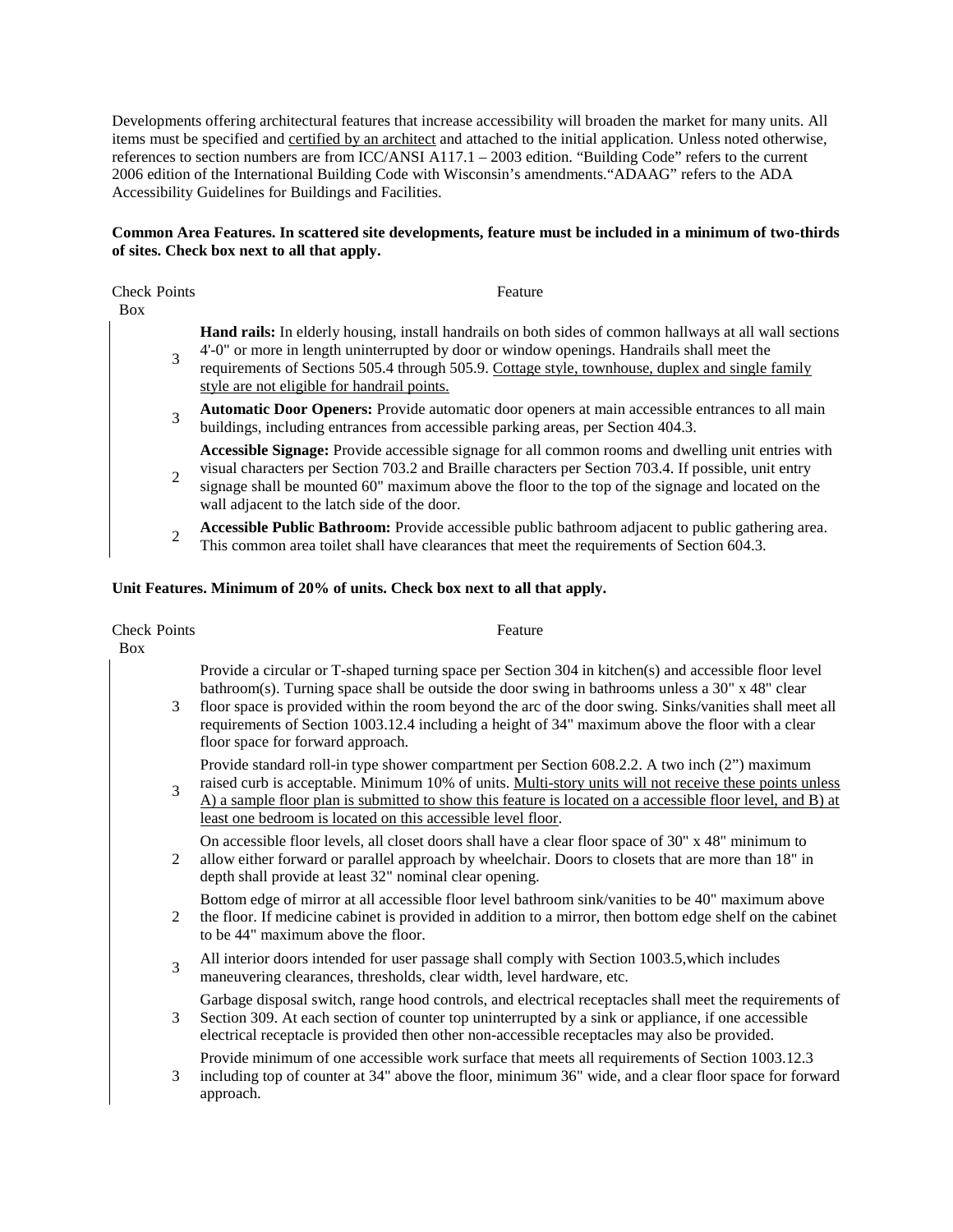<sup>3</sup> Entrance doors to the until shall meet all requirements of Section 404 including delayed action closers, maneuvering clearances, etc.

Where operable windows are provided, provide at least one window in each sleeping, living, and dining space complying with all of Section 309 including the following: Operable hardware and

- $\mathcal{L}$ locking mechanisms require less than 5 lbs. of pressure to operate; are easily grasped with one hand without tight grasping, pinching, or twisting of the wrist; and are located no more than 48" above the floor. Provide 30" x 48" clear floor space for forward or parallel approach centered on the window. Minimum 10% of units.
- 2 Carpet shall have 1/2" maximum pile and meet all requirements of Section 302.2
- 1 All unit light switches shall be Rocker type light switches.

#### **Items Below only available for Acquisition/Rehab and Preservation project.**

**Check Points** Box Points Feature 2 Provide all bathtubs/showers with offset controls and a 30" x 48" clear floor space for parallel approach. Where the centerline of the controls is between 18" and 9" from the open face of the bathtub/shower compartment, the clear floor space in front of the fixture shall extend at least 9" beyond the control wall. Where the centerline of the controls is between 9" and 0" from the open face of the bathtub/shower compartment, the clear floor space in front of the fixture shall extend at least 5" beyond the control wall. 1 Electrical outlets and cable/data outputs set to a minimum height 18" above the floor. 1 Thermostats, primary electrical box and light switches set to a maximum height of 48" above the floor. <sup>1</sup> Water supply and drain pipes under lavatories and sinks shall be insulated or otherwise configured to protect against contact. 3 100% visitable units. Provide an accessible route from accessible parking stalls to all dwelling units. Accessible routes shall meet all the requirements of Section 402 including Section 404 for accessible doors. The living room, kitchen and minimum of one bathroom (with a minimum of a toilet and sink) must be on the accessible route from the unit entry. Bathroom shall meet the requirements of Sections 1004.11 minimum. 2 Toilets in units shall clearance that meet the requirements of Section 1004.11.3.1.2.1, 1004.11.3.1.2.2, or 1004.11.3.1.2.3. 2 Low-profile thresholds - All changes in level within common areas and dwelling units to be a 1/4" maximum vertical or 1/2" maximum beveled at 1:2 per Sections 303.2 and 303.3. 2 Provide reinforcements for the future installation of grab bars at toilets, bathtubs, and shower compartments per Section 1003.11.4. <sup>1</sup> Bathroom/shower compartment permanently lined with non-skid surface or pattern covering 75% of floor. Sum of Items Checked: 0

| Sum of<br>checked items | Maximum<br>total points |
|-------------------------|-------------------------|
| 34 and Over             | 23                      |
| 27-33                   | 18                      |
| $21 - 26$               | 13                      |
| $14 - 20$               |                         |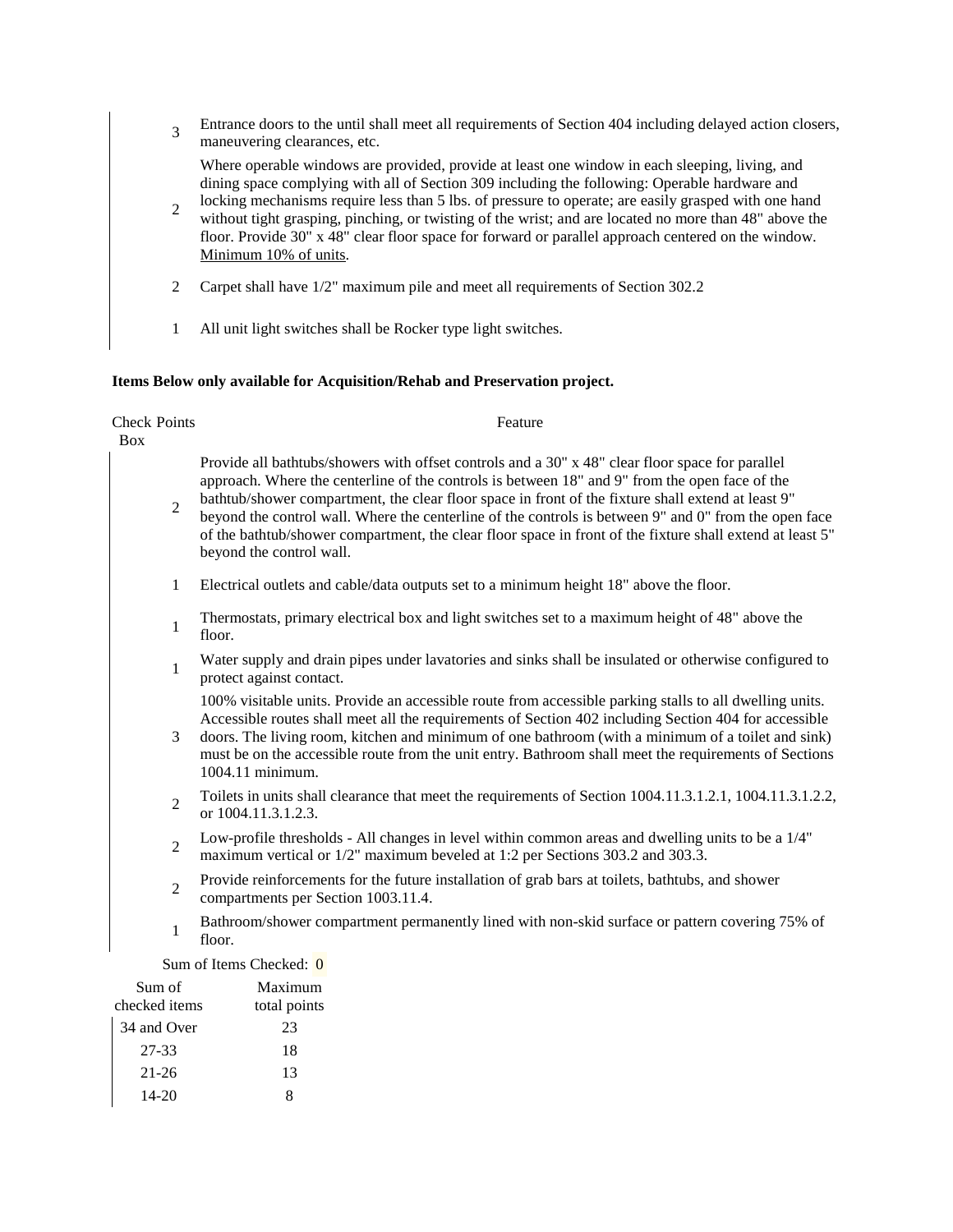#### 11. Financial Participation

Do you wish to claim points for this scoring category?

Points will be awarded for various types of financial participation that is secured by the applicant. The percentage of development costs, or the percentage of rental units covered by a rental or operating subsidy, qualify for points in this category.

Funding sources that typically fund a portion of the development costs include: unaffiliated private companies, federal, state or local government loans or subsidies, equity from sale of federal or state Historic tax credits, tax‐exempt bond financing (only on 4% tax credit applications) unaffiliated religious, philanthropic, or charitable organizations, unaffiliated nonprofits and unaffiliated public or private foundations, or public housing authorities.See A. below.

Development operating or rental subsidies also score points. See B. below.

• Up to 25 points will be awarded by dividing the financial participation amount by the total development costs. Score 1 point for every percentage point of financial participation.

## **OR**

• Section 8 HAP or RAP or other rental subsidy contracts and all documented contracts providing operating subsidies are eligible to score points. Score 1 point for each 4% of the development units that are currently covered by the rental or operating subsidy. The point score must be rounded down to the next whole number when completing the point score calculation.

An applicant cannot claim points from a combination of Sections A and B above.

# **Examples of the types of financial participation include, but are not limited to, the following:**

• The local government funds on-site project costs by providing HOME, CDBG funds or other financial resources in the form of loans, grants, or a combination thereof.

• The local government creates a quantifiable reduction of on-site project development costs specifically for this project. Examples of quantifiable reduction of on‐site development costs include: waiver of water or sewer fees, waiver of building permit fees or other government development fees, waiver of impact fees, donation or waiver of project specific assessment or infrastructure costs, provides reduction of purchase price for land or buildings as compared to assessed or appraised value, provides demolition and removal of existing structures at no/reduced cost.

- USDA RD Section 515 financing, generally in the form of a loan.
- Federal Home Loan Bank AHP funds, generally in the form of a loan.
- NAHASDA funding, generally in the form of a loan.
- A Section 8 HAP or RAP, or other rental subsidy contract.
- Documented development contract providing an operating subsidy.
- TIF financing in the form of a grant or loan.
- Cash donations or grants from any of the above named entities.
- Loans, grants or cash donations made by area employer(s) .

Note: A Payment in Lieu of Taxes (PILOT) agreement with a Local Government does not qualify for points in this category.

#### **Guidelines under which points will be awarded:**

- A. Funding or project cost reductions must be documented in the form of a written commitment.
	- B. Funding can be in the form of a loan, grant, or cash donation, or municipal cost reduction.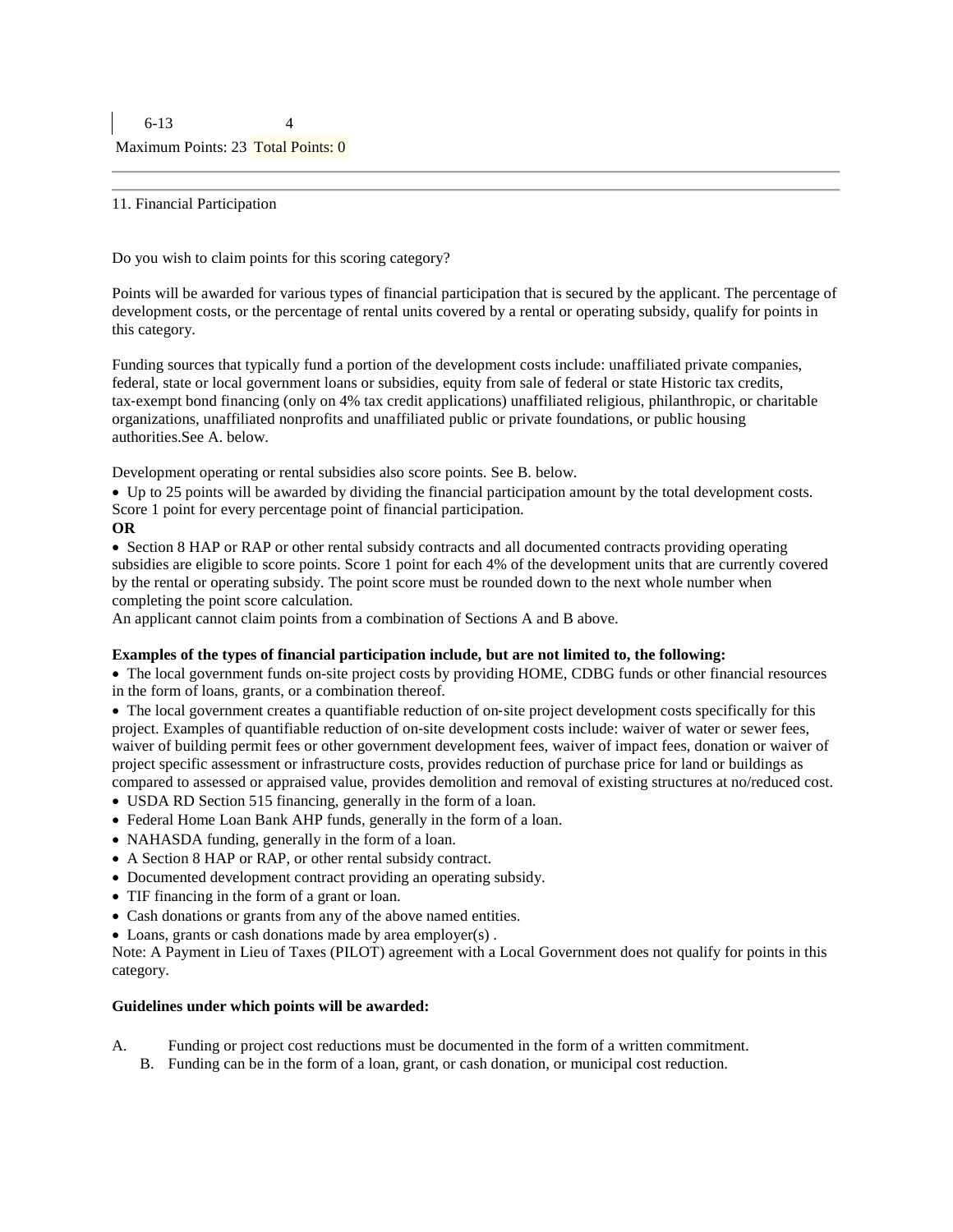- C. Loans must have these characteristics: A) Minimum term of 10 (10) years and fully amortizing, or minimum fifteen (15) years if not fully amortizing., B) Must be at a rate equal to, or less than, the Long Term Applicable Federal Rate (compounded annually). C) Origination fees may not exceed 2.5%.
- D. All loans, grants or cash donations must be included as a source of funding for the development on the application. If cash donations or grant funding will be paid in multiple years, only the initial year funding will be included in the point scoring.
- E. All Local Government contributions which provide a quantifiable reduction of on‐site development costs must be identified in the application and be linked to this affordable housing proposal. The point calculation for "quantifiable reductions" shall be: cost reduction divided by (cost reduction plus application total development cost).
- F. "Local government" includes the city, town, village or county where the proposed development will be located.
- G. Applicants must provide a letter from the appropriate representative of the Local Government certifying the Local Government's contribution and/or actions that create a quantifiable reduction of on-site development cost. The "appropriate representative" of the Local Government would include the person or person(s) that have the authority to sign such a commitment. That person may include the mayor, common council president, or department head, etc. The letter must clearly show the types, amounts, value or terms and conditions of such contributions and/or quantifiable reductions. All such contributions must be included in the Application.
- H. Commitments may contain conditions, but only within control or based upon the performance of the borrower, not the local government or other provider.
- I. To receive points in this category, written, fully executed, conditional funding commitments must be submitted with the application to document any points claimed.
- J. If claiming Historic Tax Credit, submit a) written evidence that historic designation (Part I) has been applied for, or that the building is already deemed historic, and b) letter of interest by investor, and c) detailed calculation of the credit and equity amounts. Points are calculated on the lower of the Credit, or the equity from the sale of the credit.
- K. All funding commitments must include the type of funding (grant or loan or cash donation), amounts, terms and conditions of all funding. Commitments that include the terms "may" or "intend" will not be acceptable for scoring purposes of this category.
- L. Copies of any rental or operating subsidy contracts must be submitted with the application. The contracts must include the amount of the subsidy and/or the number of units covered by the contract. Contracts that do not include the required information will need a separate letter from the provider which provides that information.

| 1. Qualified Financial Participation                      | 2. Cost Reduction                                 |
|-----------------------------------------------------------|---------------------------------------------------|
| <b>Dollar Amount of Qualified Financial Participation</b> | <b>Dollar Amount of Qualified Cost Reductions</b> |
| <b>Total Development Cost</b>                             | <b>Cost Reduction + Total Development Cost</b>    |
| <b>Percentage Points</b>                                  | <b>Percentage Points</b>                          |
|                                                           |                                                   |
| <b>OR</b>                                                 |                                                   |

| Number of units covered by subsidy       |                 |               |      |
|------------------------------------------|-----------------|---------------|------|
| <b>Total Number of Development units</b> | $-$             |               | $\%$ |
| Divided by 4 $(1$ point for each $4\%)$  | $\frac{1}{4}$ = | <b>Points</b> | (1)  |

Example: 11 subsidized units divided by 24 total units  $= 45.83\%$ .  $45.83/4 = 11.4583$  rounded down to 11 points. (1) all values are rounded down

Maximum Points: 25 Total Points: 0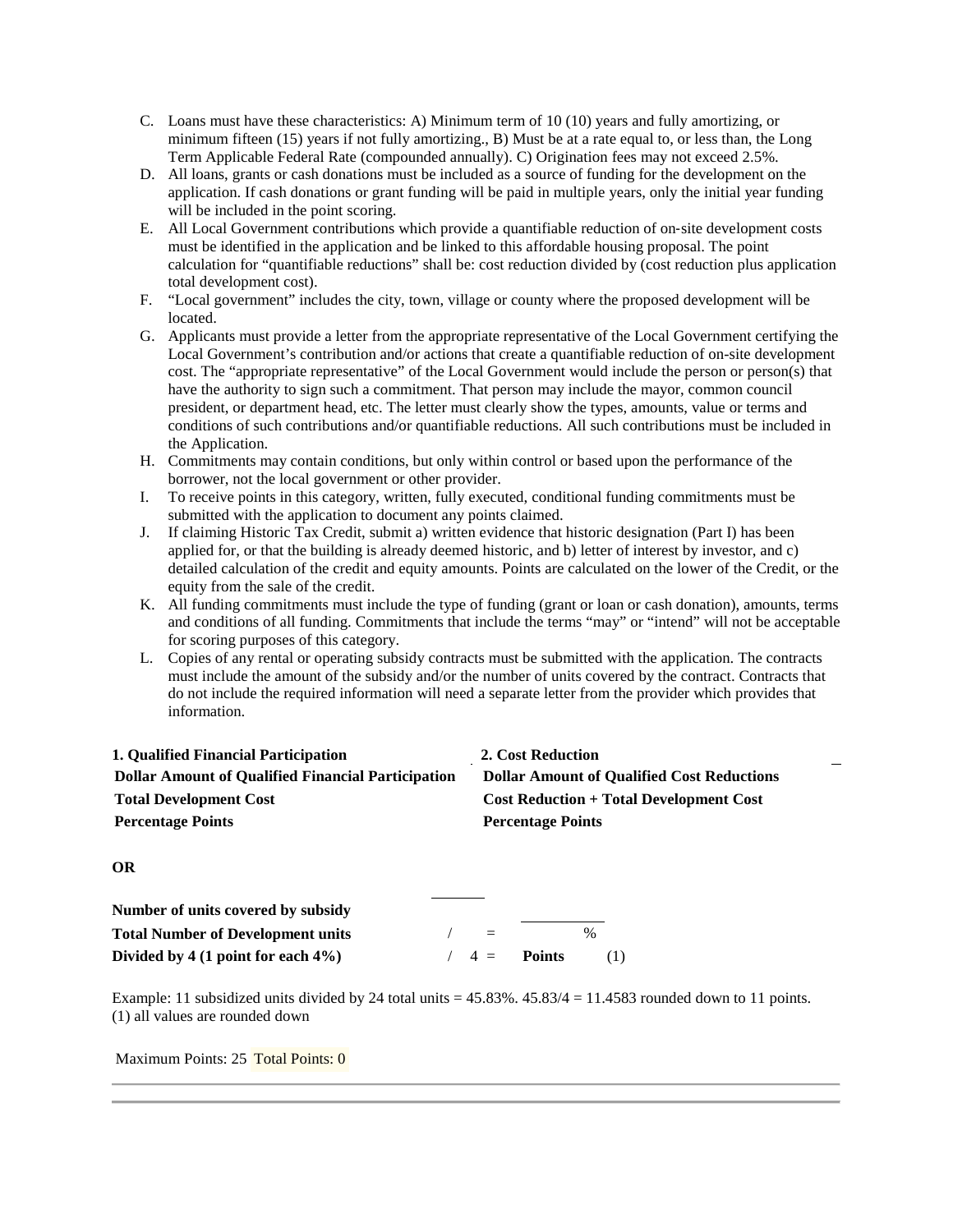## 12. Ownership Characteristics

Do you wish to claim points for this scoring category? Check Points Item

Box

Developments where the controlling entity (managing member or general partner) is at least 51% owned and controlled by a member of a minority group as defined by the Wisconsin Department of Administration, "Minority Business Enterprise Certification Program" found at

6 [http://www.doa.state.wi.us/section.asp?linkid=225&locid=171.](http://www.doa.state.wi.us/section.asp?linkid=225&locid=171) Controlling entity must have acceptable previous experience in the development and/or operation of housing similar to that proposed in the application. Previous experience must be documented.

Please name the minority:

Developments where the controlling entity (managing member or general partner) is at least 30% owned and controlled by a member of a minority group as defined by the Wisconsin Department of Administration, "Minority Business Enterprise Certification Program" found at

3 [http://www.doa.state.wi.us/section.asp?linkid=225&locid=171.](http://www.doa.state.wi.us/section.asp?linkid=225&locid=171) Controlling entity must have acceptable previous experience in the development and/or operation of housing similar to that proposed in the application. Previous experience must be documented.

Please name the minority:  $\mathbb{L}$ 

The controlling entity (managing member or general partner) is at least 51% owned and controlled by

6 a tax-exempt organization (including local governments and public housing authorities) with acceptable previous experience in the development and/or operation of housing similar to that proposed in the application. Previous experience must be documented.

# **Note: Ownership percentage must be reflected in Ownership Entity section of the Application in order to receive points in this category.**

Maximum Points: 6 Total Points: 0

13. Eventual Resident Ownership

Do you wish to claim points for this scoring category?

# **NOTE: Points are limited to developments designated as BOTH (1) "family" and (2) single family style construction.**

100% of the development is intended for eventual resident ownership. A Resident Homeownership Plan must be submitted with initial application. The plan must incorporate an exit strategy, including how units will be marketed and sold to the eventual resident owner, as well as detailing the provision of services including home ownership education, training, and down payment assistance.

The Resident Homeownership plan must include the following:

- Anticipated tenant qualifications
- Pre-purchase homeownership and financial counseling services to be provided
- Estimated timelines for transition to ownership
- Estimated affordable purchase price of units Show methodology. Use WHEDA's Home Ownership program for purchase price limitations
- Detail any downpayment assistance that will be offered to the residents for example, will any part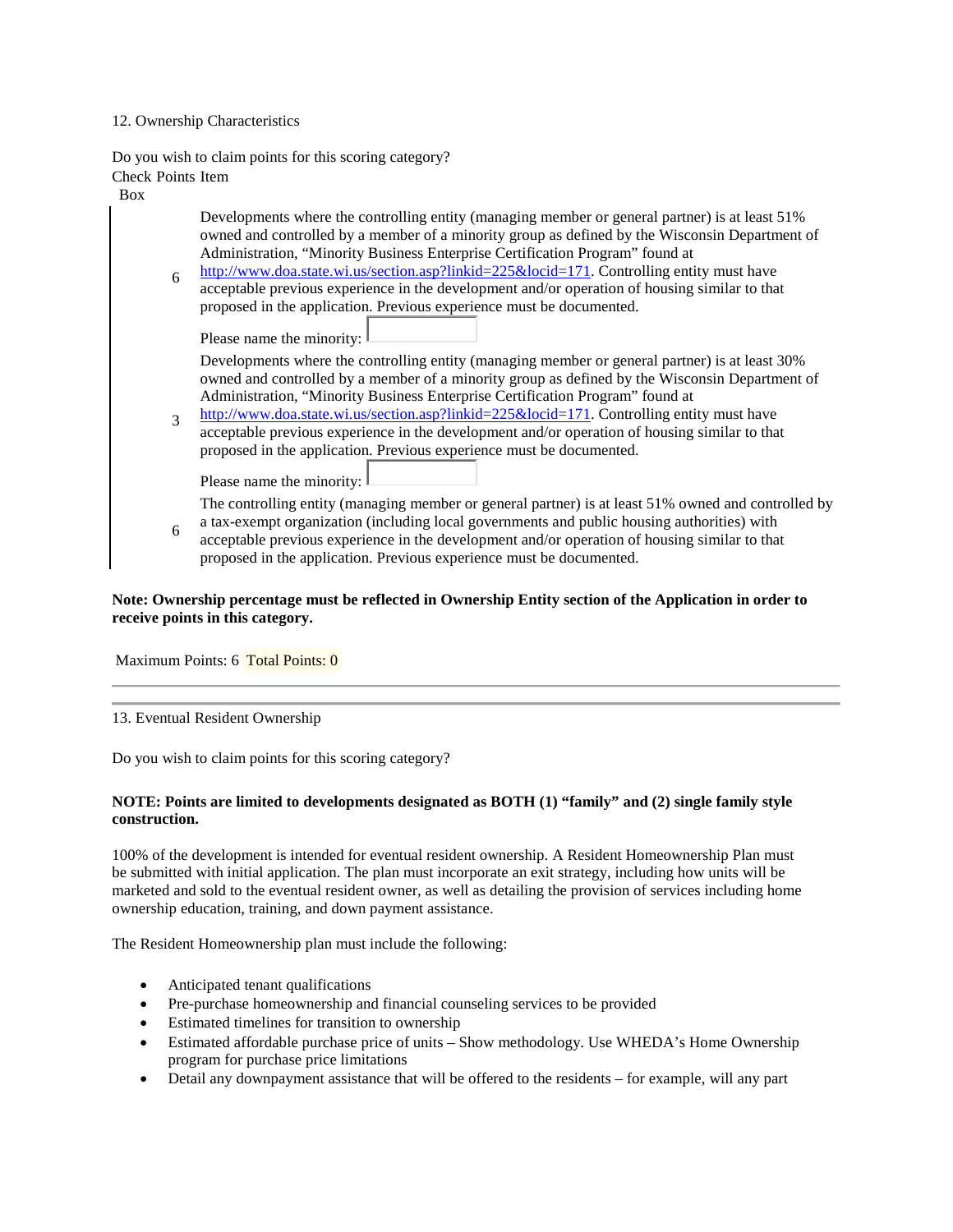of the monthly rent be reserved for downpayment assistance?

Release of the LURA after the expiration of the compliance period will be subject to WHEDA's review at that time regarding the above, as well as tenant protection, continued affordability, and review of a Capital Needs Assessment (CNA).

Failure to provide any required element of the Resident Homeownership Plan will result in no points.

Maximum Points: 3 Total Points: 0

14. Project Team

 $\mathbf{I}$ 

Applicants must document Development Team strength and experience. [Appendix P](https://www.wheda.com/uploadedFiles/Website/Wheda_Products/LIHTC/LIHTC_Appendices/Appx%20P_13.pdf) details factors that will be considered by WHEDA in evaluating the Development Team. Applicants are encouraged to consult with WHEDA staff regarding documentation in advance of submitting their application.

# **FOR INFORMATIONAL PURPOSES ONLY - SCORING WILL BE COMPLETED BY WHEDA**

Note: Scoring will be done based on the average scores of the Primary Developer and the Co‐Developer (if any) with such score not to be lower than 85% of the highest scoring entity.

| <b>Developer Quality Scoring</b>                         | <b>Available</b><br><b>Points</b> |
|----------------------------------------------------------|-----------------------------------|
| <b>Experience</b>                                        |                                   |
| Years of Multifamily/Section 42 Experience<br>Documented |                                   |
| <b>Below Average/None</b>                                | 1                                 |
| Satisfactory/Average                                     | 2                                 |
| Superior                                                 | 3                                 |
| Quality/Success of Projects                              |                                   |
| <b>Below Average</b>                                     | 2                                 |
| Satisfactory                                             | 3                                 |
| Above Average                                            | 4                                 |
| Superior                                                 | 5                                 |
| <b>Market (Product-type) Familiarity</b>                 |                                   |
| <b>Below Average</b>                                     | $\overline{2}$                    |
| Satisfactory                                             | 3                                 |
| Above Average                                            | 4                                 |
| Superior                                                 | 5                                 |
| <b>Market (Geographic) Familiarity</b>                   |                                   |
| <b>Below Average</b>                                     | 2                                 |
| Satisfactory                                             | 3                                 |
| Above Average                                            | 4                                 |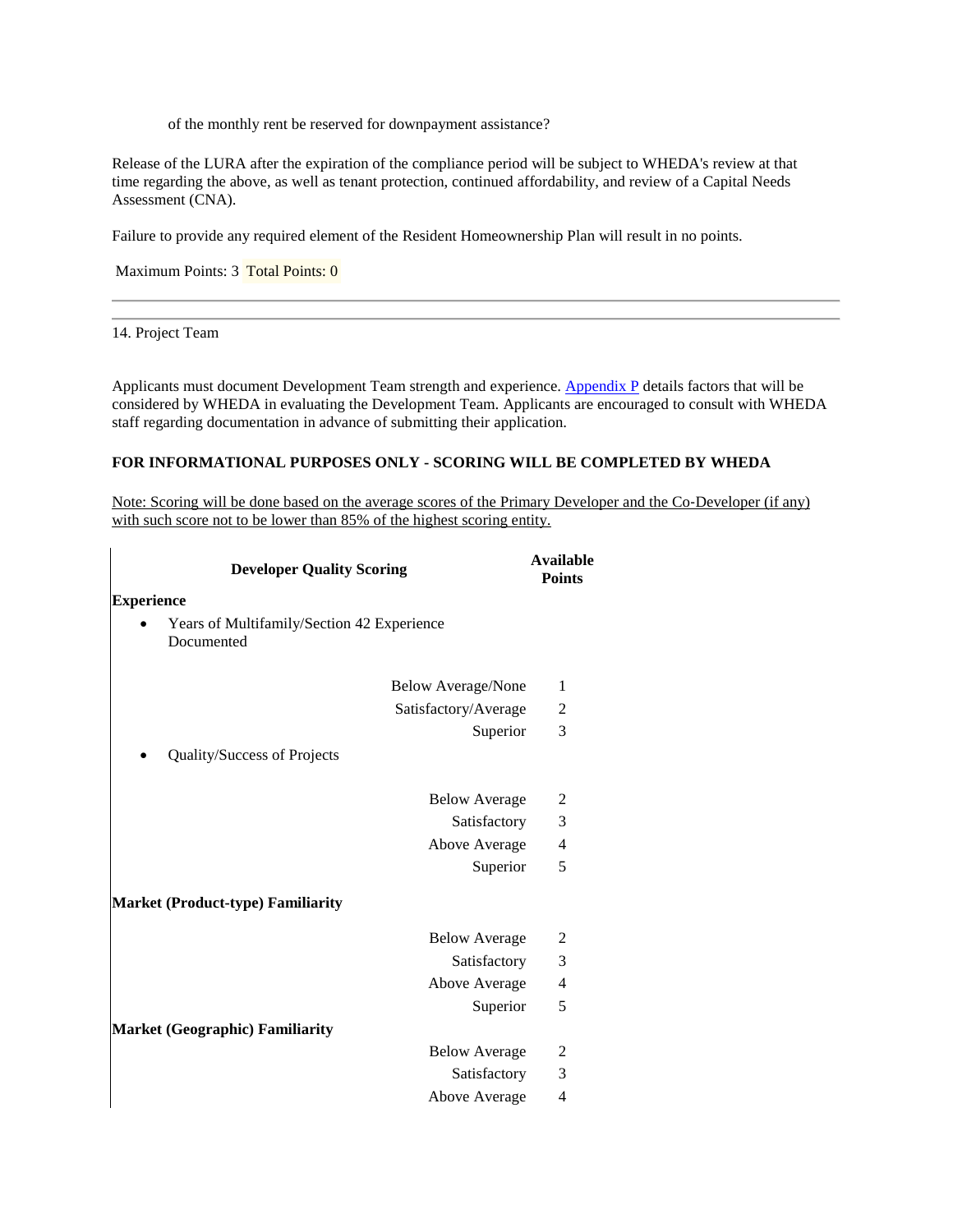|                                                                                                                                                                                                                                   |                                   | 5              |
|-----------------------------------------------------------------------------------------------------------------------------------------------------------------------------------------------------------------------------------|-----------------------------------|----------------|
| Superior                                                                                                                                                                                                                          |                                   |                |
| <b>Understanding of Tax Credit Process</b>                                                                                                                                                                                        |                                   |                |
| <b>Below Average</b>                                                                                                                                                                                                              |                                   | 2              |
| Satisfactory                                                                                                                                                                                                                      |                                   | 3              |
| Above Average                                                                                                                                                                                                                     |                                   | $\overline{4}$ |
| Superior                                                                                                                                                                                                                          |                                   | 5              |
| <b>Ability to Bring Strong Players Together</b>                                                                                                                                                                                   |                                   |                |
| <b>Below Average</b>                                                                                                                                                                                                              |                                   | 2              |
| Satisfactory                                                                                                                                                                                                                      |                                   | 3              |
| Above Average                                                                                                                                                                                                                     |                                   | $\overline{4}$ |
| Superior                                                                                                                                                                                                                          |                                   | 5              |
| <b>Non-Performance Deduction</b><br>WHEDA reserves the right to deduct up to 15 points for                                                                                                                                        |                                   |                |
| non-compliance with a previous LIHTC award's<br>representation of scope, support services, design, energy<br>efficiency, amenities, score, or non-compliance with<br>requirements of the Emerging Business Enterprise<br>program. |                                   |                |
| <b>Total Developer Quality Points: 28 Points</b>                                                                                                                                                                                  |                                   |                |
| <b>Management Agent Quality Scoring</b>                                                                                                                                                                                           | <b>Available</b><br><b>Points</b> |                |
|                                                                                                                                                                                                                                   |                                   |                |
| <b>Compliance History</b>                                                                                                                                                                                                         |                                   |                |
| <b>Below Average</b>                                                                                                                                                                                                              | 3                                 |                |
| Satisfactory                                                                                                                                                                                                                      | 4                                 |                |
| Above Average                                                                                                                                                                                                                     | 5                                 |                |
| Superior                                                                                                                                                                                                                          | 6                                 |                |
| <b>Vacancy History</b>                                                                                                                                                                                                            |                                   |                |
| Portfolio more than 10% vacant                                                                                                                                                                                                    | 3                                 |                |
| Portfolio 7-10% vacant                                                                                                                                                                                                            | 4                                 |                |
| Portfolio 5-7% vacant                                                                                                                                                                                                             | 5                                 |                |
| Portfolio less than 5% vacant                                                                                                                                                                                                     | 6                                 |                |
| <b>Property Condition</b>                                                                                                                                                                                                         |                                   |                |
| <b>Below Average</b>                                                                                                                                                                                                              | 2                                 |                |
| Satisfactory                                                                                                                                                                                                                      | 3                                 |                |
| Above Average                                                                                                                                                                                                                     | 4                                 |                |
| Superior                                                                                                                                                                                                                          | 5                                 |                |
| <b>Capacity/Experience</b>                                                                                                                                                                                                        |                                   |                |
| <b>Below Average</b>                                                                                                                                                                                                              | 2                                 |                |
| Satisfactory                                                                                                                                                                                                                      | 3                                 |                |
| Above Average                                                                                                                                                                                                                     | 4                                 |                |
| Superior                                                                                                                                                                                                                          | 5                                 |                |

Total Possible Points: 50 Points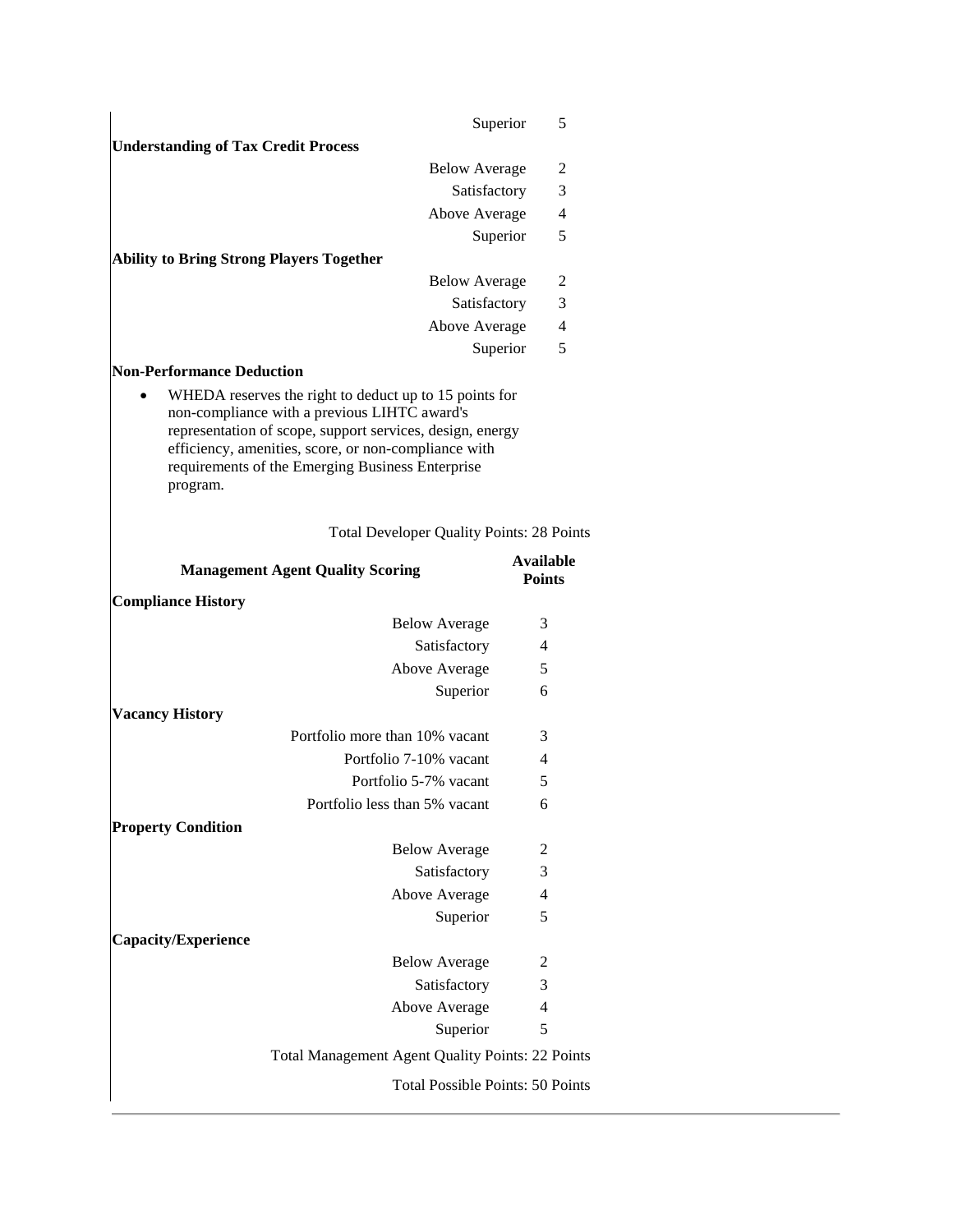15. Readiness to Proceed

Do you wish to claim points for this scoring category?

**Zoning Status:** Permissive zoning in place where Multifamily Housing is an allowed use. Final plan approval not required.

Maximum Points: 15 Total Points: 0

## 16. Credit Usage

Do you wish to claim points for this scoring category?

**Credit Per Low-Income Units (40 Points maximum for new construction and adaptive reuse).** WHEDA will award points to developments requesting relatively fewer credits per low income unit produced, as calculated in Application One.

| <b>New Construction/Adaptive Reuse Units</b>                                           |                      |        |          |                |
|----------------------------------------------------------------------------------------|----------------------|--------|----------|----------------|
| Unit Size                                                                              | Num Of<br>LI Units   | Weight | Units    | Weighted       |
| $0$ BR                                                                                 | $\overline{0}$       | x 0.72 | $= 0.00$ |                |
| 1 BR                                                                                   | $\theta$             | x 0.82 | $= 0.00$ |                |
| 2 BR                                                                                   | 0                    | x 1.00 | $= 0$    |                |
| 3 BR                                                                                   | 0                    | x 1.29 | $= 0.00$ |                |
| $4+BR$                                                                                 | $\mathbf{0}$         | x 1.42 | $= 0.00$ |                |
| <b>Total Weighted Units (New</b><br>$Construction / Adaptive \n\vert = 0.00$<br>Reuse) |                      |        |          |                |
| Credit Requested $\vert = 0.00$                                                        |                      |        |          |                |
| Credit Per Unit $  =0.00$                                                              |                      |        |          |                |
| Points<br>Credit Per Unit                                                              |                      |        |          |                |
| \$11,000 or less                                                                       |                      |        |          | 40             |
| \$11,001 to \$12,500                                                                   |                      |        |          | 20             |
|                                                                                        | \$12,501 to \$14,500 |        |          | 10             |
| More than \$14,500                                                                     |                      |        |          | $\overline{0}$ |

| <b>Aquisition / Rehab Units</b>                      |                    |        |                   |
|------------------------------------------------------|--------------------|--------|-------------------|
| Unit Size                                            | Num Of<br>LI Units | Weight | Weighted<br>Units |
| $0$ BR                                               | $\Omega$           | x 0.72 | $= 0.00$          |
| 1 BR                                                 | 0                  | x 0.82 | $= 0.00$          |
| $2$ BR                                               | 0                  | x 1.00 | $= 0$             |
| 3 BR                                                 | $\theta$           | x 1.29 | $= 0.00$          |
| 4+ BR                                                | $\Omega$           | x 1.42 | $= 0.00$          |
| <b>Total Weighted Units</b><br>(Acquisition / Rehab) | $= 0.00$           |        |                   |
| Credit Requested                                     |                    |        | $= 0.00$          |
| Credit Per Unit $\parallel = 0.00$                   |                    |        |                   |

| Credit Per Unit    | Points |
|--------------------|--------|
| \$6,000 or less    |        |
| \$6,001 to \$7,150 | 20     |
| \$7,151 to \$8,150 | 10     |
| More than \$8,150  |        |

Maximum Points: 40 Total Points: 0

<sup>17.</sup> Debt Coverage Ratio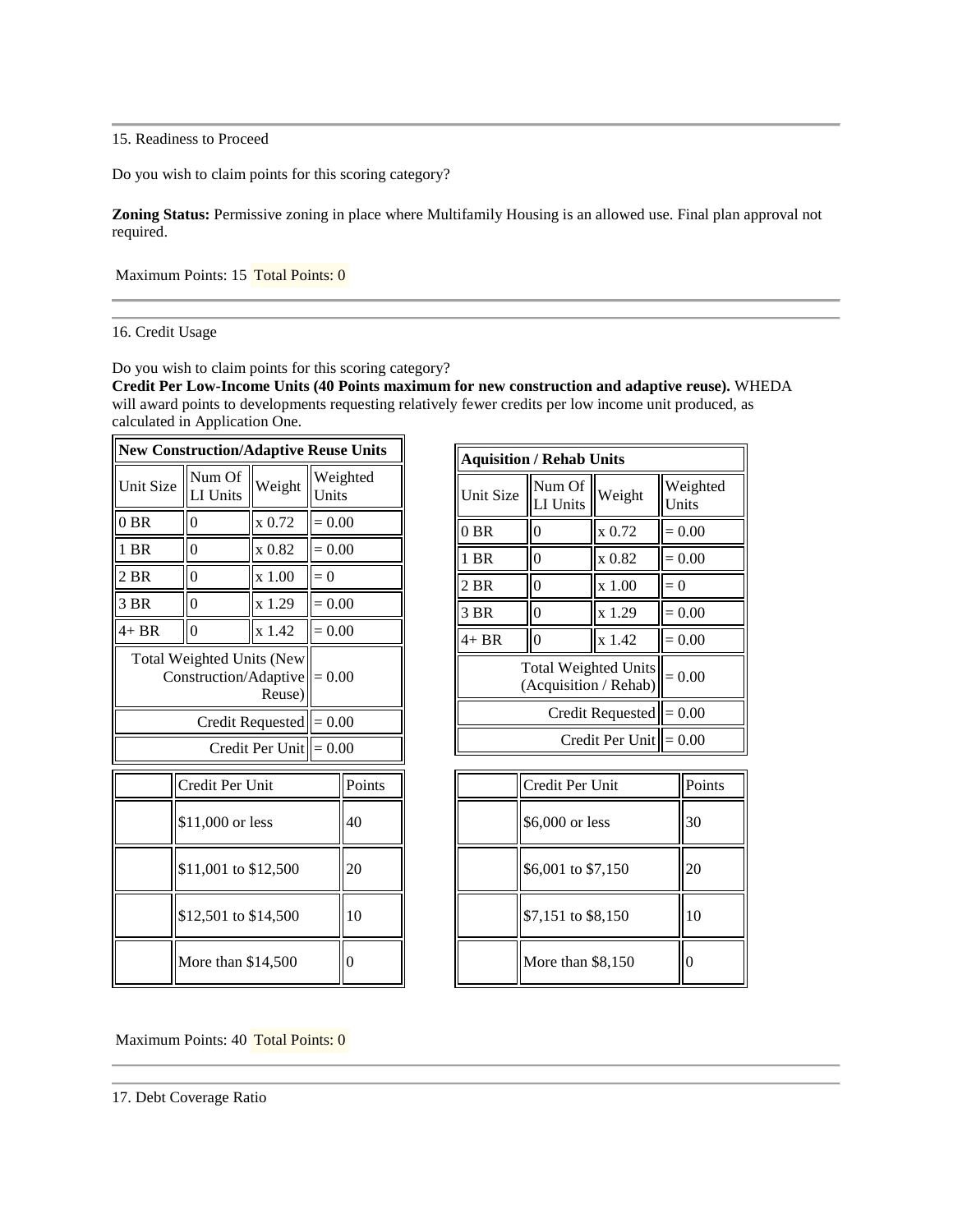Do you wish to claim points for this scoring category?

Debt Coverage Ratio: Points will be awarded to developments reflecting an estimated Debt Coverage Ratio minimum 1.2 in their initial LIHTC application.

Maximum 6 Points Total Points:0

18. Employment Centers and High Needs Areas

Do you wish to claim points for this scoring category?

Points will be awarded to developments which are 1) located proximate to employment centers and 2) located in market areas with high occupancy and where a housing/employment imbalance exists. Awarding of these points does not necessarily imply. WHEDA approval of the market, unit mix, rents, or site.

Supportive Housing Set Aside applications cannot score points in this category.

WHEDA may, at its own discretion, award points using other information it deems relevant, including: existing affordable/market rental stock, occupancy data, commuting and employment patterns, major employment center expansion, etc.

#### **Check boxes to accumulate up to 30 points**

| Check<br><b>Box</b> | Points | Description                                                                                                                                                                                                                                                                                                                                                                                                                                                                                                                                                                                                                                                                                                                                                                                                                                                                                                                                                                                                                                                                                                                                                                                                     |
|---------------------|--------|-----------------------------------------------------------------------------------------------------------------------------------------------------------------------------------------------------------------------------------------------------------------------------------------------------------------------------------------------------------------------------------------------------------------------------------------------------------------------------------------------------------------------------------------------------------------------------------------------------------------------------------------------------------------------------------------------------------------------------------------------------------------------------------------------------------------------------------------------------------------------------------------------------------------------------------------------------------------------------------------------------------------------------------------------------------------------------------------------------------------------------------------------------------------------------------------------------------------|
|                     | 15     | <b>Employment Centers – (Family or workforce housing developments only)</b><br>Points will be awarded to:<br>Developments which are located within one mile of a major employer or employment<br>center (500+ total employees) which demonstrates support of the development via<br>support letter(s). Employer letters must use the word "support", may be signed by any<br>senior official or department head (but not an external person or entity), describe the<br>approximate number of employees and state that the employer's total employment base<br>has either remained stable or increased in the last two years. Future employee growth<br>will not be counted unless supported by a public announcement. Locations meeting<br>WHEDA QAP Rural criteria: 100+ employees and generally no greater than two miles<br><b>OR</b><br>Developments which are located in identified Employment Center census tracts. These<br>tracts display strong employment opportunities relative to the state as a whole. This will<br>be determined by U.S. Census data (American Communities Survey) by census tract.<br>WHEDA will publish the list of areas eligible for these points each year on<br>WHEDA.com. |
|                     |        | <b>High Need Area</b><br>Points will be awarded to developments which are located in WHEDA-determined areas<br>with high occupancy and where data suggests a severe housing need or imbalance exists<br>between housing and employment opportunities.<br>The following conditions must exist to be awarded points:                                                                                                                                                                                                                                                                                                                                                                                                                                                                                                                                                                                                                                                                                                                                                                                                                                                                                              |
|                     | 15     | The market study must conclude that all proposed LI units rents are 10% or<br>٠<br>more below local comparable market rents. See Market Study Guidelines for<br>definitions.                                                                                                                                                                                                                                                                                                                                                                                                                                                                                                                                                                                                                                                                                                                                                                                                                                                                                                                                                                                                                                    |
|                     |        | Development is located in identified High Need Census Tracts. WHEDA will<br>٠<br>publish the list of high need areas eligible for these points each year on                                                                                                                                                                                                                                                                                                                                                                                                                                                                                                                                                                                                                                                                                                                                                                                                                                                                                                                                                                                                                                                     |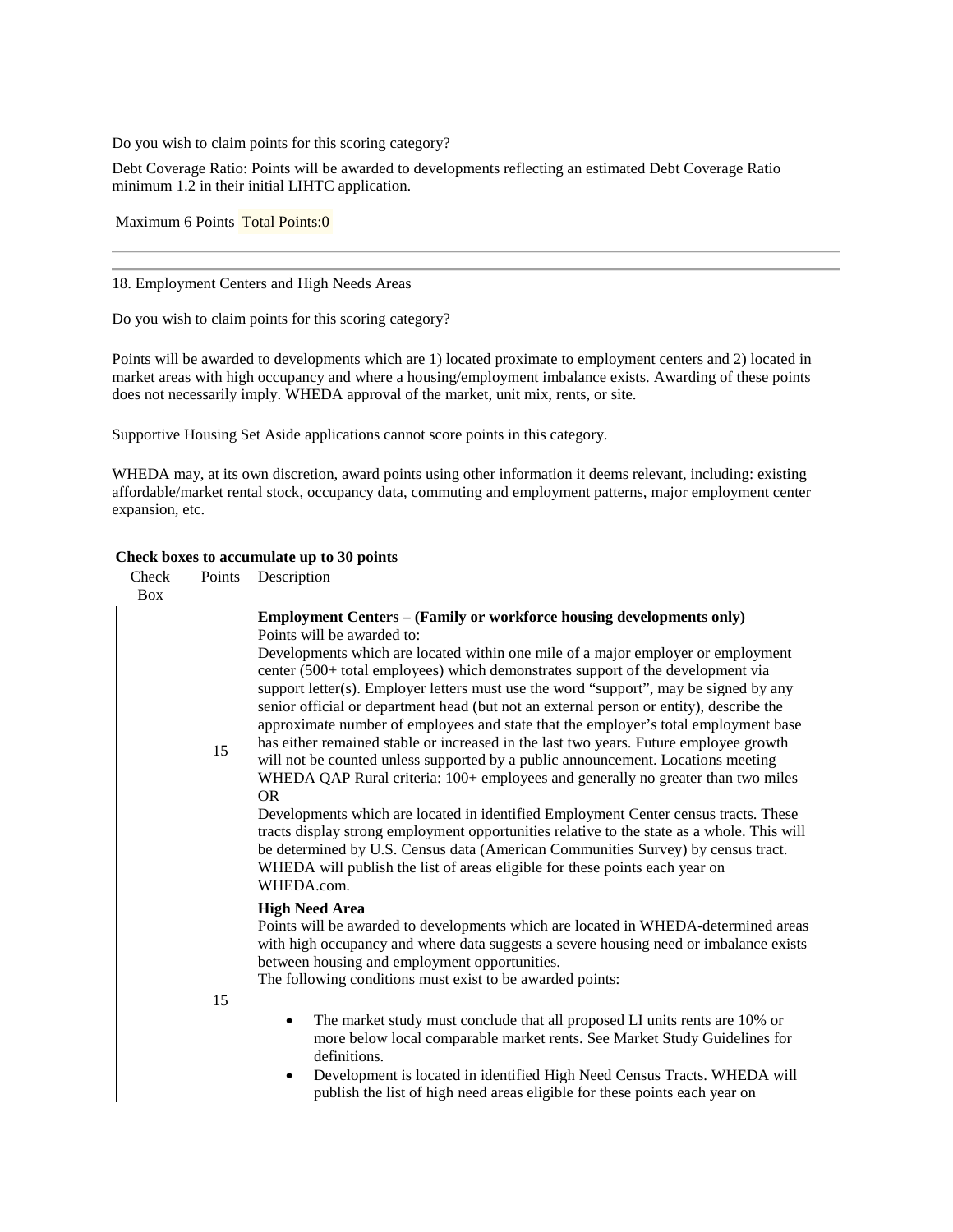WHEDA.com. This list will generally be determined by U.S. Census data (American Communities Survey) by census tract.

Maximum Points: 30 Total Points: 0

Application Threshold

#### **2013 Application Submission Checklist - Submit with Initial Application**

Competitive credit electronic applications must be submitted NO LATER THAN 5:00 p.m. February 3, 2013. Paper applications (printed by the applicant **after** the electronic submission) must also be submitted. The paper application should be submitted in an organized three-ring binder, indexed, with tab sets clearly marking each exhibit or enclosure. One original of the application is required. Applications will be accepted by hand-delivery or mail. If mailed, applications must be postmarked NO LATER THAN February 3, 2013. If hand-delivered, the submission deadline is February 3, 2013 at 5:00 p.m. Applications must be mailed or hand-delivered to WHEDA's Madison Office. **Non-Competitive Tax-Exempt applications may be submitted anytime between January 4, 2012 and December 29, 2012 and must provide items on the [Credit-Award Checklist](https://www.wheda.com/uploadedFiles/Website/Wheda_Products/LIHTC/LIHTC_Appendices/Credit%20Award%20Checklist_13.pdf) at the time of initial application.**

|        | N/A | Encl.                                                                                                                                                                                                                       | APPLICATION FEES - SUBMIT WTH INITIAL APPLICATION                                                                                             |                          |         |
|--------|-----|-----------------------------------------------------------------------------------------------------------------------------------------------------------------------------------------------------------------------------|-----------------------------------------------------------------------------------------------------------------------------------------------|--------------------------|---------|
| ∗      |     |                                                                                                                                                                                                                             | <b>COMPETITIVE</b> Low-Income Housing Tax<br><b>Credit Application</b>                                                                        | <b>24 UNITS OR FEWER</b> | \$1,000 |
| *      |     |                                                                                                                                                                                                                             | <b>COMPETITIVE</b> Low-Income Housing Tax<br><b>Credit Application</b>                                                                        | <b>OVER 24 UNITS</b>     | \$2,000 |
| *      |     |                                                                                                                                                                                                                             | <b>TAX-EXEMPT</b> Low-Income Housing Tax Credit<br>Application                                                                                | <b>24 UNITS OR FEWER</b> | \$1,000 |
| ∗      |     |                                                                                                                                                                                                                             | <b>TAX-EXEMPT</b> Low-Income Housing Tax Credit<br>Application                                                                                | <b>OVER 24 UNITS</b>     | \$2,000 |
| ∗      |     |                                                                                                                                                                                                                             | **WHEDA MultiFamily Loan Application<br>Addendum                                                                                              | <b>24 UNITS OR FEWER</b> | \$250   |
| ∗      |     |                                                                                                                                                                                                                             | **WHEDA MultiFamily Loan Application<br>Addendum                                                                                              | <b>OVER 24 UNITS</b>     | \$500   |
|        |     |                                                                                                                                                                                                                             | ** Competitive Applications: Do not submit this fee until award is made. Non-Competitive<br>Applications: Submit loan fee with Loan Addendum. |                          |         |
| *      |     | <b>Remittance Form.</b> Credit will not be reserved, allocated, or allowed without payment of<br>these respective fees. Enclose 2 copies of fee form for each type of funding applied for, i.e.<br>LIHTC, Multifamlily App. |                                                                                                                                               |                          |         |
|        | N/A | Encl.                                                                                                                                                                                                                       | <b>APPLICATION</b>                                                                                                                            |                          |         |
| *      |     |                                                                                                                                                                                                                             | <b>Application Submission Checklist</b>                                                                                                       |                          |         |
| $\ast$ |     |                                                                                                                                                                                                                             | Application for Low-Income Housing Tax Credit                                                                                                 |                          |         |
|        | N/A |                                                                                                                                                                                                                             | Encl. SELF-SCORING -- SUBMIT WITH INITIAL APPLICATION                                                                                         |                          |         |

Items that MUST be submitted for Initial Application Review. Submit the items in the order below: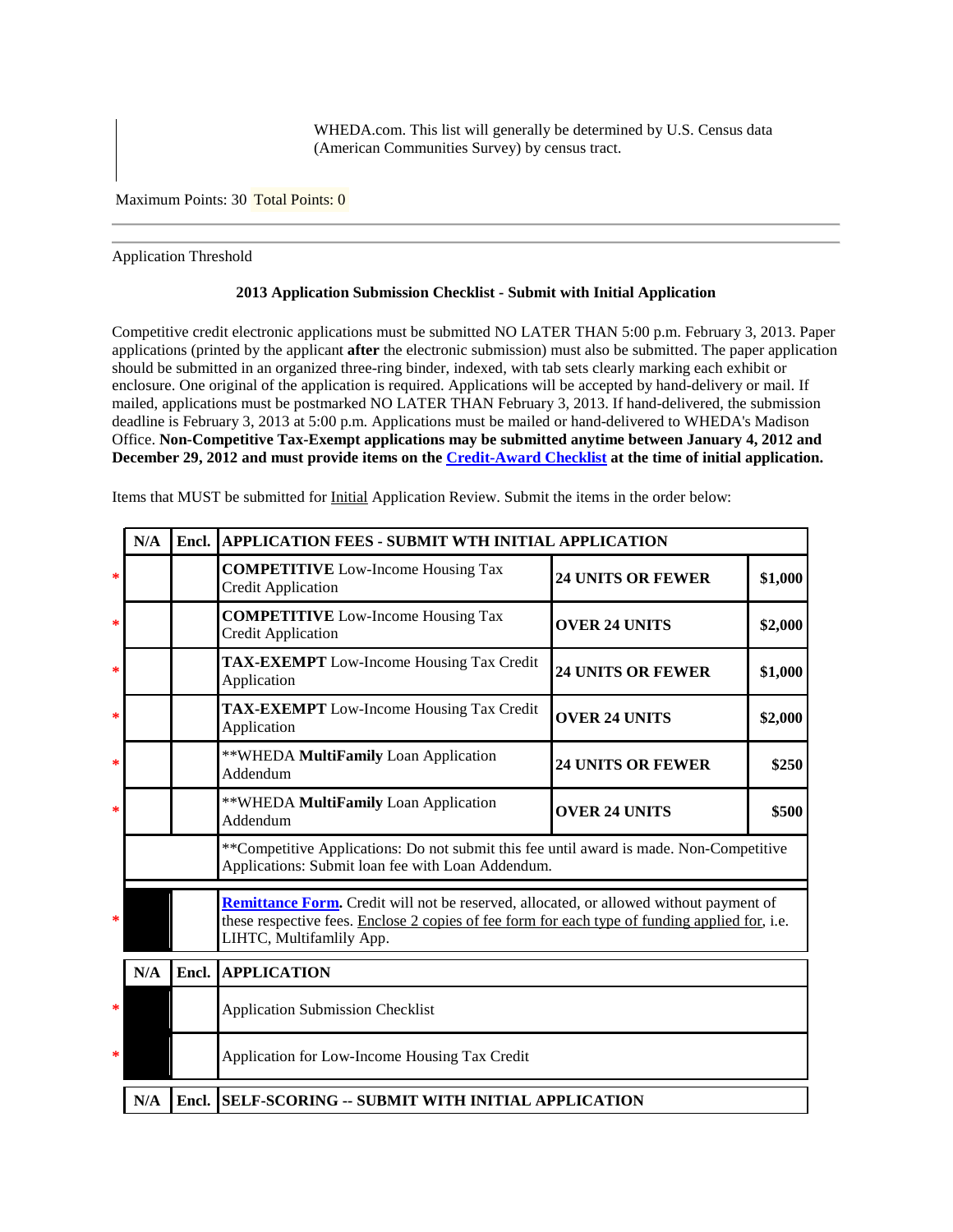| ∗ |     |       | <b>Self-Scoring Checklist</b>                                                                                                                                                                                                                                                                                                                                                           |
|---|-----|-------|-----------------------------------------------------------------------------------------------------------------------------------------------------------------------------------------------------------------------------------------------------------------------------------------------------------------------------------------------------------------------------------------|
| * |     |       | <b>Self-Scoring Exhibit</b>                                                                                                                                                                                                                                                                                                                                                             |
|   | N/A | Encl. | THRESHOLD DOCUMENTATION -- SUBMIT WITH INITIAL APPLICATION                                                                                                                                                                                                                                                                                                                              |
| * |     |       | <b>Local Official Notification Form</b>                                                                                                                                                                                                                                                                                                                                                 |
|   |     |       | Signed Letter from appropriate local governing body.                                                                                                                                                                                                                                                                                                                                    |
| ∗ |     |       | <b>Non-Profit Set-Aside Projects</b>                                                                                                                                                                                                                                                                                                                                                    |
|   |     |       | Articles of Incorporation. Copy of IRS tax-exempt status or copy of completed application<br>requesting IRS tax-exempt status. (Submit completed <b>Appendix B</b> )                                                                                                                                                                                                                    |
|   |     |       | <b>Offer to Purchase/Deed</b>                                                                                                                                                                                                                                                                                                                                                           |
|   |     |       | A signed $\&$ accepted photocopy of an unexpired contract between applicant $\&$ seller for<br>purchase of the property, or a photocopy of the deed if the title has been transferred. Must<br>specify legal description of the property, terms of sale - price, seller financing, etc. Options<br>to purchase must extend a minimum of 90 days beyond the application submission date. |
|   |     |       | Design Threshold Requirement (Refer to <b>Appendix M</b> )                                                                                                                                                                                                                                                                                                                              |
|   |     |       | Submit Architect/Engineer certification stating all Development Requirements outlined in<br>Appendix M will be incorporated in the completed development.                                                                                                                                                                                                                               |
| ∗ |     |       | Market Study - Refer to Appendix A                                                                                                                                                                                                                                                                                                                                                      |
| ∗ |     |       | Appraisal – establishing "As-is market value" for any project requesting 4% Acquisition<br>Credit (includes both Acquisition/Rehab and Adaptive Re-Use transactions). The appraiser<br>must additionally break out the value of the land and the building. Must be conducted by<br>third-party appraiser with general certification.                                                    |
| ∗ |     |       | <b>Completed third-party Capital Needs Assessment for Acquisition/Rehab transactions</b><br>properties, with the "Scope of Work" attached (Refer to Appendix G & Appendix G1)                                                                                                                                                                                                           |
| ∗ |     |       | <b>Preservation/HUD/RD Developments</b>                                                                                                                                                                                                                                                                                                                                                 |
| * |     |       | Evidence of pre-application structure review with HUD or RD. (Refer to Appendix N)                                                                                                                                                                                                                                                                                                      |
| ∗ |     |       | Provide a photocopy of all Housing Assistance Payment (HAP) contracts, Rental Assistance<br>Payment (RAP) contracts and/or operating assistance contracts. Provide a photocopy of any<br>NAHASDA Assistance. (Refer to Appendix N)                                                                                                                                                      |
| ∗ |     |       | Actual or Preliminary approval of all subsidy increases from appropriate authority. (Refer to<br>Appendix N)                                                                                                                                                                                                                                                                            |
| ∗ |     |       | Actual or Preliminary approval of any special terms or restructuring from appropriate<br>authority. (Refer to Appendix N)                                                                                                                                                                                                                                                               |
|   |     |       | <b>Preservation - All Currently Occupied Developments</b>                                                                                                                                                                                                                                                                                                                               |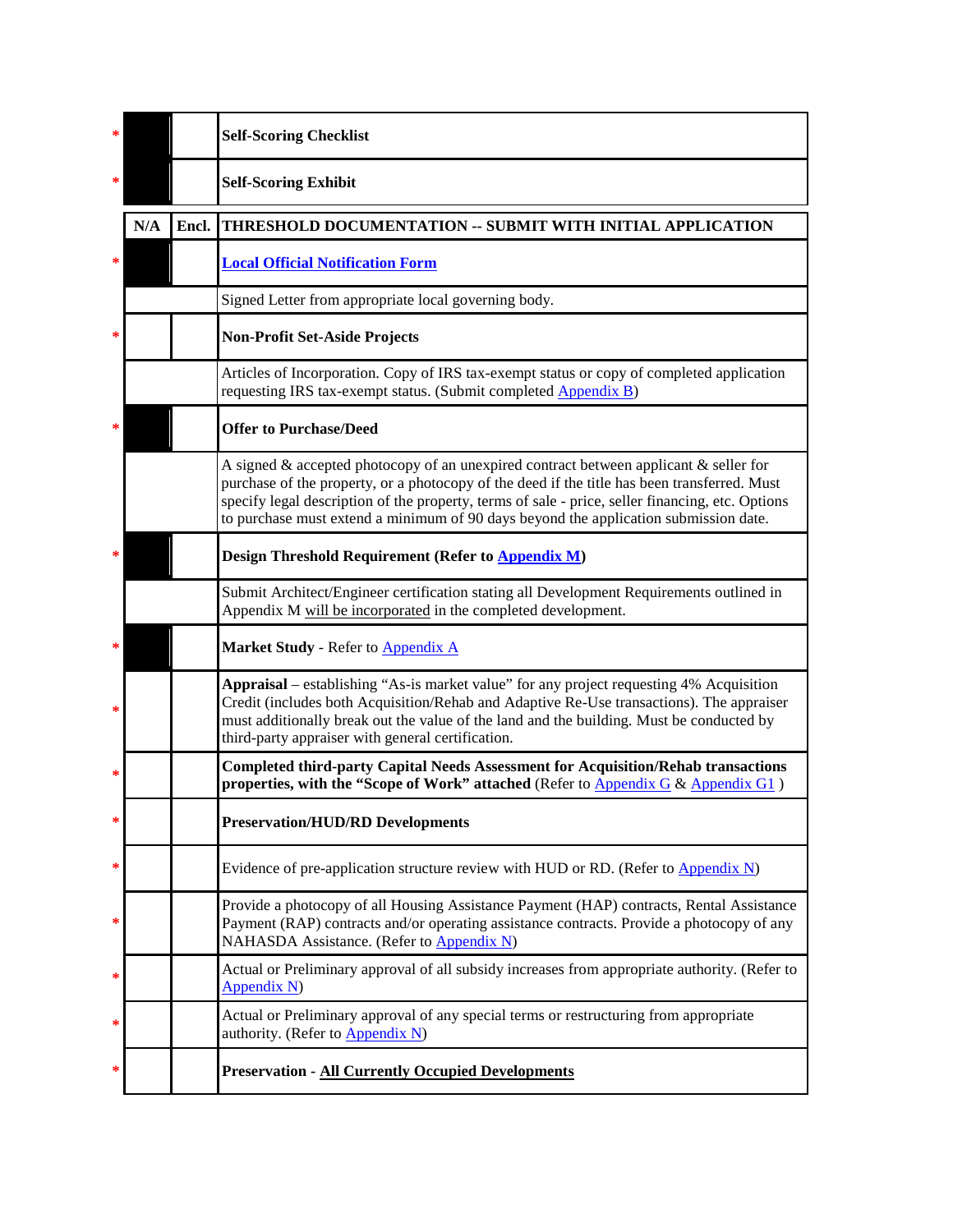| $\ast$       | Provide rent roll (dated not more than 60 days prior to application) and identify all residents<br>whose incomes currently exceed tax credit maximums.                                                                                                                                                                                                                                                                                                                                                           |
|--------------|------------------------------------------------------------------------------------------------------------------------------------------------------------------------------------------------------------------------------------------------------------------------------------------------------------------------------------------------------------------------------------------------------------------------------------------------------------------------------------------------------------------|
| $\mathbf{R}$ | Provide plan addressing any proposed temporary relocation, or any proposed permanent<br>relocation of over-income residents. The plan should meet the standards established by the<br>federal Uniform Relocation Act (URA). WHEDA prohibits permanent displacement of<br>residents, including those whose incomes are known to, or are estimated to, exceed tax credit<br>maximums. WHEDA may require the reduction of applicable fractions in tax credit awards<br>to avoid displacement of existing residents. |
| $\ast$       | 10 Year Rule Documentation (waived for any federally assisted building such as Sec. 8,<br>Sec. 236, Sec. 515 etc.)                                                                                                                                                                                                                                                                                                                                                                                               |
| $\ast$       | Provide documentation of placed-in-service date (photocopy of note, HUD construction<br>completion certificate, or other documentation).                                                                                                                                                                                                                                                                                                                                                                         |
| $\ast$       | Provide documentation that current owner has owned the development for 10 years or more<br>(photocopy of seller's warranty deed).                                                                                                                                                                                                                                                                                                                                                                                |

**Note: Special Application One Submittal Rules for Applicants Targeting Multi-site Acquisition and Rehabilitation of Single Family Homes, Duplexes or four-plexes:** 1) All intended site addresses must be identified in Application One. 2) WHEDA will only require Site Control, Appraisals, and Capital Needs Assessments on 35% of the application's sites at Application One (to help reduce application prep cost). 3) The balance of these materials must be submitted within 120 days of Credit Reservation issuance (i.e. submit with Application Two). 4) The substitution of a limited number of sites at Application Two is allowed if the applicant can demonstrate a) the substitution enhances the development, and b) results in no loss of points.

Self Scoring

# **2013 Self-Scoring Checklist - Submit with Initial Application Only**

**Please check the boxes for both the Scoring Category and the attached documentation. If a category is not applicable to your application, check "N/A" in the Scoring Category box only.**

|        | N/A | Encl. SCORING DOCUMENTATION -- SUBMIT WITH INITIAL APPLICATION                                                                                                                                                                                                               |
|--------|-----|------------------------------------------------------------------------------------------------------------------------------------------------------------------------------------------------------------------------------------------------------------------------------|
| $\ast$ |     | <b>Lower-Income Areas (Scoring Category 1)</b>                                                                                                                                                                                                                               |
| *      |     | Qualified Census Tracts/Milwaukee Census Tracts: Map showing location of the<br>development within QCT AND a photocopy of Community Revitalization or<br>Redevelopment Plan. (Refer to Appendix E) Federally designated tribal land: Attach map<br>showing project location. |
| *      |     | <b>Energy Efficiency and Sustainability (Scoring Category 2)</b>                                                                                                                                                                                                             |
| *      |     | Wisconsin Green Built Home Standard: Provide architect certification that the building<br>will be built or rehabbed to this standard.                                                                                                                                        |
| *      |     | <b>Focus on energy Consultation:</b> Letter from Focus on Energy stating that the applicant has<br>met, in person, with Focus on Energy staff to review this proposed development for possible<br>energy savings ideas.                                                      |
| ∗      |     | <b>Walkscore:</b> Provide Walkscore.com print out for project location, and point calculation with<br>the application.                                                                                                                                                       |
| $\ast$ |     | <b>Public Transportation:</b> Provide Corroborating documentation with the application.                                                                                                                                                                                      |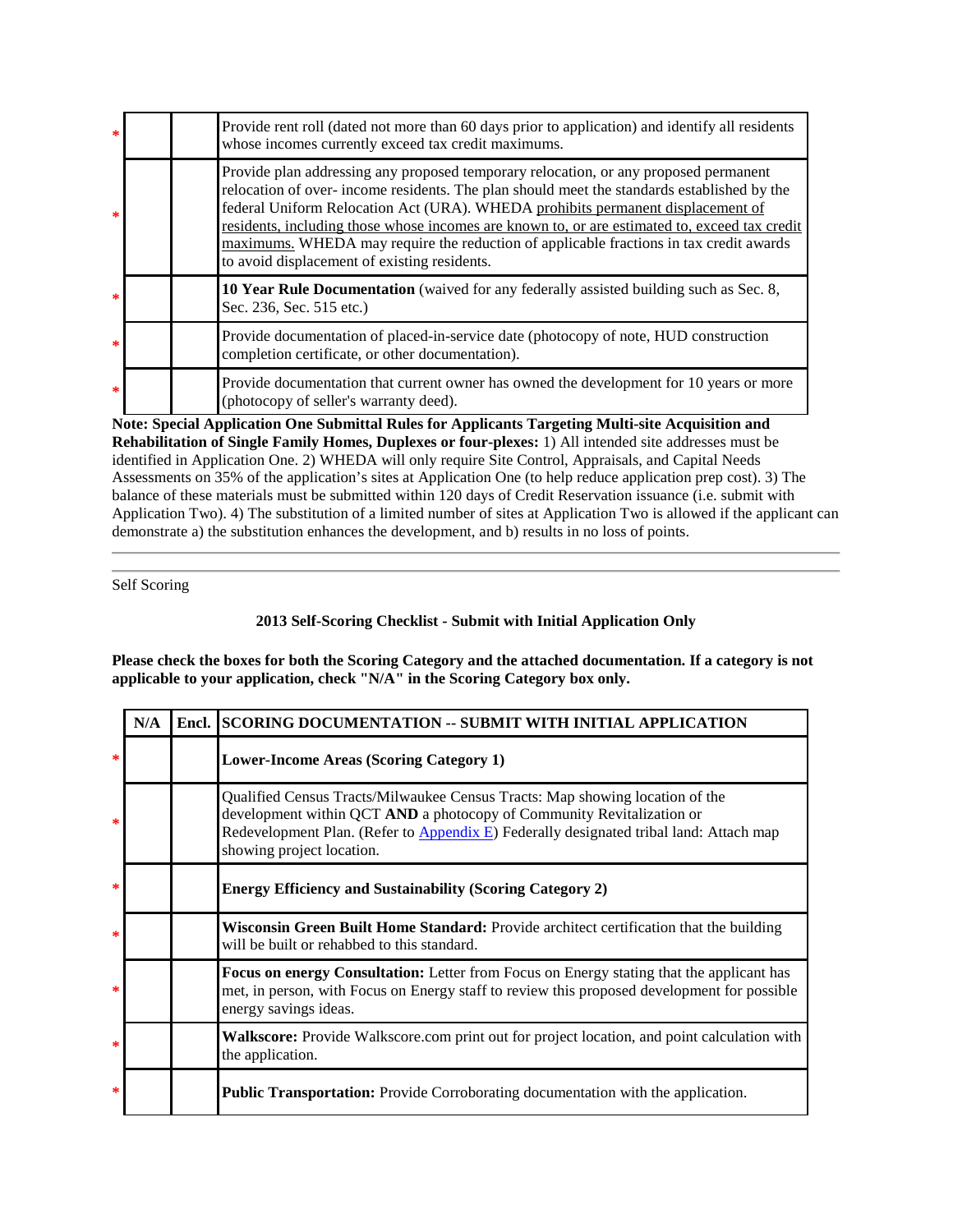| ∗ |  | <b>Community Support (Scoring Category 3)</b>                                                                                                                                                                                                                                                                                                                                                                                                                          |
|---|--|------------------------------------------------------------------------------------------------------------------------------------------------------------------------------------------------------------------------------------------------------------------------------------------------------------------------------------------------------------------------------------------------------------------------------------------------------------------------|
| ∗ |  | <b>Community Notification:</b> Provide Local Official Notification Form signed by the local<br>official.                                                                                                                                                                                                                                                                                                                                                               |
| ∗ |  | <b>Community Support:</b> Letters or documentation demonstrating community support of other<br>officials, community leaders, or neighborhood groups.                                                                                                                                                                                                                                                                                                                   |
| ∗ |  | <b>Supportive Housing (Scoring Category 7)</b>                                                                                                                                                                                                                                                                                                                                                                                                                         |
| ∗ |  | Rental Assistance: Provide evidence of type of rental assistance. Refer to Scoring Exhibit.                                                                                                                                                                                                                                                                                                                                                                            |
| ∗ |  | <b>Support Service Provider:</b> Provide a completed Relevant Experience and Certification<br>Service Provider form. (See Development Team Experience Forms)                                                                                                                                                                                                                                                                                                           |
| ∗ |  | Service Plan: A detailed photocopyof the executed Memorandum of Understanding between<br>applicant and service provider, and the associated service plan and marketing plan. (Refer to<br>Self-Scoring Exhibit category 7)                                                                                                                                                                                                                                             |
| ∗ |  | County Agency, MCO, or other major service funder support: Letter of support from<br>appropriate agency or Care Management Organization (in Family Care counties) indicating:<br>review of the proposed development, sufficient need for this type of housing, the agency will<br>provide funding for services to residents meeting their eligibility criteria, and the agency's<br>experience with the proposed service provider. (Refer to Self-Scoring category 7). |
| ∗ |  | Provide separate proforma detailing service income and expenses only. Describe source of<br>service funding.                                                                                                                                                                                                                                                                                                                                                           |
| ∗ |  | <b>Elderly Assisted Living (Scoring Category 8)</b>                                                                                                                                                                                                                                                                                                                                                                                                                    |
| ∗ |  | <b>Support Service Provider:</b> Provide a completed Relevant Experience and Certification<br>Service Provider form. (See Development Team Experience Forms) NOTE: all service<br>providers must demonstrate a minimum of five (5) years experience in the field.                                                                                                                                                                                                      |
| ∗ |  | Service Plan: Photocopy of the executed service plan between applicant and service<br>provider, and the associated marketing plan. (Refer to Self-Scoring Exhibit Category 8).                                                                                                                                                                                                                                                                                         |
| ∗ |  | Design Features: Architect's certification the building will be built according to<br>requirements under State of Wisconsin Admin. Code HFS 89.                                                                                                                                                                                                                                                                                                                        |
| ∗ |  | <b>Market Demand:</b> The market study submitted must specifically support a sufficient market<br>for and demand by the target population. WHEDA's Market Study Guidelines for RCAC's<br>must be followed.                                                                                                                                                                                                                                                             |
|   |  | County agency and/or MCO Support: Letter of support from appropriate agency or Care<br>Management Organization (in Family Care counties) indicating: review of the proposed<br>development, sufficient need for this type of housing, the agency will provide funding for<br>services to residents meeting their eligibility criteria, and the agency's experience with the<br>proposed service provider. (Refer to Self-Scoring Exhibit Category 8)                   |
| ∗ |  | Provide separate proforma detailing service income and expenses only.                                                                                                                                                                                                                                                                                                                                                                                                  |
| ∗ |  | Provide assumptions used for service pricing to residents, expenses, and expected demand by<br>residents (i.e. will 100% of the residents take 100% of the services offered?)                                                                                                                                                                                                                                                                                          |
|   |  | Rehab/Neighborhood Stabilization (Scoring Category 9)<br>Refer to Scoring Exhibit for detailed scoring criteria.                                                                                                                                                                                                                                                                                                                                                       |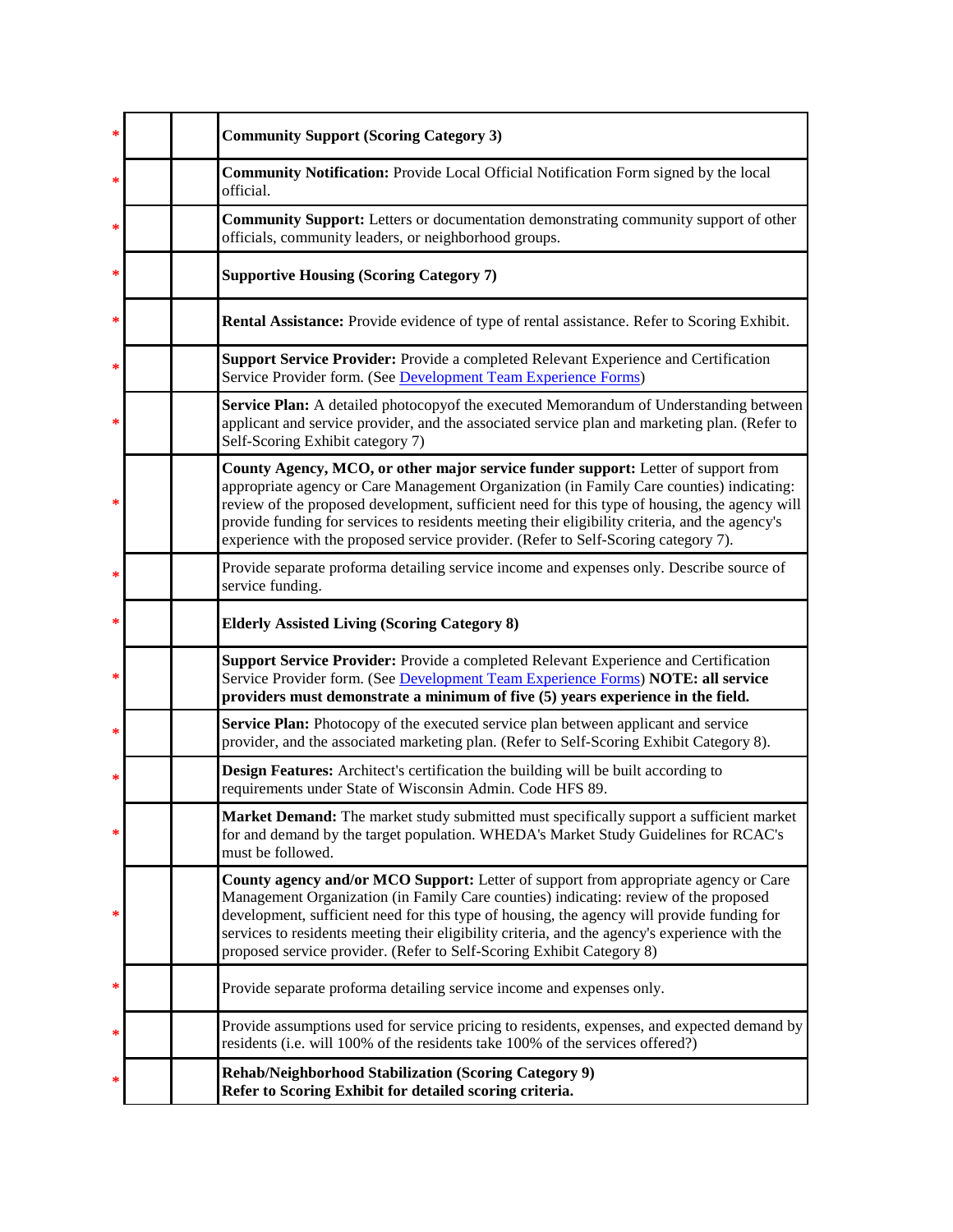| ∗ | Provide copy of city/tribal support letter. Refer to Scoring Exhibit for details.                                                                                                                                                                                                                                                                                                                                                                     |
|---|-------------------------------------------------------------------------------------------------------------------------------------------------------------------------------------------------------------------------------------------------------------------------------------------------------------------------------------------------------------------------------------------------------------------------------------------------------|
| ∗ | Provide copy of current rent schedule if currently occupied rental property. Relocation must<br>meet standards established by the Federal Uniform Relocation Act (URL).                                                                                                                                                                                                                                                                               |
| ∗ | NOTE: WHEDA prohibits permanent displacement of residents, including those whose<br>incomes are known to, or are estimated to, exceed tax credit maximums.                                                                                                                                                                                                                                                                                            |
| ∗ | <b>Universal Design (Scoring Category 10)</b>                                                                                                                                                                                                                                                                                                                                                                                                         |
| ∗ | Attach Architect's certification that the items checked will be incorporated into the<br>development. (Refer to Self-Scoring Exhibit)                                                                                                                                                                                                                                                                                                                 |
| ∗ | <b>Financial Participation (Scoring Category 11)</b>                                                                                                                                                                                                                                                                                                                                                                                                  |
| ∗ | An Inducement Resolution from the proposed bond issuer for local issue tax-exempt bond<br>financed developments.                                                                                                                                                                                                                                                                                                                                      |
| ∗ | Local government quantifiable reduction of on-site costs: Provide a letter from the<br>appropriate representative of the local government certifying the local government's<br>contribution and/or actions that create a quantifiable reduction of on-site development cost.<br>"Appropriate representative" = mayor, common council president, or department head, etc.<br>Letter must clearly show types, amounts, values and terms and conditions. |
| * | Loans and Grants: Provide an executed, term-specific conditional funding commitment.<br>(Refer to Self-Scoring Exhibit)                                                                                                                                                                                                                                                                                                                               |
| ∗ | Historic Tax Credit: If receiving historic credit, submit written evidence that historic<br>designation ("Part I") has been applied for, or that the building is already deemed historic.<br>Also include proposal letter from investor with preliminary price, and a sample calculation<br>of the credit and equity amounts.                                                                                                                         |
| * | Permanent Financing: Provide copy of written, fully executed conditional funding<br>commitment. Commitment must be signed by all parties. Specify type (i.e. loan, grant, cash<br>donation), amounts, terms and conditions. Letters that include language of "may" or "intend"<br>will not be acceptable for scoring purposes of this category. Refer to scoring category for<br>specific eligible terms.                                             |
| ∗ | Rental Assistance: Copy of current Section 8 HAP or RAP, or other rental subsidy contract.                                                                                                                                                                                                                                                                                                                                                            |
| ∗ | <b>Ownership Characteristics (Scoring Category 12)</b>                                                                                                                                                                                                                                                                                                                                                                                                |
| ∗ | 51% ownership/control by a minority group: as defined by the Wisconsin Department of<br>Administration. (Refer to Self-Scoring Exhibit). Documentation of minority controlling<br>entity's previous participation in the development/operation of housing similar to the<br>development. (Refer to Self-Scoring Exhibit)                                                                                                                              |
| ∗ | 30% ownership/control by a minority group: as defined by the Wisconsin Department of<br>Administration. (Refer to Self-Scoring Exhibit). Documentation of minority controlling<br>entity's previous participation in the development/operation of housing similar to the<br>development. (Refer to Self-Scoring Exhibit)                                                                                                                              |
| ∗ | Tax-exempt organization: IRS documentation of tax-exempt status or completed<br>application requesting IRS tax-exempt status.                                                                                                                                                                                                                                                                                                                         |
|   | Documentation of local tax-exempt organization's previous participation in the<br>development/operation of housing similar to the development. (Refer to the Self-Scoring                                                                                                                                                                                                                                                                             |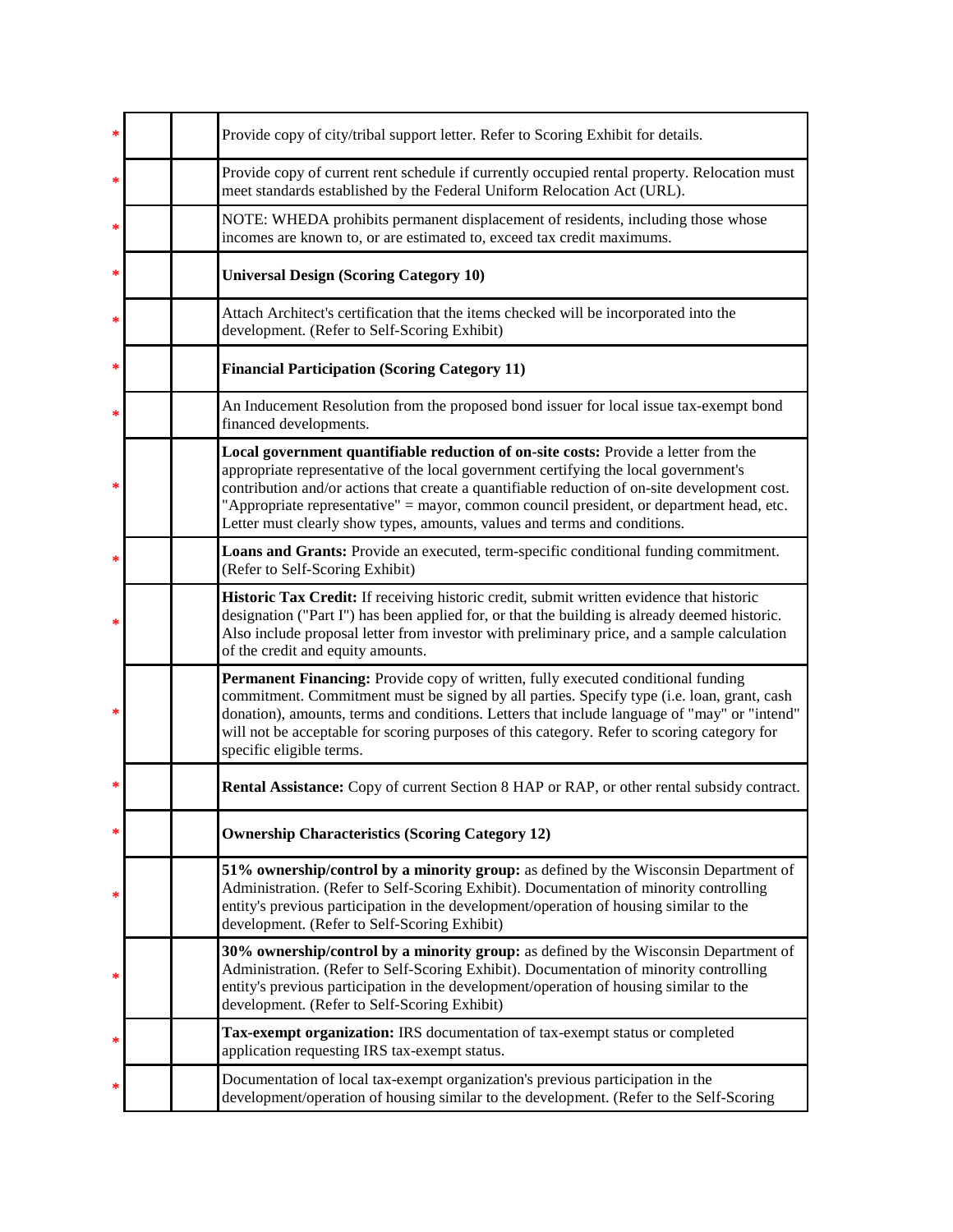|   | Exhibit)                                                                                                                                                                                                                                                                                                                                                                                                                                                                                                  |
|---|-----------------------------------------------------------------------------------------------------------------------------------------------------------------------------------------------------------------------------------------------------------------------------------------------------------------------------------------------------------------------------------------------------------------------------------------------------------------------------------------------------------|
| ∗ | <b>Eventual Resident Ownership (Scoring Category 13)</b>                                                                                                                                                                                                                                                                                                                                                                                                                                                  |
| ∗ | Submit Resident Homeownership Plan (Refer to Self-Scoring Exhibit)                                                                                                                                                                                                                                                                                                                                                                                                                                        |
| ∗ | <b>Development Team (Scoring Category 14)</b>                                                                                                                                                                                                                                                                                                                                                                                                                                                             |
| * | Summary of developer's relevant experience, experience certification, and release of<br>information form. Any other supporting documentation. (Refer to Appendix P and<br><b>Development Team Experience Form)</b>                                                                                                                                                                                                                                                                                        |
| ∗ | Summary of management agent's relevant experience, experience certification, and release of<br>information form. Any other supporting documentation. (Refer to Appendix P and<br><b>Development Team Experience Form)</b>                                                                                                                                                                                                                                                                                 |
| ∗ | <b>Readiness to Proceed (Scoring Category 15)</b>                                                                                                                                                                                                                                                                                                                                                                                                                                                         |
| ∗ | Documentation of current zoning that allows the intended use, evidenced by a letter from the<br>appropriate local governing body stating the development meets local zoning requirements<br>for the number $\&$ type of units, and evidence of issuance of any required conditional use<br>$permit(s)$ .                                                                                                                                                                                                  |
| * | <b>Employment and High Need Area (Scoring Category 18)</b>                                                                                                                                                                                                                                                                                                                                                                                                                                                |
| ∗ | If not in targeted Employment Census Tract, provide 1) employer support letter. Employer<br>letters must use the word 'support', may be signed by any senior official or department head<br>(but not an external person or entity), describe the approximate number of employees and<br>state that the employer's total employment base has either remained stable or increased in<br>the last two years, and 2) provide map showing required proximity to development site.<br>Refer to Scoring Exhibit. |
| ∗ | High Impact Project Reserve. (Refer to page 3 of the QAP for criteria)                                                                                                                                                                                                                                                                                                                                                                                                                                    |
| * | Provide letter to WHEDA no more than two pages in length, describing the project's match<br>to the criteria.                                                                                                                                                                                                                                                                                                                                                                                              |
| ∗ | Provide maximum three support letters.                                                                                                                                                                                                                                                                                                                                                                                                                                                                    |

# Owner Certification

The Undersigned hereby acknowledges and certifies to Wisconsin Housing and Economic Development Authority (WHEDA), individually, and on behalf of the Applicant and the Development as part of this application for Low-Income Housing Tax Credit (the Credit) for the \_\_\_\_\_\_\_\_\_\_\_\_\_\_\_\_\_\_\_\_\_\_\_\_\_\_\_\_\_\_\_\_\_ (the Development) (this Application) as follows:

- 1. The Development Team is familiar with Section 42 of the Internal Revenue Code and the related rules and regulations there under (the Code) and the rules and requirements of WHEDA (the Requirements) with regard to the Credit, agrees to be bound by the Code and the Requirements and is in compliance with the Code and the Requirements.
- 2. The information contained in this Application, including all statements and certifications attached hereto, is true and correct and has been prepared with due diligence. The Development Team has an affirmative duty